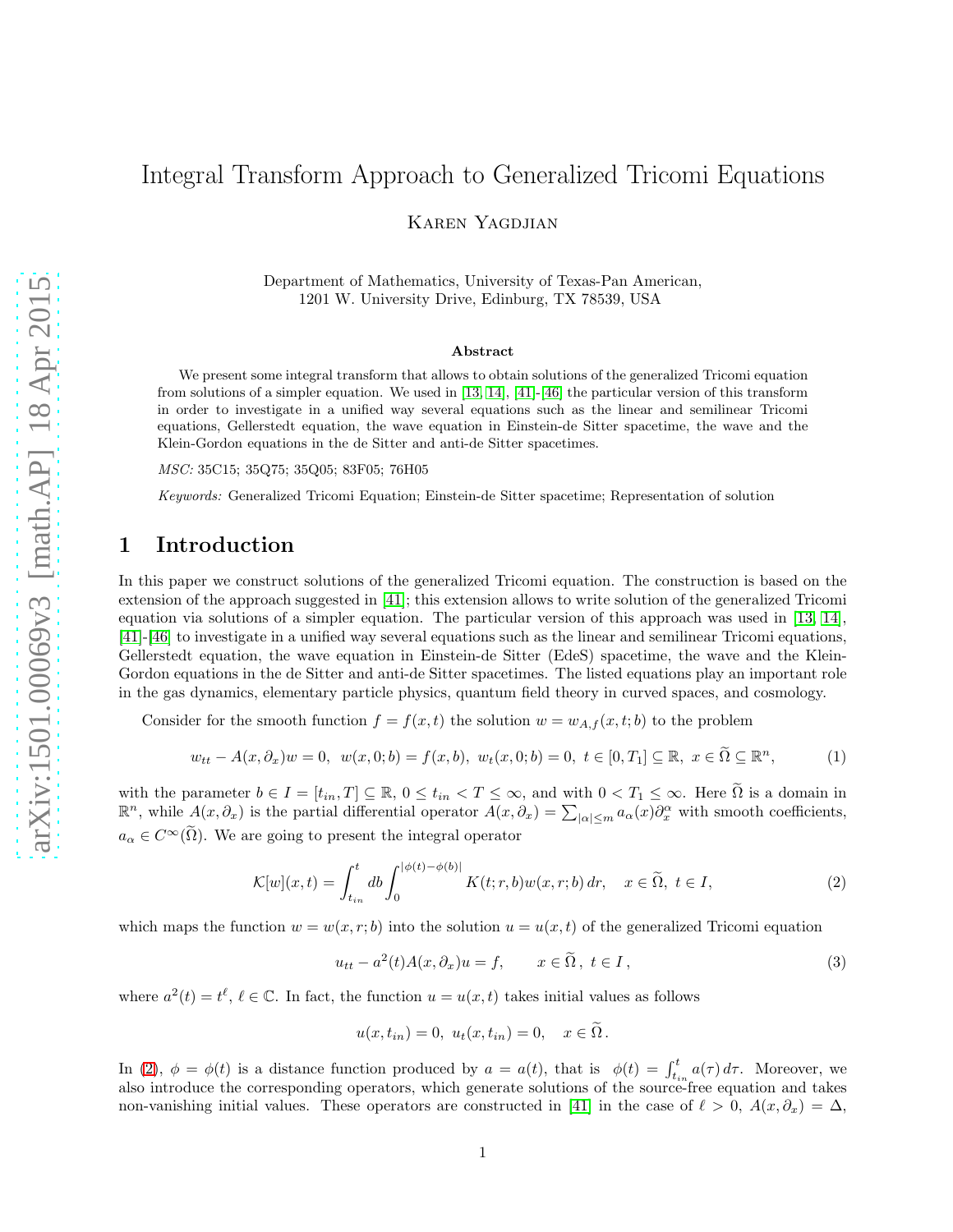$\tilde{\Omega} = \mathbb{R}^n$ , where  $\Delta$  is the Laplace operator on  $\mathbb{R}^n$ , and, consequently, equation [\(1\)](#page-0-1) is the wave equation. In the present paper we restrict ourselves to the smooth functions, but it is easily seen that similar formulas, with the corresponding interpretations, are applicable to the distributions as well.

In order to motivate our approach, we consider the solution  $w = w(x, t; b)$  to the Cauchy problem

<span id="page-1-0"></span>
$$
w_{tt} - \Delta w = 0, \quad (t, x) \in \mathbb{R}^{1+n}, \qquad w(x, 0; b) = \varphi(x, b), \ w_t(x, 0; b) = 0, \quad x \in \mathbb{R}^n,
$$
 (4)

with the parameter  $b \in I \subseteq \mathbb{R}$ . We denote that solution by  $w_{\varphi} = w_{\varphi}(x, t; b)$ ; if  $\varphi$  is independent of the second time variable b, then we write simply  $w_{\varphi}(x, t)$ . There are well-known explicit representation formulas for the solution of the problem  $(4)$ . (See, e.g., [\[19\]](#page-38-2), [\[23\]](#page-38-3), [\[35\]](#page-39-2).)

The starting point of the approach suggested in [\[41\]](#page-39-0) is the Duhamel's principle (see, e.g., [\[35,](#page-39-2) Ch.4]), which has been revised in order to prepare the ground for generalization. Our *first observation* is that the function

<span id="page-1-1"></span>
$$
u(x,t) = \int_{t_{in}}^{t} db \int_{0}^{t-b} w_f(x,r;b) dr , \qquad (5)
$$

is the solution of the Cauchy problem  $u_{tt} - \Delta u = f(x, t)$  in  $\mathbb{R}^{n+1}$ , and  $u(x, t_{in}) = 0$ ,  $u_t(x, t_{in}) = 0$  in  $\mathbb{R}^n$ , if the function  $w_f = w_f(x;t;b)$  is a solution of the problem [\(4\)](#page-1-0), where  $\varphi = f$ . The second observation is that in [\(5\)](#page-1-1) the upper limit  $t - b$  of the inner integral is a distance function. Our *third observation* is that the solution operator  $\mathcal{G}: f \mapsto u$  can be regarded as a composition of two operators. The first one

$$
\mathcal{WE}: f \longmapsto w
$$

is a Fourier Integral Operator, which is a solution operator of the Cauchy problem for wave equation. The second operator

$$
\mathcal{K}: w \longmapsto u
$$

is the integral operator given by [\(5\)](#page-1-1). We regard the variable b in (5) as a "subsidiary time". Thus,  $\mathcal{G} = \mathcal{K} \circ \mathcal{W} \mathcal{E}$ and we arrive at the diagram of Figure 1.



Figure 1: (a) Case of wave equation  $A(x, \partial_x) = \Delta$  (b) Case of general  $A(x, \partial_x)$ 

Based on the first diagram, we have generated in [\[44\]](#page-39-3) a class of operators for which we have obtained explicit representation formulas for the solutions, and, in particular, the representations for the fundamental solutions of the partial differential operator. Here we emphasize that the integral transform  $K$  is less singular than fundamental solution (Green function) given by  $\mathcal G$  since the operator  $\mathcal W\mathcal E$  takes essential part of singularities.

Our fourth observation is that if we plug in [\(5\)](#page-1-1) the solution  $w = w(x; t; b)$  of the Dirichlet problem for the elliptic equation  $w_{tt} + \Delta w = 0$ ,  $(t, x) \in \mathbb{R}^{1+n}$ ,  $w(x, 0; b) = f(x, b)$ ,  $x \in \mathbb{R}^n$ , then the integral [\(5\)](#page-1-1) defines the solution u of the equation  $u_{tt} + \Delta u = f(x,t) + \int_{t_{in}}^{t} w_t(x;0;b) db$ , such that  $u(x,t_{in}) = 0$ ,  $u_t(x, t_{in}) = 0$ . Thus, integral [\(5\)](#page-1-1), regarded as an integral transform, can be used for elliptic equations as well. That integral transform is interesting in its own right. If we want to remove the integral of the right hand side of the equation, then we have to restrict ourselves to some particular functions  $f$  since the Cauchy problem  $w_{tt} + \Delta w = 0$ ,  $w(x, 0; b) = f(x, b)$ ,  $w_t(x, 0; b) = 0$ , is solvable, even locally, not for every, even smooth, function  $f$ .

In the present paper, by varying the first mapping, we extend the class of the equations for which we can obtain explicit representation formulas for the solutions. More precisely, consider the diagram (b) of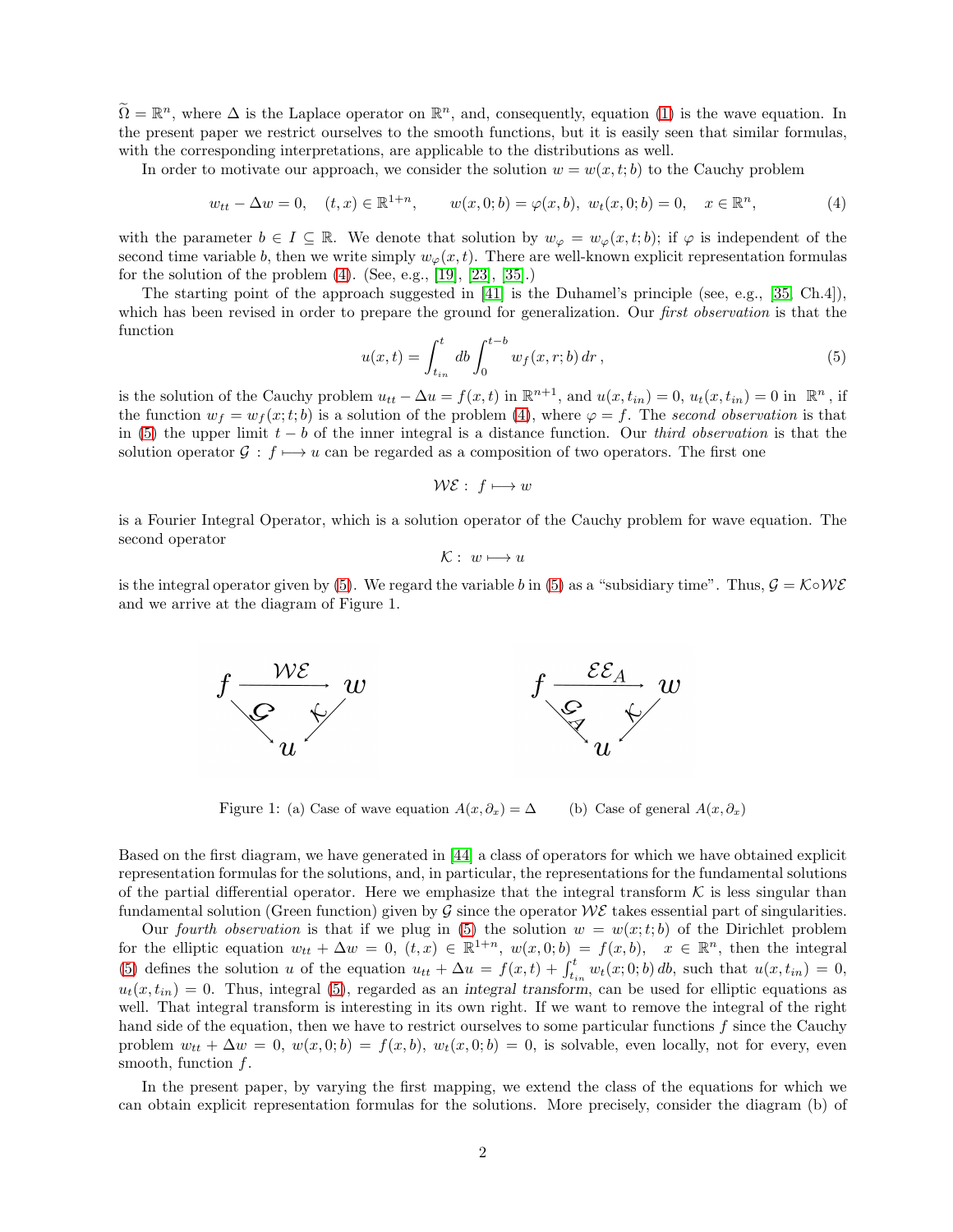Figure 1, where  $w = w_{A,\varphi}(x,t;b)$  is a solution to the problem [\(1\)](#page-0-1) with the parameter  $b \in I \subseteq \mathbb{R}$ . If we have a resolving operator of the problem [\(1\)](#page-0-1), then, by applying [\(2\)](#page-0-0), we can generate solutions of another equation. Thus,  $\mathcal{G}_A = \mathcal{K} \circ \mathcal{E} \mathcal{E}_A$ . The new class of equations contains operators with x-depending coefficients, and those equations are not necessarily hyperbolic.

In this paper we restrict ourselves to the generalized Tricomi equation, that is  $a(t) = t^{\ell}, \ell \in \mathbb{C}$ . This class includes, among others, equations of the wave propagating in the so-called Einstein-de Sitter (EdeS) universe and in the radiation dominated universe with the spatial slices of the constant curvature. We believe that the integral transform and the representation formulas for the solutions that we derive in this article fill up the gap in the literature on that topic.

The transform linking to the generalized Tricomi operator is generated by the kernel

<span id="page-2-1"></span>
$$
K(t; r, b) = E(r, t; b; \gamma) := c_{\ell} \left( (\phi(t) + \phi(b))^2 - r^2 \right)^{-\gamma} F\left(\gamma, \gamma; 1; \frac{(\phi(t) - \phi(b))^2 - r^2}{(\phi(t) + \phi(b))^2 - r^2} \right),
$$
(6)

with the distance function  $\phi = \phi(t)$  and the numbers  $\gamma$ ,  $c_{\ell}$  defined as follows

<span id="page-2-2"></span>
$$
\phi(t) = \frac{2}{\ell+2} t^{\frac{\ell+2}{2}}, \quad \gamma := \frac{\ell}{2(\ell+2)}, \quad \ell \in \mathbb{C} \setminus \{-2\}, \quad c_{\ell} = \left(\frac{\ell+2}{4}\right)^{-\frac{\ell}{\ell+2}},\tag{7}
$$

while  $F(a, b; c; \zeta)$  is the Gauss's hypergeometric function. Here  $t_{in} = 0$ .

According to Theorem [2.1,](#page-8-0) the function  $E(r, t; b; \gamma)$  solves the following Tricomi-type equation:

<span id="page-2-0"></span>
$$
E_{tt}(r, t; b; \gamma) - t^{\ell} E_{rr}(r, t; b; \gamma) = 0, \qquad 0 < b < t.
$$
 (8)

The proof of Theorem [2.1,](#page-8-0) which is given in Section [2,](#page-8-1) is straightforward. In fact, that proof is applicable to the different distance functions  $\phi = \phi(t)$ , see, for instance, [\[47\]](#page-39-4), where the case of  $a(t) = e^{-t}$  is discussed.

There are four important examples of the equations which are amenable to the integral transform approach, when  $\ell = 3, 1, -1, -4/3$ ; those are the small disturbance equations for the perturbation velocity potential of a two-dimensional near sonic uniform flow of dense gases in a physical plane (see, e.g., [\[21\]](#page-38-4), [\[38\]](#page-39-5)), the Tricomi equation (see, e.g., [\[3,](#page-37-0) [4,](#page-37-1) [8,](#page-37-2) [11,](#page-38-5) [15,](#page-38-6) [16,](#page-38-7) [20,](#page-38-8) [22,](#page-38-9) [24,](#page-38-10) [25,](#page-38-11) [26,](#page-38-12) [29,](#page-38-13) [30,](#page-39-6) [31,](#page-39-7) [33,](#page-39-8) [37,](#page-39-9) [39\]](#page-39-10) and bibliography therein), the equation of the waves in the radiation dominated universe (see, e.g., [\[10,](#page-38-14) [17\]](#page-38-15) and bibliography therein) and in the EdeS spacetime (see, e.g., [\[10,](#page-38-14) [17,](#page-38-15) [18,](#page-38-16) [32\]](#page-39-11) and bibliography therein), respectively.

To introduce the integral transform we need some special geometric structure of the domains of functions.

**Definition 1.1** The set  $\Omega \subseteq \mathbb{R}^{n+1}$  is said to be backward time line-connected to  $t = 0$ , if for every point  $(x, t) \in \Omega$  the line segment  $\{(x, s) | s \in (0, t]\}$  is also in  $\Omega$ ; that is  $\{(x, s) | s \in (0, t]\} \subseteq \Omega$ .

Henceforth we just write "backward time connected" for such sets. Similarly, if  $\Omega \subseteq [0, T] \times \mathbb{R}^n$ ,  $T > 0$ , then one can define a forward time line-connected to  $t = T$  set. The union and intersection of the backward time connected sets is also a backward time connected. The interior and the closure of the backward time connected set are also a backward time connected sets. For every set there exists its minimal backward time connected covering. The domain of the dependence for the wave equation is backward time connected, while domain of influence is forward time connected.

**Definition 1.2** Let  $\phi \in C(\overline{\mathbb{R}_+})$  be non-negative increasing function and  $\Omega$  be a backward time connected set. The backward time connected set  $\Omega_{\phi} \subseteq \overline{\mathbb{R}^{n+1}_+}$  defined by

$$
\Omega_{\phi} := \bigcup_{(x,t) \in \Omega} \left\{ (x,\tau) \, | \, \tau \in (0,\phi(t)] \right\}
$$

is said to be a  $\phi$ -image of  $\Omega$ .

On Figures 2,3 we illustrate the dependence domains for hyperbolic equations with  $\ell = 0, -\frac{4}{3}, 1, 3$  and  $A(x, \partial_x) = \Delta.$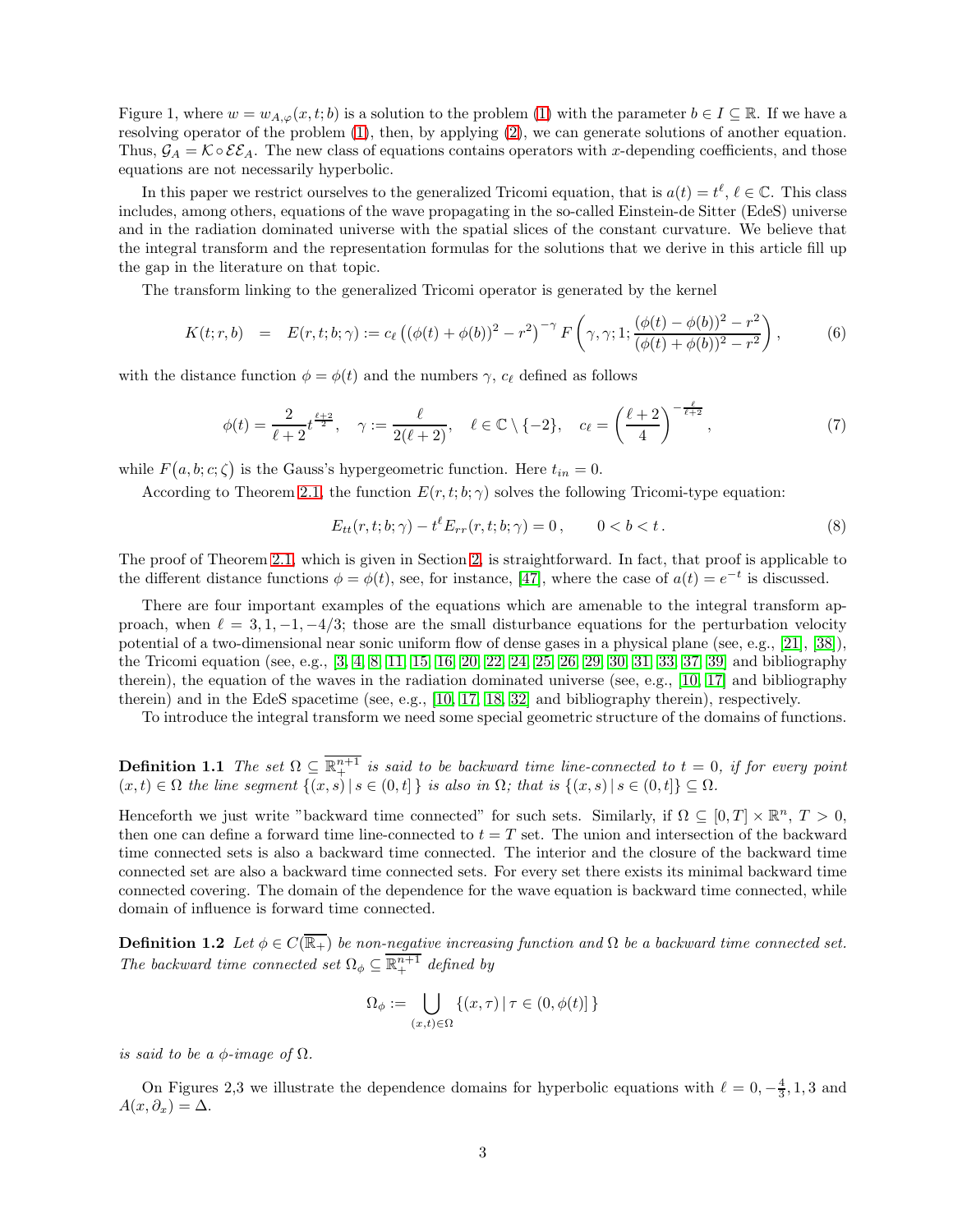

Figure 2:  $\phi(t) = (2/(\ell+2))t^{(\ell+2)/2}, \phi(t) + |x| \leq 1, x \in [-1,1], t \in [0,2], \ell = 0, -\frac{4}{3}, 1, 3$ 



Figure 3:  $\phi(t) = (2/(\ell+2))t^{(\ell+2)/2}, \quad \phi(t) + |x| \leq 8, \ x \in [-8, 8], \ t \in [0, 18], \ \ell = 0, -\frac{4}{3}, 1, 3$ 

Figure 4 illustrates the part of the domain in the hyperbolic region of the Tricomi problem (see, e.g., [\[24\]](#page-38-10) and references therein) that has the form  $\Omega := \{(x, t) | |x| < x_0 - \frac{2}{3}t^{\frac{3}{2}}, -x_0 \le x \le x_0, t > 0\}$  for  $x_0 = 1/2$ and  $x_0 = 100$ . Corresponding  $\phi$ -images of  $\Omega$  are  $\Omega_{\phi} := \{(x, t) | |x| < x_0 - \left(\frac{2}{3}\right)^{5/2} t^{\frac{9}{4}}, -x_0 \le x \le x_0\}$  with  $x_0 = 1/2$  and  $x_0 = 100$ , respectively.



<span id="page-3-0"></span>Figure 4:  $\Omega$  and  $\Omega_{\phi}$  with  $x_0 = 1/2$ ;  $\Omega$  and  $\Omega_{\phi}$  with  $x_0 = 100$ 

The next theorem describes the main property of the integral transform [\(2\)](#page-0-0). We denote  $U_{x_0}$  a neighborhood of the point  $x_0 \in \mathbb{R}^n$ .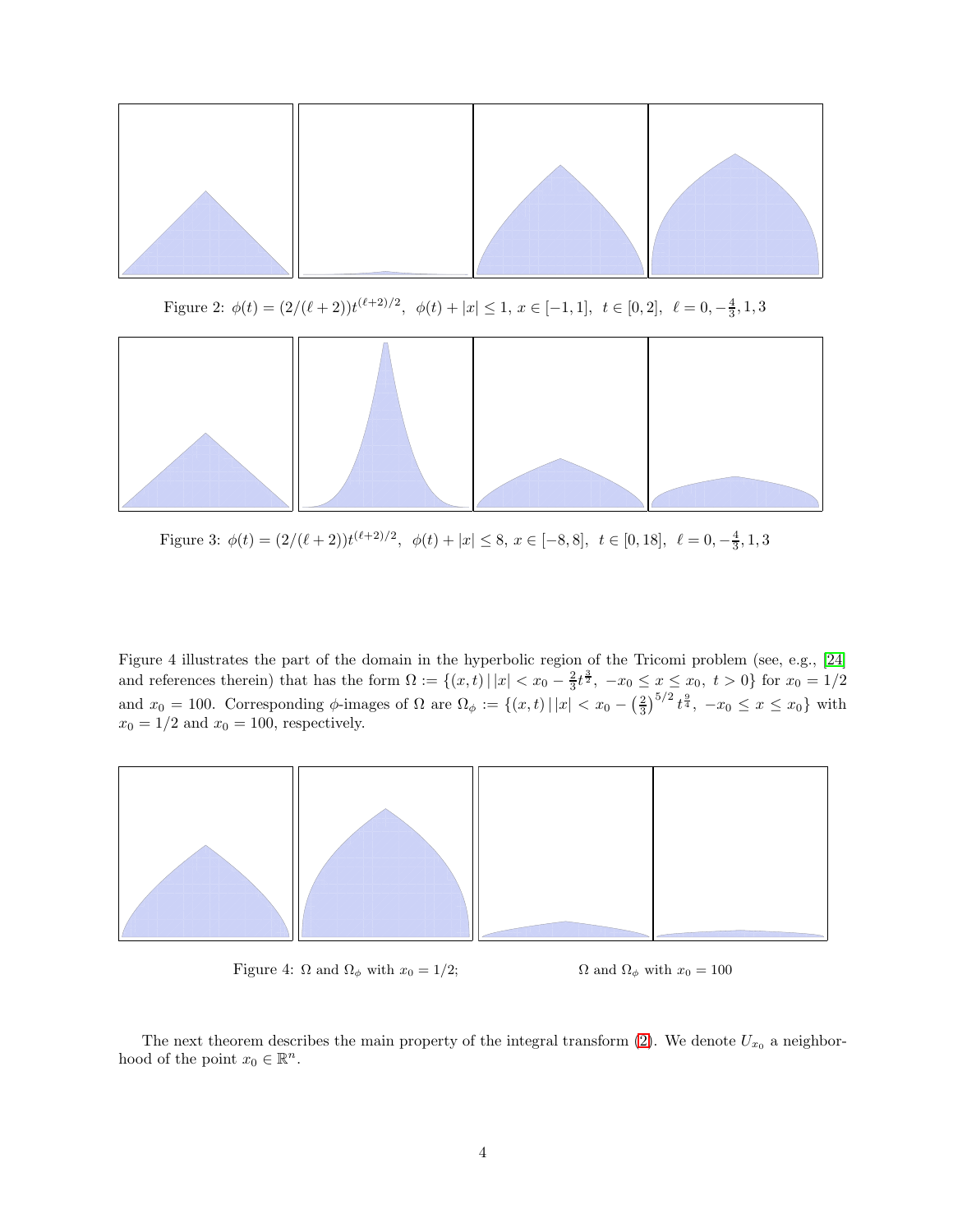**Theorem 1.3** Let  $f = f(x, t)$  be a function defined in the backward time connected domain  $\Omega$ . Suppose that for a given  $(x_0, t_0) \in \Omega$  the function  $w(x, r; b) \in C_{x, r, t}^{m, 2, 0}(U_{x_0} \times [0, \phi(t_0)] \times [0, t_0])$  solves the problem

<span id="page-4-3"></span>
$$
w_{rr} - A(x, \partial_x)w = 0 \quad in \quad U_{x_0} \quad \text{for all} \quad r \in (0, |\phi(t_0) - \phi(b)|), \tag{9}
$$

$$
w(x,0;b) = f(x,b) \text{ in } U_{x_0} \text{ for all } b \in (0,t_0). \tag{10}
$$

Then for  $\ell > -2$  the function

$$
u(x,t) = c_{\ell} \int_0^t db \int_0^{|\phi(t) - \phi(b)|} \left( (\phi(t) + \phi(b))^2 - r^2 \right)^{-\gamma} F\left(\gamma, \gamma; 1; \frac{(\phi(t) - \phi(b))^2 - r^2}{(\phi(t) + \phi(b))^2 - r^2} \right) w(x,r;b) \, dr,
$$

defined in the past  $U_{x_0} \times [0, t_0)$  of  $U_{x_0} \times \{t_0\}$ , is continuous in  $U_{x_0} \times [0, t_0)$  and it satisfies the equation

<span id="page-4-0"></span>
$$
u_{tt} - t^{\ell} A(x, \partial_x) u = f(x, t)
$$
  
+
$$
c_{\ell} (\phi'(t))^2 \int_0^t (\phi(t) + \phi(b))^{-2\gamma} F(\gamma, \gamma; 1; \frac{(\phi(t) - \phi(b))^2}{(\phi(t) + \phi(b))^2}) w_r(x, 0; b) db , (11)
$$

in the sense of distributions  $\mathcal{D}'(U_{x_0}\times(0,t_0))$ . The function  $u(x,t)$  takes the vanishing initial value  $u(x,0)=0$ for all  $x \in U_{x_0}$ . Moreover, if, additionally,  $\ell < 4$ , then  $u_t$  is continuous in  $U_{x_0} \times [0, t_0)$  and  $u_t(x, 0) = 0$  for all  $x \in U_{x_0}$ .

<span id="page-4-4"></span>We stress here that the integral transform  $w \mapsto u$  is point-wise in x and non-local in time. Let  $\pi_x$  be a projection  $\pi_x : \Omega \longrightarrow \mathbb{R}^n$  of the backward time connected domain  $\Omega$ , and denote  $\widetilde{\Omega} := \pi_x(\Omega)$ .

**Corollary 1.4** Let  $f = f(x, t)$  be a function defined in the backward time connected domain  $\Omega$ . Suppose that the function  $w(x, r; b) \in C_{x, r, t}^{m, 2, 0}$  satisfies

$$
w_{rr} - A(x, \partial_x)w = 0 \quad \text{for all} \quad (x, r) \in \Omega_{\phi} \quad \text{and} \quad (x, b) \in \Omega,
$$
  

$$
w(x, 0; b) = f(x, b) \quad \text{for all} \quad (x, b) \in \Omega.
$$

Then for  $\ell > -2$  the function

$$
u(x,t) = c_{\ell} \int_0^t db \int_0^{|\phi(t) - \phi(b)|} \left( (\phi(t) + \phi(b))^2 - r^2 \right)^{-\gamma} F\left(\gamma, \gamma; 1; \frac{(\phi(t) - \phi(b))^2 - r^2}{(\phi(t) + \phi(b))^2 - r^2} \right) w(x,r;b) \, dr,
$$

defined on  $\Omega$ , is continuous and satisfies the equation

<span id="page-4-1"></span>
$$
u_{tt} - t^{\ell} A(x, \partial_x) u = f(x, t)
$$
  
+ $c_{\ell} (\phi'(t))^2 \int_0^t (\phi(t) + \phi(b))^{-2\gamma} F(\gamma, \gamma; 1; \frac{(\phi(t) - \phi(b))^2}{(\phi(t) + \phi(b))^2}) w_r(x, 0; b) db, (12)$ 

in the sense of distributions  $\mathcal{D}'(\Omega)$ . The function u takes the vanishing initial value  $u(x,0) = 0$  for all  $x \in \Omega$ . If, additionally,  $\ell < 4$ , then  $u_t$  is continuous in  $\Omega$  and  $u_t(x, 0) = 0$  for all  $x \in \tilde{\Omega}$ .

<span id="page-4-2"></span>If the initial value problem for the operator  $\partial_t^2 - A(x, \partial_x)$  admits two initial conditions, then we can eliminate the function  $w_r$  from the right-hand side of equations [\(11\)](#page-4-0) and [\(12\)](#page-4-1).

**Theorem 1.5** Let  $f = f(x, t)$  be a smooth function defined in the backward time connected domain  $\Omega$ . Suppose that the smooth function  $w(x, r; b) \in C_{x, r, t}^{m, 2, 0}$  satisfies

$$
w_{rr} - A(x, \partial_x)w = 0 \quad \text{for all} \quad (x, r) \in \Omega_{\phi} \quad \text{and for all} \quad (x, b) \in \Omega,
$$
  

$$
w(x, 0; b) = f(x, b), \quad w_r(x, 0; b) = 0 \quad \text{for all} \quad (x, b) \in \Omega.
$$

Then for  $\ell > -2$  the function

$$
u(x,t) = c_{\ell} \int_0^t db \int_0^{|\phi(t) - \phi(b)|} \left( (\phi(t) + \phi(b))^2 - r^2 \right)^{-\gamma} F\left(\gamma, \gamma; 1; \frac{(\phi(t) - \phi(b))^2 - r^2}{(\phi(t) + \phi(b))^2 - r^2} \right) w(x,r;b) \, dr,
$$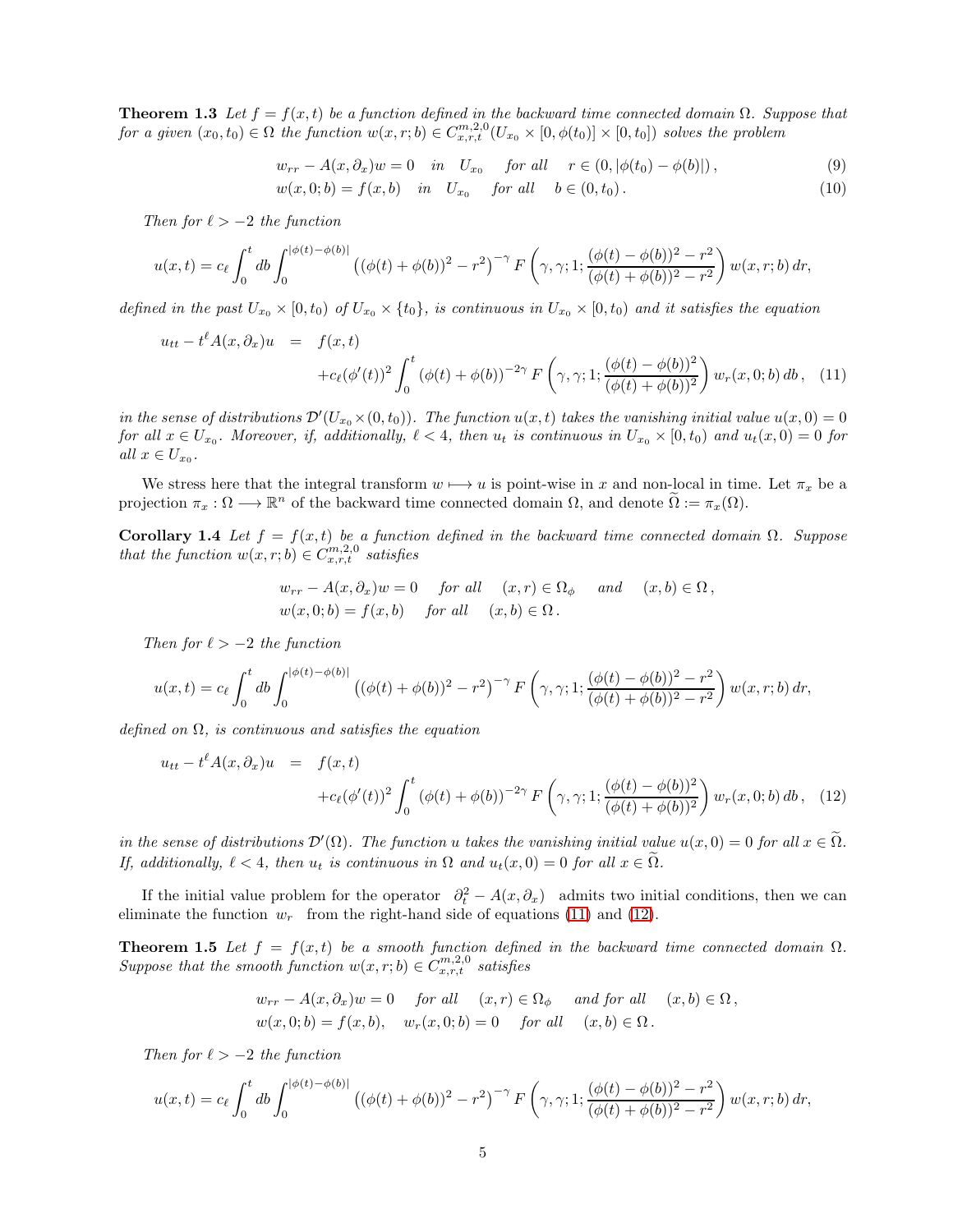defined on  $\Omega$ , is continuous and satisfies the equation

<span id="page-5-0"></span>
$$
u_{tt} - t^{\ell} A(x, \partial_x) u = f(x, t), \qquad (13)
$$

in the sense of distributions  $\mathcal{D}'(\Omega)$ . The function u takes the vanishing initial value  $u(x,0) = 0$  for all  $x \in \Omega$ . If, additionally,  $\ell < 4$ , then  $u_t$  is continuous in  $\Omega$  and  $u_t(x, 0) = 0$  for all  $x \in \Omega$ .

For instance, the Cauchy problem for the second order strictly hyperbolic equation admits two initial conditions. We remind here that for the weakly hyperbolic operators  $\partial_t^2 - \sum_{|\alpha| \leq 2} a_\alpha(x) \partial_x^{\alpha}$ , which satisfy the Levi conditions (see, e.g., [\[40\]](#page-39-12)), the Cauchy problem can be solved for the smooth initial data. If  $m = 1$  then the problem with two initial conditions can be solved in Gevery spaces. (See, e.g., [\[40\]](#page-39-12).) The case of  $m > 2$ covers the beam equation and hyperbolic in the sense of Petrowski (p-evolution ) equations. On the other hand, the Cauchy-Kowalewski theorem guarantees solvability of the problem in the real analytic functions category for the partial differential equation [\(13\)](#page-5-0) with any positive  $\ell$  and  $m = 2$ . Furthermore, the operator  $A(x, \partial_x) = \sum_{|\alpha| \leq 2} a_{\alpha}(x) \partial_x^{\alpha}$  can be replaced with an abstract operator A acting on some linear topological space of functions.

Example 1. Consider equations of the gas dynamics. (a) For the Tricomi equation in the hyperbolic domain,

<span id="page-5-1"></span>
$$
u_{tt} - t\Delta u = f(x, t),\tag{14}
$$

 $\phi(t) = \frac{2}{3}t^{\frac{3}{2}}$  and  $A(x, \partial_x) = \Delta$ . Then for every  $f \in C(\mathbb{R}^n \times [0, T])$  we can solve the Cauchy problem for the wave equation

$$
w_{tt} - \Delta w = 0
$$
,  $w(x, 0; b) = f(x, b)$ ,  $w_t(x, 0; b) = 0$ ,  $x \in \mathbb{R}^n$ ,  $t \in \left[0, \frac{2}{3}T^{\frac{3}{2}}\right]$ 

in  $\mathbb{R}^n \times \left[0, \frac{2}{3}T^{\frac{3}{2}}\right] \times [0, T]$ . (For the explicit formula see, e.g., [\(24\)](#page-8-2),[\(25\)](#page-8-3).) The solution to the Cauchy problem for  $(14)$  with vanishing initial data is given as follows

$$
u(x,t) = 3^{-1/3} 2^{2/3} \int_0^t db \int_0^{\frac{2}{3}t^{\frac{3}{2}} - \frac{2}{3}b^{\frac{3}{2}}} \left( \left( \frac{2}{3} t^{\frac{3}{2}} + \frac{2}{3} b^{\frac{3}{2}} \right)^2 - r^2 \right)^{-\frac{1}{6}}
$$
  
 
$$
\times F\left(\frac{1}{6}, \frac{1}{6}; 1; \frac{\left(\frac{2}{3}t^{\frac{3}{2}} - \frac{2}{3}b^{\frac{3}{2}}\right)^2 - r^2}{\left(\frac{2}{3}t^{\frac{3}{2}} + \frac{2}{3}b^{\frac{3}{2}}\right)^2 - r^2} \right) w(x, r; b) dr, \quad t \in [0, T].
$$

For the Tricomi equation in the elliptic domain,

$$
u_{tt} + t\Delta u = f(x, t), \quad t > 0,
$$
\n
$$
(15)
$$

we have  $A(x, \partial_x) = -\Delta$  and, since the Cauchy problem is not well posed, Theorem [1.3](#page-3-0) gives representation of the solutions only for some specific functions f.

(b) The small disturbance equation for the perturbation velocity potential of a two-dimensional near sonic uniform flow of dense gases in a physical plane, has been derived by Kluwick [\[21\]](#page-38-4), Tarkenton and Cramer [\[38\]](#page-39-5). It leads to the equation

$$
u_{tt} - t^3 \Delta u = f(x, t), \tag{16}
$$

with  $\ell = 3$  and  $\phi(t) = \frac{2}{5}t^{\frac{5}{2}}$ , and  $A(x, \partial_x) = \Delta$ . The solution to the Cauchy problem for [\(14\)](#page-5-1) with vanishing initial data is given as follows

$$
u(x,t) = \frac{3}{10} \int_0^t db \int_0^{\frac{2}{5}t^{\frac{5}{2}} - \frac{2}{5}b^{\frac{5}{2}}} \left( \left( \frac{2}{5}t^{\frac{5}{2}} + \frac{2}{5}b^{\frac{5}{2}} \right)^2 - r^2 \right)^{-\frac{3}{10}}
$$
  
 
$$
\times F\left(\frac{3}{10}, \frac{3}{10}; 1; \frac{\left(\frac{2}{5}t^{\frac{5}{2}} - \frac{2}{5}b^{\frac{5}{2}}\right)^2 - r^2}{\left(\frac{2}{5}t^{\frac{5}{2}} + \frac{2}{5}b^{\frac{5}{2}}\right)^2 - r^2} \right) w(x, r; b) dr, \quad t > 0.
$$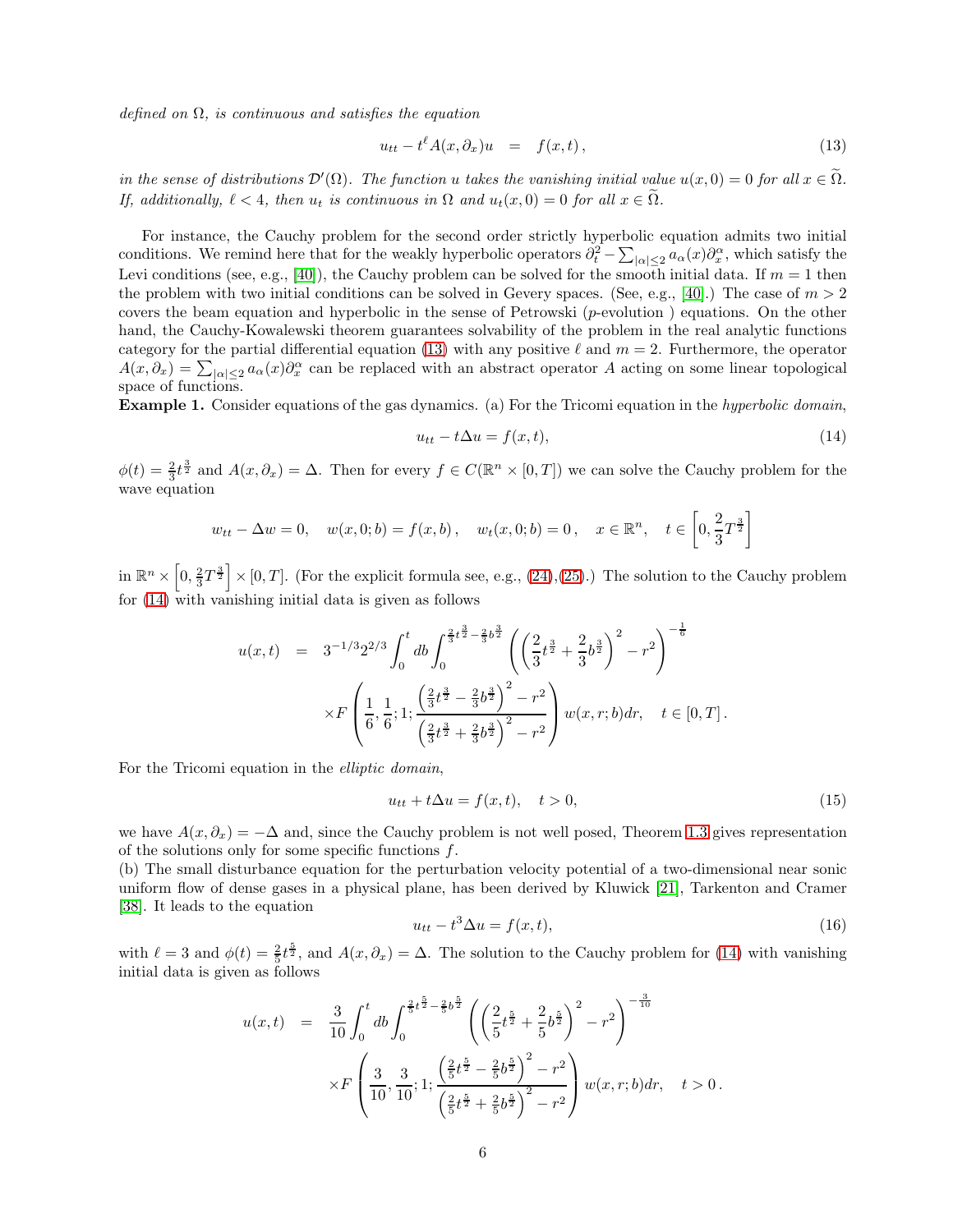Example 2. Consider the wave equation in the Einstein-de Sitter (EdeS) spacetime with hyperbolic spatial slices. The metric of the Einstein & de Sitter universe (EdeS universe) is a particular member of the Friedmann-Robertson-Walker metrics

<span id="page-6-0"></span>
$$
ds^{2} = -dt^{2} + a_{sc}^{2}(t) \left[ \frac{dr^{2}}{1 - Kr^{2}} + r^{2} d\Omega^{2} \right],
$$
\n(17)

where  $K = -1, 0$ , or +1, for a hyperbolic, flat or spherical spatial geometry, respectively. For the EdeS the scale factor is  $a_{sc}(t) = t^{2/3}$ . The covariant d'Alambert's operator,

$$
\Box_g \psi = \frac{1}{\sqrt{|g|}} \frac{\partial}{\partial x^i} \left( \sqrt{|g|} g^{ik} \frac{\partial \psi}{\partial x^k} \right) ,
$$

in the spherical coordinates is

$$
\Box_{Edes} \psi = -\left(\frac{\partial}{\partial x^0}\right)^2 \psi - \frac{2}{t} \left(\frac{\partial \psi}{\partial x^0}\right) \psi + t^{-\frac{4}{3}} \frac{\sqrt{1 - Kr^2}}{r^2} \frac{\partial}{\partial r} \left(r^2 \sqrt{1 - Kr^2} \frac{\partial \psi}{\partial r}\right) + t^{-\frac{4}{3}} \frac{1}{r^2 \sin \theta} \frac{\partial}{\partial \theta} \left(\sin \theta \frac{\partial \psi}{\partial \theta}\right) + t^{-\frac{4}{3}} \frac{1}{r^2 \sin^2 \theta} \left(\frac{\partial}{\partial \phi}\right)^2 \psi.
$$

The change  $\psi = t^{-1}u$  of the unknown function leads the equation  $\Box_{EdeS}\psi = g$  to the equation

$$
u_{tt} - t^{-4/3} A(x, \partial_x) u = f,
$$

where

$$
A(x,\partial_x)u = \frac{\sqrt{1 - Kr^2}}{r^2} \frac{\partial}{\partial r} \left( r^2 \sqrt{1 - Kr^2} \frac{\partial u}{\partial r} \right) + \frac{1}{r^2 \sin \theta} \frac{\partial}{\partial \theta} \left( \sin \theta \frac{\partial u}{\partial \theta} \right) + \frac{1}{r^2 \sin^2 \theta} \left( \frac{\partial}{\partial \phi} \right)^2 u. \tag{18}
$$

The spatial part X of the spacetime [\(17\)](#page-6-0) has a constant curvature 6K. Operator  $A(x, \partial_x)$  is the Laplace-Beltrami operator on  $X$ . The explicit formulas for the solutions of the Cauchy problem for the wave operator on the spaces with constant negative curvature are known, see, for instance, [\[19,](#page-38-2) [23\]](#page-38-3). Thus, Theorem [1.5](#page-4-2) gives explicit representation for the solution of the Cauchy problem with vanishing initial data for the wave equation in the EdeS spacetime with the negative constant curvature  $K < 0$ . In order to keep down the length of this paper, we postpone applications of Theorem [1.5](#page-4-2) to the derivation of the Strichartz estimates and to global well-posedness of the nonlinear generalized Tricomi equation in the metric [\(17\)](#page-6-0). We note here that  $\gamma = -1$  for the metric [\(17\)](#page-6-0) (see [\[13\]](#page-38-0)) that makes the hypergeometric function polynomial. Moreover, the hypergeometric function is polynomial for  $\gamma = -1, -2, \ldots$  that essentially simplifies calculations.

The next theorem represents the integral transforms for the case of the equation without source term. In that theorem the transformed function has non-vanishing initial values. For  $\gamma \in \mathbb{C}$ ,  $Re \gamma > 0$ , that is for  $\ell \in \mathbb{C} \setminus \overline{D_1(-1,0)} = \{z \in \mathbb{C} \mid |z+1| > 1\}$ , and, in particular, for  $\ell \in (-\infty, -2) \cup (0, \infty)$ , we define the integral operator

$$
(K_0 v)(x,t) := 2^{2-2\gamma} \frac{\Gamma(2\gamma)}{\Gamma^2(\gamma)} \int_0^1 v(x,\phi(t)s)(1-s^2)^{\gamma-1} ds
$$
  
=  $\phi(t)^{1-2\gamma} 2^{2-2\gamma} \frac{\Gamma(2\gamma)}{\Gamma^2(\gamma)} \int_0^{\phi(t)} v(x,\tau) (\phi^2(t) - \tau^2)^{\gamma-1} d\tau.$ 

For  $\gamma \in \mathbb{C}$ ,  $Re \gamma < 1$ , that is for  $\ell \in \mathbb{C} \setminus \overline{D_1(-3,0)} = \{z \in \mathbb{C} \mid |z+3| > 1\}$ , and, in particular, for  $\ell \in (-\infty, -4) \cup (-2, \infty)$ , we define the integral operator

$$
(K_1 v)(x,t) := t2^{2\gamma} \frac{\Gamma(2-2\gamma)}{\Gamma^2(1-\gamma)} \int_0^1 v(x,\phi(t)s)(1-s^2)^{-\gamma} ds
$$
  
=  $t\phi(t)^{2\gamma-1} 2^{2\gamma} \frac{\Gamma(2-2\gamma)}{\Gamma^2(1-\gamma)} \int_0^{\phi(t)} v(x,\tau)(\phi^2(t)-\tau^2)^{-\gamma} d\tau.$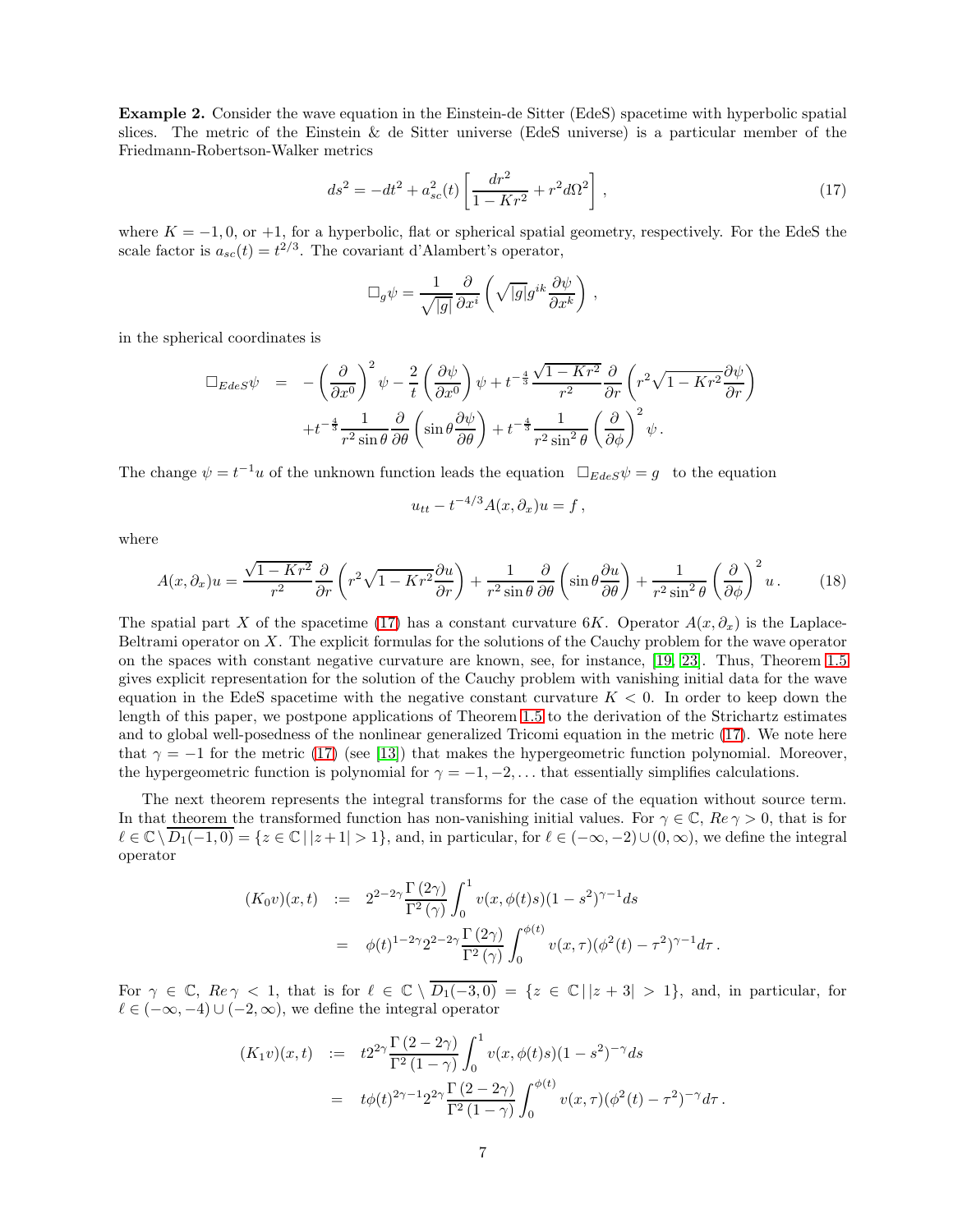Thus, both operators are defined simultaneously for  $\gamma \in \mathbb{C}$ ,  $0 < Re \gamma < 1$ , and, in particular, for  $\ell \in \mathbb{C}$  $(-\infty, -4) \cup (0, \infty)$ . Denote

$$
a_{\ell} := 2^{1-2\gamma} \frac{\ell \Gamma(2\gamma)}{2\gamma \Gamma^2(\gamma)}, \qquad b_{\ell} := (\ell+2) 2^{2\gamma-1} \frac{\Gamma(2-2\gamma)}{\Gamma^2(1-\gamma)}.
$$

<span id="page-7-1"></span>The next theorem describes the properties of the integral transforms  $K_0$  and  $K_1$  in the case when  $\ell$  is a positive number.

**Theorem 1.6** Let  $\ell$  be a positive number and let  $\Omega \subset \mathbb{R}^{n+1}$  be a backward time connected domain. Suppose that the function  $v \in C_{x,t}^{m,2}(\overline{\Omega})$  for given  $(x_0,t_0) \in \Omega$  solves the equation

<span id="page-7-0"></span> $\partial_t^2 v - A(x, \partial_x) v = 0$  at  $x = x_0$  and all  $t \in (0, \phi(t_0))$ . (19)

Then the functions  $K_0 v \in C_{x,t}^{m,2}(\Omega)$  and  $K_1 v \in C_{x,t}^{m,2}(\Omega)$  satisfy equations

$$
\left(\partial_t^2 - t^\ell A(x, \partial_x)\right) K_0 v = a_\ell t^{\frac{\ell}{2}-1} \partial_t v(x, 0) \quad at \quad x = x_0 \quad \text{for all} \quad t \in (0, t_0), \tag{20}
$$

and

$$
\left(\partial_t^2 - t^\ell A(x,\partial_x)\right) K_1 v = b_\ell t^{\frac{\ell}{2}} \partial_t v(x,0) \quad at \quad x = x_0 \quad \text{for all} \quad t \in (0,t_0),\tag{21}
$$

respectively. They have at  $x = x_0$  the following initial values

$$
(K_0v)(x_0,0) = v(x_0,0), \qquad (K_0v)_t(x_0,0) = 0,
$$

and

$$
(K_1v)(x_0,0) = 0, \qquad (K_1v)_t(x_0,0) = v(x_0,0).
$$

Thus, the value  $v(x_0, 0)$  of the solutions of [\(19\)](#page-7-0) is invariant under operation  $K_0$ , while the operator  $K_1$  acts similarly to the Dirichlet-to-Neumann map.

**Corollary 1.7** Let  $\ell$  be a positive number and  $\Omega \subset \mathbb{R}^{n+1}$  be a backward time connected domain. Suppose that the function  $v \in C_{x,t}^{m,2}(\overline{\Omega_{\phi}})$  solves the equation

$$
\partial_t^2 v - A(x, \partial_x) v = 0 \quad \text{for all} \quad (x, t) \in \Omega_\phi \, .
$$

Then the functions  $K_0 v \in C_{x,t}^{m,2}(\Omega)$  and  $K_1 v \in C_{x,t}^{m,2}(\Omega)$  satisfy equations

$$
\left(\partial_t^2 - t^\ell A(x, \partial_x)\right) K_0 v = a_\ell t^{\frac{\ell}{2}-1} \partial_t v(x, 0) \quad \text{for all} \quad (x, t) \in \Omega \,,\tag{22}
$$

and

$$
\left(\partial_t^2 - t^\ell A(x, \partial_x)\right) K_1 v = b_\ell t^{\frac{\ell}{2}} \partial_t v(x, 0) \quad \text{for all} \quad (x, t) \in \Omega \,,\tag{23}
$$

respectively. They have the following initial values

$$
(K_0 v)(x, 0) = v(x, 0), \qquad (K_0 v)_t(x, 0) = 0 \quad \text{for all} \quad x \in \Omega,
$$

and

$$
(K_1v)(x,0) = 0, \qquad (K_1v)_t(x,0) = v(x,0) \quad \text{for all} \quad x \in \widetilde{\Omega}.
$$

For the Cauchy problem with the full initial data, we have the following result for the generalized Tricomi equation in the hyperbolic domain.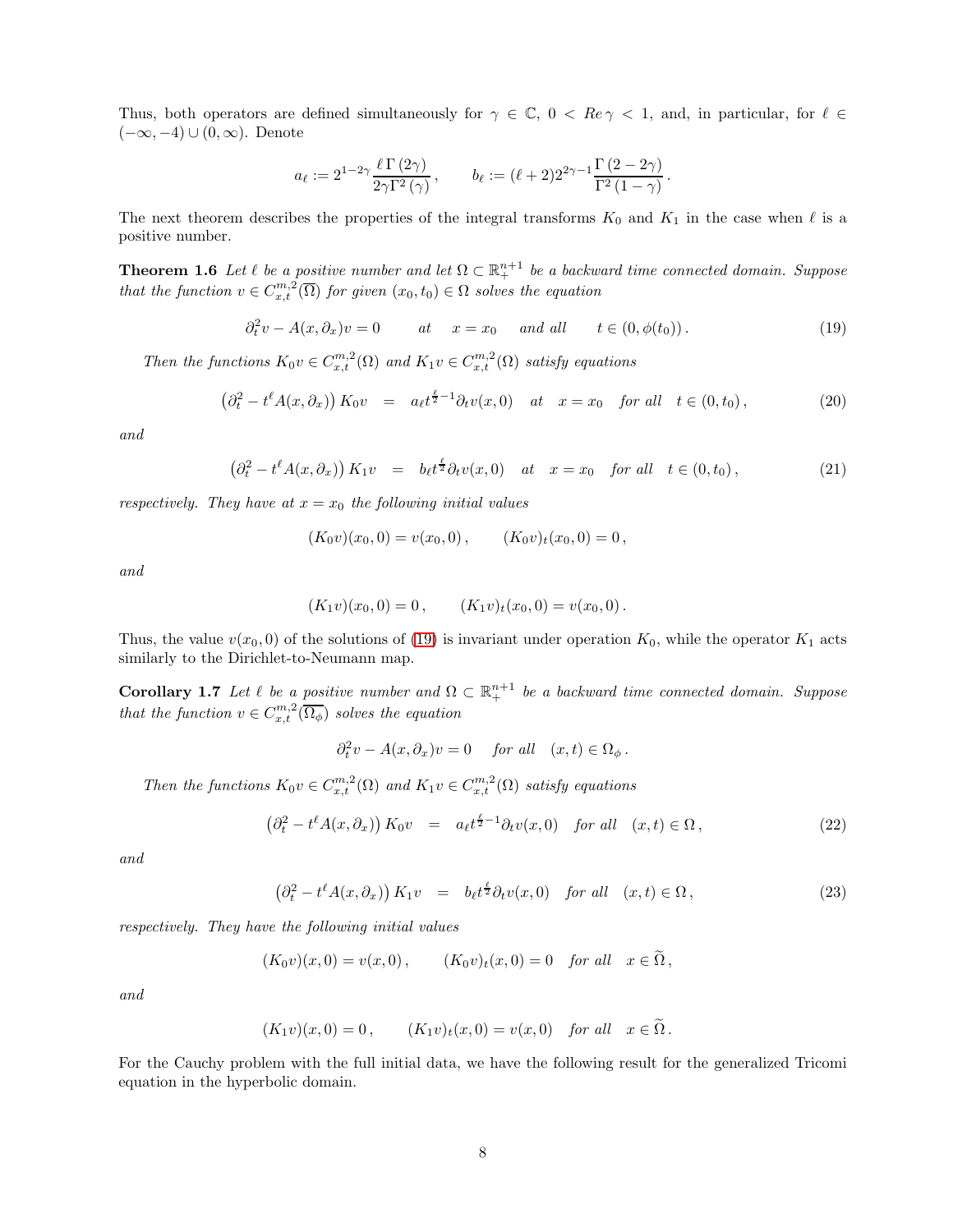**Theorem 1.8** Let  $\ell$  be a positive number and  $\Omega \subset \mathbb{R}^{n+1}$  be a backward time connected domain. Suppose that the functions  $v_0, v_1 \in C_{x,t}^{m,2}(\overline{\Omega_{\phi}})$  solve the problem

$$
\partial_t^2 v_i - A(x, \partial_x) v_i = 0 \quad \text{for all} \quad (x, t) \in \Omega_\phi,
$$
  

$$
v_i(x, 0) = \sum_{k=0,1} \delta_{ik} \varphi_k(x), \qquad \partial_t v_i(x, 0) = 0, \qquad i = 0, 1, \quad \text{for all} \quad (x, t) \in \widetilde{\Omega_\phi}.
$$

Then the function  $u = K_0v_0 + K_1v_1 \in C_{x,t}^{m,2}(\Omega)$  solves the problem

$$
\left(\partial_t^2 - t^{\ell} A(x, \partial_x)\right) u = 0 \quad \text{for all} \quad (x, t) \in \Omega,
$$
  

$$
u(x, 0) = \varphi_0(x), \qquad \partial_t u(x, 0) = \varphi_1(x) \quad \text{for all} \quad x \in \tilde{\Omega}.
$$

In order to make this paper more self-contained, we remind here that if  $A(x, \partial_x) = \Delta$ , then the function  $v_{\varphi}(x,t)$  is given by the following formulas (see, e.g., [\[35\]](#page-39-2)): for  $\varphi \in C_0^{\infty}(\mathbb{R}^n)$  and for  $x \in \mathbb{R}^n$ ,  $n = 2m + 1$ ,  $m \in \mathbb{N}$ ,

<span id="page-8-2"></span>
$$
v_{\varphi}(x,t) := \frac{\partial}{\partial t} \left(\frac{1}{t} \frac{\partial}{\partial t}\right)^{\frac{n-3}{2}} \frac{t^{n-2}}{\omega_{n-1} c_0^{(n)}} \int_{S^{n-1}} \varphi(x+ty) \, dS_y \,,\tag{24}
$$

while for  $x \in \mathbb{R}^n$ ,  $n = 2m$ ,  $m \in \mathbb{N}$ ,

<span id="page-8-3"></span>
$$
v_{\varphi}(x,t) := \frac{\partial}{\partial t} \left(\frac{1}{t} \frac{\partial}{\partial t}\right)^{\frac{n-2}{2}} \frac{2t^{n-1}}{\omega_{n-1} c_0^{(n)}} \int_{B_1^n(0)} \frac{1}{\sqrt{1-|y|^2}} \varphi(x+ty) \, dV_y \,. \tag{25}
$$

The last formulas can be also written in terms of Radon transform; for details, see [\[19,](#page-38-2) [23\]](#page-38-3).

The case of negative  $\ell$  requires some modifications in the setting of the initial conditions at  $t = 0$ . For the EdeS spacetime these modifications are suggested in [\[13\]](#page-38-0); they are the so-called weighted initial conditions. For the negative  $\ell$  operators  $K_0$  and  $K_1$  and corresponding weighted initial conditions will be discussed in the forthcoming paper.

One can consider the Cauchy problem for the equations with negative  $\ell$  and with the initial conditions prescribed at  $t = t_{in} > 0$ . For  $\ell < -2$ , the hyperbolic equations in such spacetime have permanently bounded domain of influence. Nonlinear equations with a permanently bounded domain of influence were studied, in particular, in [\[6,](#page-37-3) [7\]](#page-37-4). In particular, Choquet-Bruhat [\[7\]](#page-37-4) proved for small initial data the global existence and uniqueness of wave maps on the FLRW expanding universe with the metric  $\mathbf{g} = -dt^2 + R^2(t)\sigma$ and a smooth Riemannian manifold  $(S, \sigma)$  of dimension  $n \leq 3$ , which has a time independent metric  $\sigma$  and non-zero injectivity radius, and with  $R(t)$  being a positive increasing function such that  $1/R(t)$  is integrable on  $[t_{in}, \infty)$ . If the target manifold is flat, then the wave map equation reduces to a linear system.

In the forthcoming papers we also will apply integral transform approach to the maximum principle (see, e.g., [\[24,](#page-38-10) [34\]](#page-39-13)) for the generalized Tricomi equation, to the derivation of the  $L_p - L_q$  estimates (see [\[20,](#page-38-8) [43\]](#page-39-14)), to the mixed problem for Friedlander model (see [\[12\]](#page-38-17) and references therein), global existence problem for the semilinear generalized Tricomi equations on the hyperbolic space (for wave equation see [\[2,](#page-37-5) [5,](#page-37-6) [27\]](#page-38-18)), and Price's law for the corrsponding cosmological models (see, e.g., [\[28\]](#page-38-19) and references therein).

This paper is organized as follows. In Section [2](#page-8-1) we prove the main property  $(8)$  of the kernel function E. In Section [3](#page-15-0) we prove Theorem [1.3.](#page-3-0) In Section [4](#page-29-0) we present some properties of operators  $K_0$  and  $K_1$  and prove Theorem [1.5.](#page-4-2) In Appendix we separated some technical lemmas.

#### <span id="page-8-1"></span>2 The kernel function E

The function E defined by [\(6\)](#page-2-1) contains the hypergeometric function  $F(\gamma, \gamma; 1; z)$ , where  $\gamma = \frac{\ell}{2(\ell+2)}$ . The hypergeometric function is defined by the Gauss series on the disk  $|z| < 1$ , and by analytic continuation over the whole complex z-plane and for all complex  $\ell \in \mathbb{C} \setminus \{-2\}$  (see, e.g., [\[36\]](#page-39-15)).

<span id="page-8-0"></span>According to the next theorem, the function  $E(r, t; b; \gamma)$  solves the Tricomi-type equation. The similar property (see Theorem 1.12 [\[47\]](#page-39-4)) possesses another kernel function, which is used to solve Klein-Gordon equation in the de Sitter spacetime, that is, the equation with  $a(t) = e^{-t}$  and the mass term.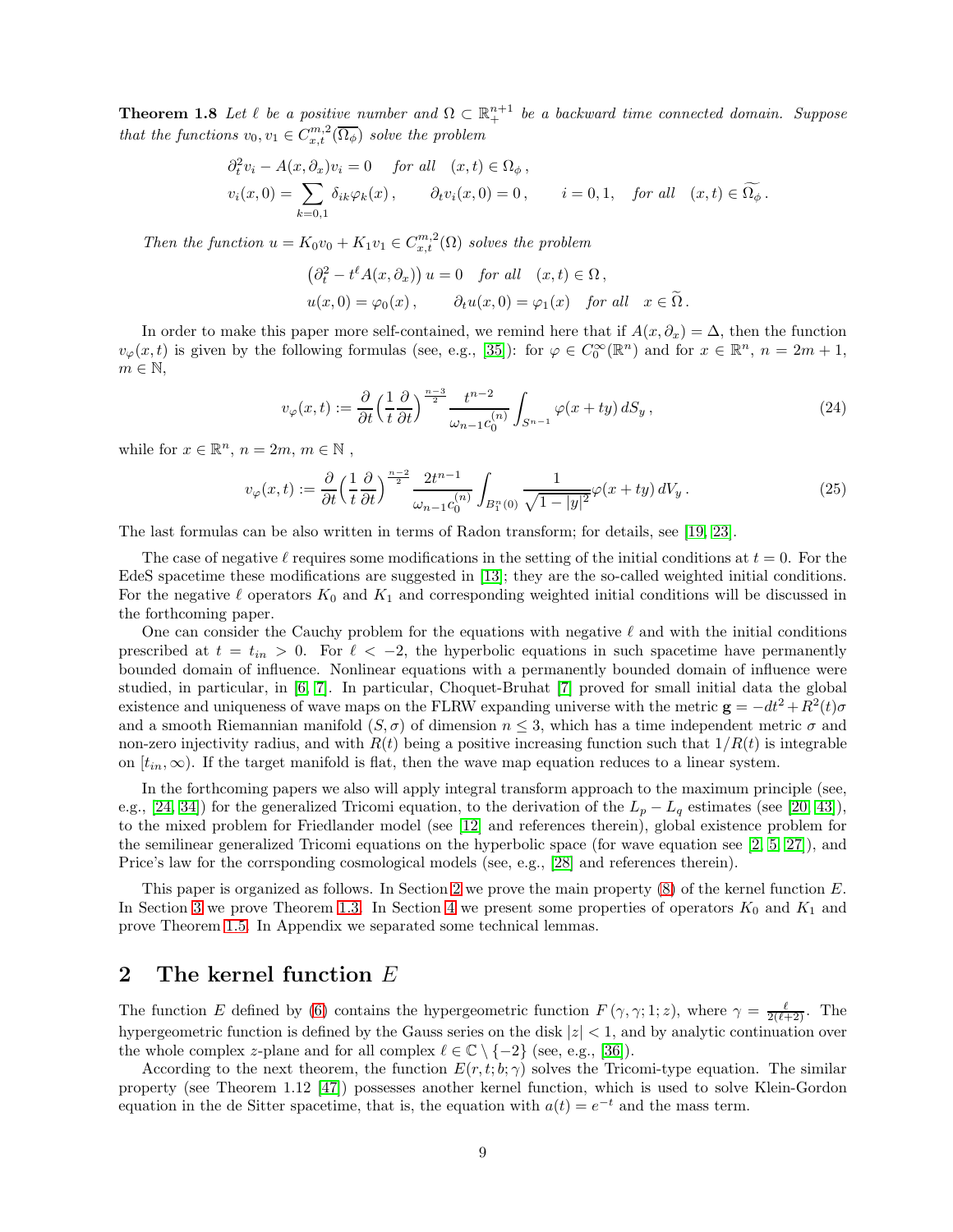Theorem 2.1 The kernel function

$$
E(r, t; b; \gamma) = c_{\ell} ((\phi(t) + \phi(b))^2 - r^2)^{-\gamma} F(\gamma, \gamma; 1; \frac{(\phi(t) - \phi(b))^2 - r^2}{(\phi(t) + \phi(b))^2 - r^2}),
$$

where  $\ell \in \mathbb{C} \setminus \{-2\}, \phi(t) = \frac{2}{\ell+2} t^{\frac{\ell+2}{2}}, \gamma = \frac{\ell}{2(\ell+2)},$  solves the equation

$$
E_{tt}(r,t;b;\gamma) - (\phi'(t))^2 E_{rr}(r,t;b;\gamma) = 0, \quad \text{for all} \quad t > b > 0, \quad r > 0, \ r^2 \neq (\phi(t) + \phi(b))^2.
$$

Theorem [2.1](#page-8-0) generalizes corresponding statement from [\[3\]](#page-37-0), which is due to Darboux [\[9\]](#page-38-20). In fact, in [\[3\]](#page-37-0) the Tricomi equation is considered, that is,  $\ell = 1, n = 1, A(x, \partial_x) = \partial_x^2$ , and the statement is made for the reduced hyperbolic Tricomi operator, which is the Tricomi operator written in the characteristic coordinates. For the case of reduced hyperbolic Tricomi operator with  $\ell \in \mathbb{R}_+$ , see Lemma 2.1 [\[41\]](#page-39-0). The proof of Theorem [2.1,](#page-8-0) which is given below, is straightforward. It works out for different distance functions  $\phi = \phi(t)$ , see, for instance, [\[47\]](#page-39-4), where the case of  $a(t) = e^{-t}$  is discussed.

The case of  $\gamma = 0$  is trivial, and thereafter we set  $\gamma \neq 0$ . In order to prove Theorem [2.1](#page-8-0) we need the following technical lemma. Denote

$$
\alpha(t, b, r) := ((\phi(t) + \phi(b))^2 - r^2)^{-\gamma}, \qquad \beta(t, b, r) := \frac{(\phi(t) - \phi(b))^2 - r^2}{(\phi(t) + \phi(b))^2 - r^2},
$$

then the next identity is evident

<span id="page-9-1"></span>
$$
1 - \beta(t, b, r) = \frac{4\phi(t)\phi(b)}{(\phi(t) + \phi(b))^2 - r^2}.
$$
\n(26)

<span id="page-9-0"></span>**Lemma 2.2** The derivatives of the functions  $\alpha = \alpha(t, b, r)$  and  $\beta = \beta(t, b, r)$  are as follows

$$
\partial_t \alpha(t, b, r) = -2\gamma \phi'(t)(\phi(t) + \phi(b))\alpha(t, b, r)^{\frac{\gamma+1}{\gamma}},
$$
  
\n
$$
\partial_t^2 \alpha(t, b, r) = -2\gamma \phi''(t)(\phi(t) + \phi(b))\alpha(t, b, r)^{\frac{\gamma+1}{\gamma}} - 2\gamma(\phi'(t))^2 \alpha(t, b, r)^{\frac{\gamma+1}{\gamma}}
$$
  
\n
$$
+4\gamma(\gamma+1)(\phi'(t))^2(\phi(t) + \phi(b))^2 \alpha^{\frac{\gamma+2}{\gamma}}(t, b, r),
$$
  
\n
$$
\partial_t \beta(t, b, r) = 4\alpha^{\frac{2}{\gamma}}(t, b, r)\phi'(t)\phi(b)(\phi^2(t) - \phi^2(b) + r^2),
$$
  
\n
$$
\partial_t^2 \beta(t, b, r) = 4\phi(b)\left((\phi(b) + \phi(t))^2 - r^2\right)^{-2}\left[\phi''(t)(\phi^2(t) - \phi^2(b) + r^2)\right]
$$
  
\n
$$
-4(\phi'(t))^2(\phi(b) + \phi(t))(\phi^2(t) - \phi^2(b) + r^2)\left((\phi(b) + \phi(t))^2 - r^2\right)^{-1} + 2\phi(t)(\phi'(t))^2\right]
$$

and

$$
\partial_r \alpha(t, b, r) = 2\gamma r (\alpha(t, b, r))^{\frac{\gamma+1}{\gamma}},
$$
  
\n
$$
\partial_r^2 \alpha(t, b, r) = 2\gamma (\alpha(t, b, r))^{\frac{\gamma+1}{\gamma}} + 4\gamma(\gamma + 1)r^2 (\alpha(t, b, r))^{\frac{\gamma+2}{\gamma}},
$$
  
\n
$$
\partial_r \beta(t, b, r) = -8r \frac{\phi(t)\phi(b)}{((\phi(t) + \phi(b))^2 - r^2)^2} = -2r(1 - \beta(t, b, r)) (\alpha(t, b, r))^{\frac{1}{\gamma}},
$$
  
\n
$$
\partial_r^2 \beta(t, b, r) = -8 \frac{\phi(t)\phi(b)}{((\phi(t) + \phi(b))^2 - r^2)^3} [(\phi(t) + \phi(b))^2 + 3r^2]
$$
  
\n
$$
= 2(\beta(t, b, r) - 1)\alpha^{\frac{2}{\gamma}}(t, b, r) [(\phi(t) + \phi(b))^2 + 3r^2].
$$

**Proof.** These identities can be verified by straightforward calculations. Lemma is proved. Proof of Theorem [2.1.](#page-8-0) It is sufficient to consider the function

$$
E_{c_{\ell}}(r,t;b;\gamma) \quad := \quad \alpha(t,b,r)F(\gamma,\gamma;1;\beta(t,b,r)) \ ,
$$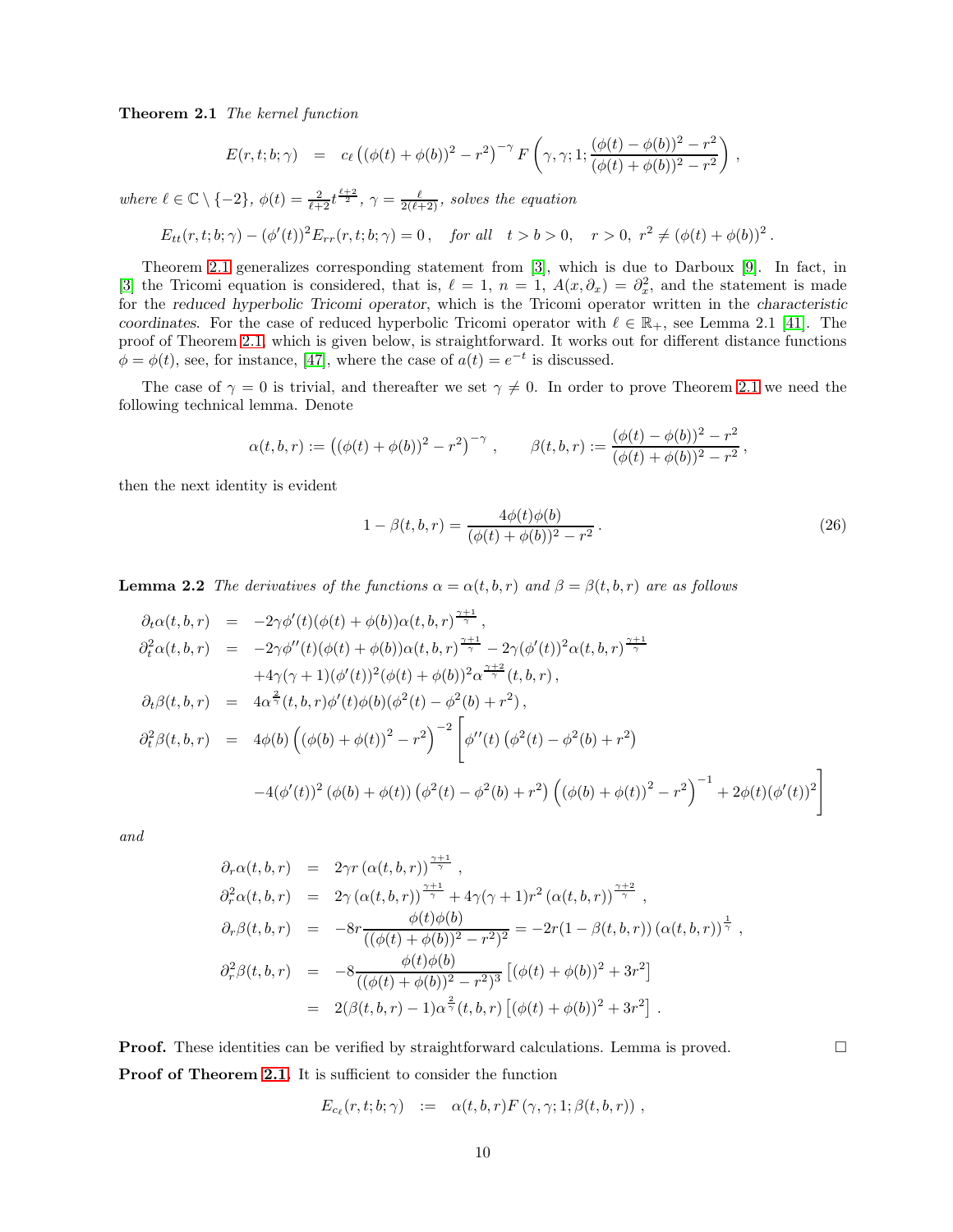since  $E(r, t; b; \gamma) = c_{\ell} E_{c_{\ell}}(r, t; b; \gamma)$ . We have

$$
\partial_r E_{c_\ell}(r,t;b;\gamma) = (\partial_r \alpha(t,b,r)) F(\gamma,\gamma;1;\beta(t,b,r)) + \alpha(t,b,r) F_z(\gamma,\gamma;1;\beta(t,b,r)) \partial_r \beta(t,b,r).
$$

Hence,

$$
\partial_r^2 E_{c_\ell}(r,t;b;\gamma) = \alpha_{rr}(t,b,r) F(\gamma,\gamma;1;\beta(t,b,r)) + 2\alpha_r(t,b,r)\beta_r(t,b,r)F_z(\gamma,\gamma;1;\beta(t,b,r)) \n+ \alpha(t,b,r)F_{zz}(\gamma,\gamma;1;\beta(t,b,r)) (\beta_r(t,b,r))^2 \n+ \alpha(t,b,r)F_z(\gamma,\gamma;1;\beta(t,b,r)) \beta_{rr}(t,b,r),
$$

while

$$
\partial_t^2 E_{c_\ell}(r,t;b;\gamma) = \alpha_{tt}(t,b,r) F(\gamma,\gamma;1;\beta(t,b,r)) + 2\alpha_t(t,b,r)\beta_t(t,b,r)F_z(\gamma,\gamma;1;\beta(t,b,r)) \n+ \alpha(t,b,r)F_{zz}(\gamma,\gamma;1;\beta(t,b,r)) (\beta_t(t,b,r))^2 \n+ \alpha(t,b,r)F_z(\gamma,\gamma;1;\beta(t,b,r)) \beta_{tt}(t,b,r).
$$

Thus, we obtain

$$
\partial_t^2 E_{c_\ell}(r, t; b; \gamma) - t^\ell \partial_t^2 E_{c_\ell}(r, t; b; \gamma)
$$
\n
$$
= \alpha_{tt}(t, b, r) F(\gamma, \gamma; 1; \beta(t, b, r)) + 2\alpha_t(t, b, r) \beta_t(t, b, r) F_z(\gamma, \gamma; 1; \beta(t, b, r))
$$
\n
$$
+ \alpha(t, b, r) F_{zz}(\gamma, \gamma; 1; \beta(t, b, r)) (\beta_t(t, b, r))^2
$$
\n
$$
+ \alpha(t, b, r) F_z(\gamma, \gamma; 1; \beta(t, b, r)) \beta_{tt}(t, b, r)
$$
\n
$$
- t^\ell \left[ \alpha_{rr}(t, b, r) F(\gamma, \gamma; 1; \beta(t, b, r)) + 2\alpha_r(t, b, r) \beta_r(t, b, r) F_z(\gamma, \gamma; 1; \beta(t, b, r)) \right.
$$
\n
$$
+ \alpha(t, b, r) F_{zz}(\gamma, \gamma; 1; \beta(t, b, r)) (\beta_r(t, b, r))^2
$$
\n
$$
+ \alpha(t, b, r) F_z(\gamma, \gamma; 1; \beta(t, b, r)) \beta_{rr}(t, b, r) \right].
$$

It follows

<span id="page-10-0"></span>
$$
\partial_t^2 E_{c_\ell}(r,t;b;\gamma) - t^\ell \partial_t^2 E_{c_\ell}(r,t;b;\gamma) \n= I(t,b,r)F(\gamma,\gamma;1;\beta(t,b,r)) + J(t,b,r)F_z(\gamma,\gamma;1;\beta(t,b,r)) + Y(t,b,r)F_{zz}(\gamma,\gamma;1;\beta(t,b,r)) ,
$$
 (27)

where

$$
I(t, b, r) = \alpha_{tt}(t, b, r) - t^{\ell} \alpha_{rr}(t, b, r),
$$
  
\n
$$
J(t, b, r) = 2\alpha_t(t, b, r) \beta_t(t, b, r) + \alpha(t, b, r) \beta_{tt}(t, b, r) - t^{\ell} (2\alpha_r(t, b, r) \beta_r(t, b, r) + \alpha(t, b, r) \beta_{rr}(t, b, r)),
$$
  
\n
$$
Y(t, b, r) = \alpha(t, b, r) (\beta_t(t, b, r))^2 - t^{\ell} \alpha(t, b, r) (\beta_r(t, b, r))^2.
$$

We have due to Lemma [2.2](#page-9-0)

$$
I(t,b,r) = -2\gamma\phi''(t)(\phi(t) + \phi(b))\alpha(t,b,r)^{\frac{\gamma+1}{\gamma}} - 2\gamma(\phi'(t))^2\alpha(t,b,r)^{\frac{\gamma+1}{\gamma}} + 4\gamma(\gamma+1)(\phi'(t))^2(\phi(t) + \phi(b))^2\alpha^{\frac{\gamma+2}{\gamma}}(t,b,r) - t^{\ell} \left(2\gamma(\alpha(t,b,r))^{\frac{\gamma+1}{\gamma}} + 4\gamma(\gamma+1)r^2(\alpha(t,b,r))^{\frac{\gamma+2}{\gamma}}\right).
$$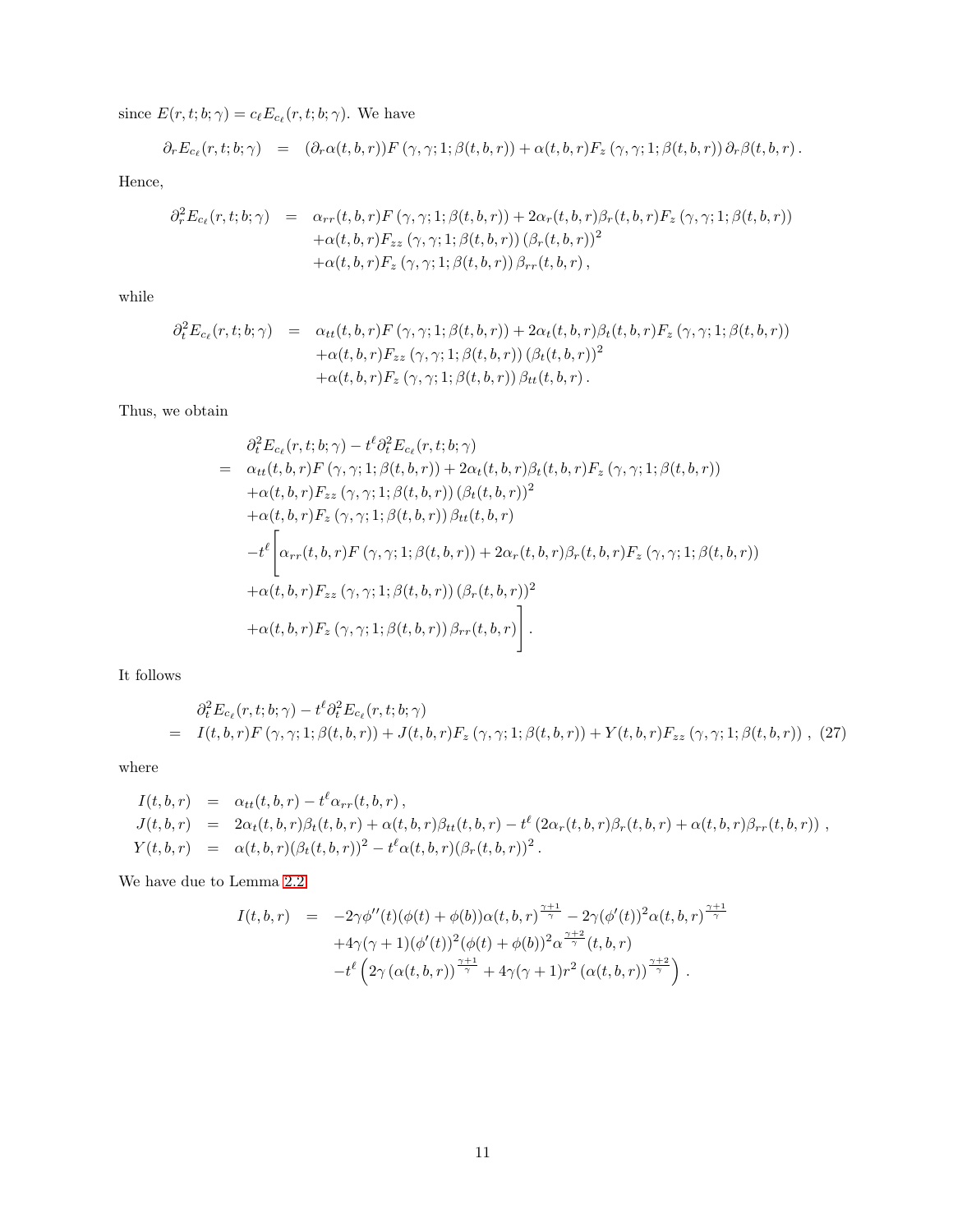We can write

$$
I(t,b,r) = -2\gamma\phi''(t)(\phi(t) + \phi(b)) ((\phi(t) + \phi(b))^2 - r^2)^{-\gamma-1} - 2\gamma(\phi'(t))^2 ((\phi(t) + \phi(b))^2 - r^2)^{-\gamma-1}
$$
  
\n
$$
+4\gamma(\gamma+1)(\phi'(t))^2(\phi(t) + \phi(b))^2 ((\phi(t) + \phi(b))^2 - r^2)^{-\gamma-2}
$$
  
\n
$$
-t^{\ell} (2\gamma ((\phi(t) + \phi(b))^2 - r^2)^{-\gamma-1} + 4\gamma(\gamma+1)r^2 ((\phi(t) + \phi(b))^2 - r^2)^{-\gamma-2})
$$
  
\n
$$
= ((\phi(t) + \phi(b))^2 - r^2)^{-\gamma-2}
$$
  
\n
$$
\times \left\{ -2\gamma\phi''(t)(\phi(t) + \phi(b)) ((\phi(t) + \phi(b))^2 - r^2) - 2\gamma(\phi'(t))^2 ((\phi(t) + \phi(b))^2 - r^2) + 4\gamma(\gamma+1)(\phi'(t))^2 (\phi(t) + \phi(b))^2 - t^{\ell} (2\gamma ((\phi(t) + \phi(b))^2 - r^2) + 4\gamma(\gamma+1)r^2) \right\}.
$$

Then we use the identities

<span id="page-11-0"></span>
$$
t^{\ell} = (\phi'(t))^{2}, \qquad \frac{1}{2\gamma}\phi''(t)\phi(t) = (\phi'(t))^{2}, \qquad (28)
$$

and derive

$$
I(t,b,r) = ((\phi(t) + \phi(b))^2 - r^2)^{-\gamma - 2}
$$
  
\n
$$
\times \left\{ -2\gamma \phi''(t)(\phi(t) + \phi(b)) ((\phi(t) + \phi(b))^2 - r^2) - \phi''(t)\phi(t) ((\phi(t) + \phi(b))^2 - r^2) \right\}
$$
  
\n
$$
+2(\gamma + 1)\phi''(t)\phi(t)(\phi(t) + \phi(b))^2
$$
  
\n
$$
-\frac{1}{2\gamma}\phi''(t)\phi(t) [2\gamma ((\phi(t) + \phi(b))^2 - r^2) + 4\gamma(\gamma + 1)r^2] \right\}.
$$

It follows

$$
I(t,b,r) = ((\phi(t) + \phi(b))^2 - r^2)^{-\gamma - 2}
$$
  
\n
$$
\times \left\{ -2\gamma \phi''(t)(\phi(t) + \phi(b)) ((\phi(t) + \phi(b))^2 - r^2) - \phi''(t)\phi(t) ((\phi(t) + \phi(b))^2 - r^2) \right\}
$$
  
\n
$$
+2\gamma \phi''(t)\phi(t)(\phi(t) + \phi(b))^2 + 2\phi''(t)\phi(t)(\phi(t) + \phi(b))^2
$$
  
\n
$$
-\phi''(t)\phi(t) [((\phi(t) + \phi(b))^2 - r^2) + 2(\gamma + 1)r^2] \right\}
$$
  
\n
$$
= \phi''(t) ((\phi(t) + \phi(b))^2 - r^2)^{-\gamma - 2}
$$
  
\n
$$
\times \left\{ -2\gamma \phi(b) ((\phi(t) + \phi(b))^2 - r^2) - 2\phi(t) ((\phi(t) + \phi(b))^2 - r^2) + 2\phi(t)(\phi(t) + \phi(b))^2 - 2\phi(t)r^2 \right\}.
$$

Thus,

<span id="page-11-1"></span>
$$
I(t, b, r) = -2\gamma \phi''(t)\phi(b) ((\phi(t) + \phi(b))^2 - r^2)^{-\gamma - 1}.
$$
 (29)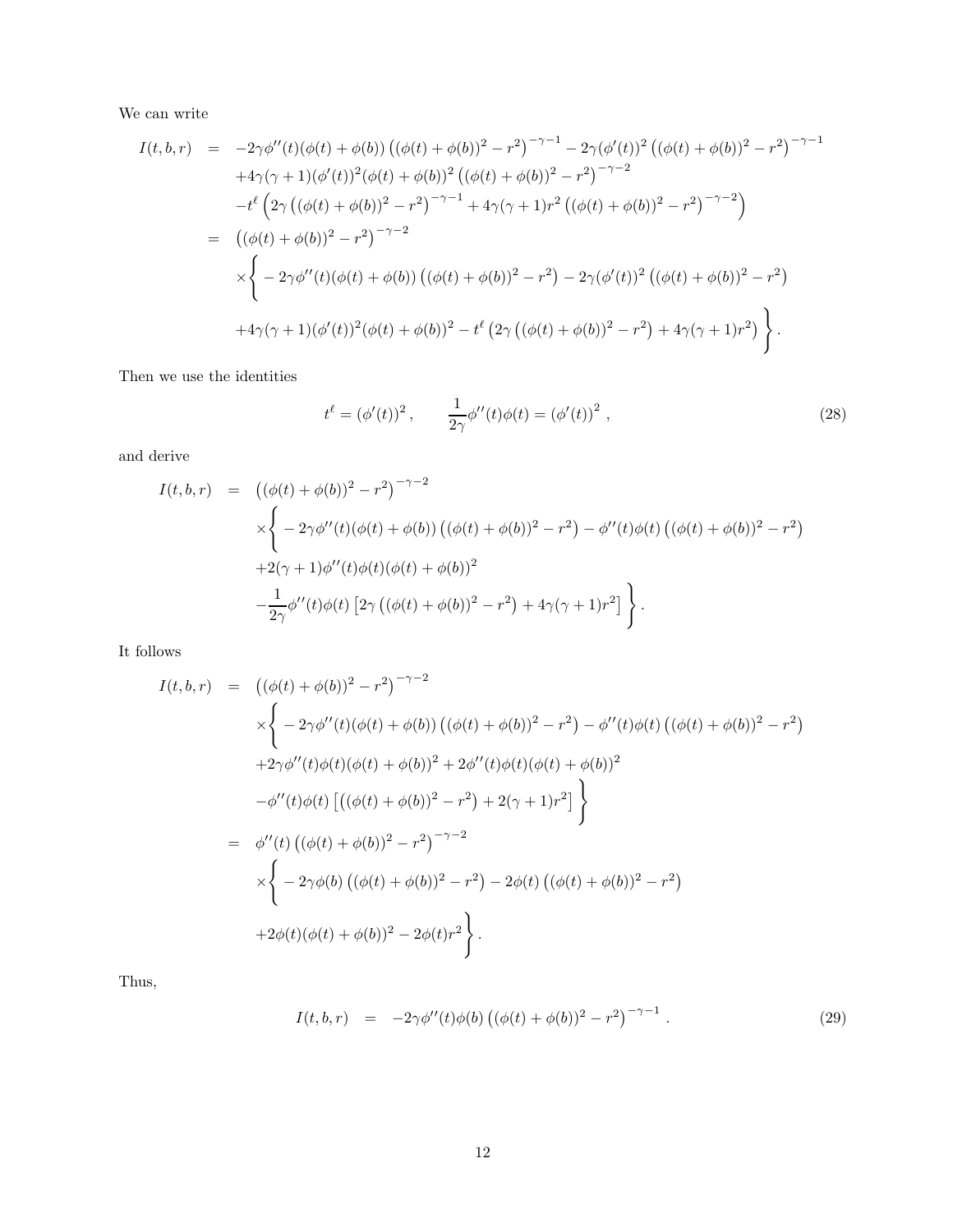Further, we consider the coefficient  $J(t,b,r)\mathpunct:$ 

$$
J(t,b,r) = 2\left[-2\gamma\phi'(t)(\phi(t) + \phi(b))\alpha(t,b,r)^{(\gamma+1)/\gamma}\right]\left[4\alpha^{\frac{2}{\gamma}}(t,b,r)\phi'(t)\phi(b)(\phi^{2}(t) - \phi^{2}(b) + r^{2})\right] + \alpha(t,b,r)4\phi(b)\left((\phi(b) + \phi(t))^{2} - r^{2}\right)^{-2}\left[\phi''(t)(\phi^{2}(t) - \phi^{2}(b) + r^{2})\right] -4(\phi'(t))^{2}(\phi(b) + \phi(t))(\phi^{2}(t) - \phi^{2}(b) + r^{2})\left((\phi(b) + \phi(t))^{2} - r^{2}\right)^{-1} +2\phi(t)(\phi'(t))^{2}\right] - t^{2}2\left[2\gamma r\alpha^{\frac{\gamma+1}{\gamma}}(t,b,r)\right]\left[-2r(1-\beta(t,b,r))\alpha^{\frac{1}{\gamma}}(t,b,r)\right] -t^{\ell}\alpha(t,b,r)\left[-8\frac{\phi(t)\phi(b)}{((\phi(t) + \phi(b))^{2} - r^{2})^{3}}\left[(\phi(t) + \phi(b))^{2} + 3r^{2}\right]\right].
$$

Next we use the identities [\(28\)](#page-11-0) and definition of  $\alpha(t, b, r)$  in order to rewrite  $J$  as follows:

$$
J(t,b,r) = -16\gamma \frac{1}{2\gamma} \phi''(t) \phi(t) \phi(b) (\phi(t) + \phi(b)) (\phi(b) + \phi(t))^2 - r^2)^{-\gamma-3} (\phi^2(t) - \phi^2(b) + r^2) + ((\phi(b) + \phi(t))^2 - r^2)^{-\gamma} 4\phi(b) ((\phi(b) + \phi(t))^2 - r^2)^{-2} \Big[ \phi''(t) (\phi^2(t) - \phi^2(b) + r^2) -4 \frac{1}{2\gamma} \phi''(t) \phi(t) (\phi(b) + \phi(t)) (\phi^2(t) - \phi^2(b) + r^2) ((\phi(b) + \phi(t))^2 - r^2)^{-1} +2\phi(t) \frac{1}{2\gamma} \phi''(t) \phi(t) \Big] - \frac{1}{2\gamma} \phi''(t) \phi(t) 2 \Big[ 2\gamma r (\alpha(t,b,r))^{\frac{\gamma+1}{\gamma}} \Big] \Big[ -2r(1 - \beta(t,b,r)) (\alpha(t,b,r))^{\frac{1}{\gamma}} \Big] - \frac{1}{2\gamma} \phi''(t) \phi(t) \alpha(t,b,r) \Big[ -8 \frac{\phi(t)\phi(b)}{((\phi(t) + \phi(b))^2 - r^2)^3} [(\phi(t) + \phi(b))^2 + 3r^2] \Big].
$$

Hence

$$
J(t,b,r) = -8\phi''(t)\phi(t)\phi(b)(\phi(t) + \phi(b))\left((\phi(b) + \phi(t))^2 - r^2\right)^{-\gamma-3}(\phi^2(t) - \phi^2(b) + r^2) + \left((\phi(b) + \phi(t))^2 - r^2\right)^{-\gamma-2}4\phi(b)\phi''(t)\left[(\phi^2(t) - \phi^2(b) + r^2)\right] -2\frac{1}{\gamma}\phi(t)(\phi(b) + \phi(t))(\phi^2(t) - \phi^2(b) + r^2)\left((\phi(b) + \phi(t))^2 - r^2\right)^{-1} + \phi(t)\frac{1}{\gamma}\phi(t)\right] + 16\phi''(t)\phi(t)r^2\left((\phi(b) + \phi(t))^2 - r^2\right)^{-\gamma-3}\phi(t)\phi(b) +4\frac{1}{\gamma}\phi''(t)\phi(t)\left((\phi(b) + \phi(t))^2 - r^2\right)^{-\gamma-3}\phi(t)\phi(b)\left[(\phi(t) + \phi(b))^2 + 3r^2\right].
$$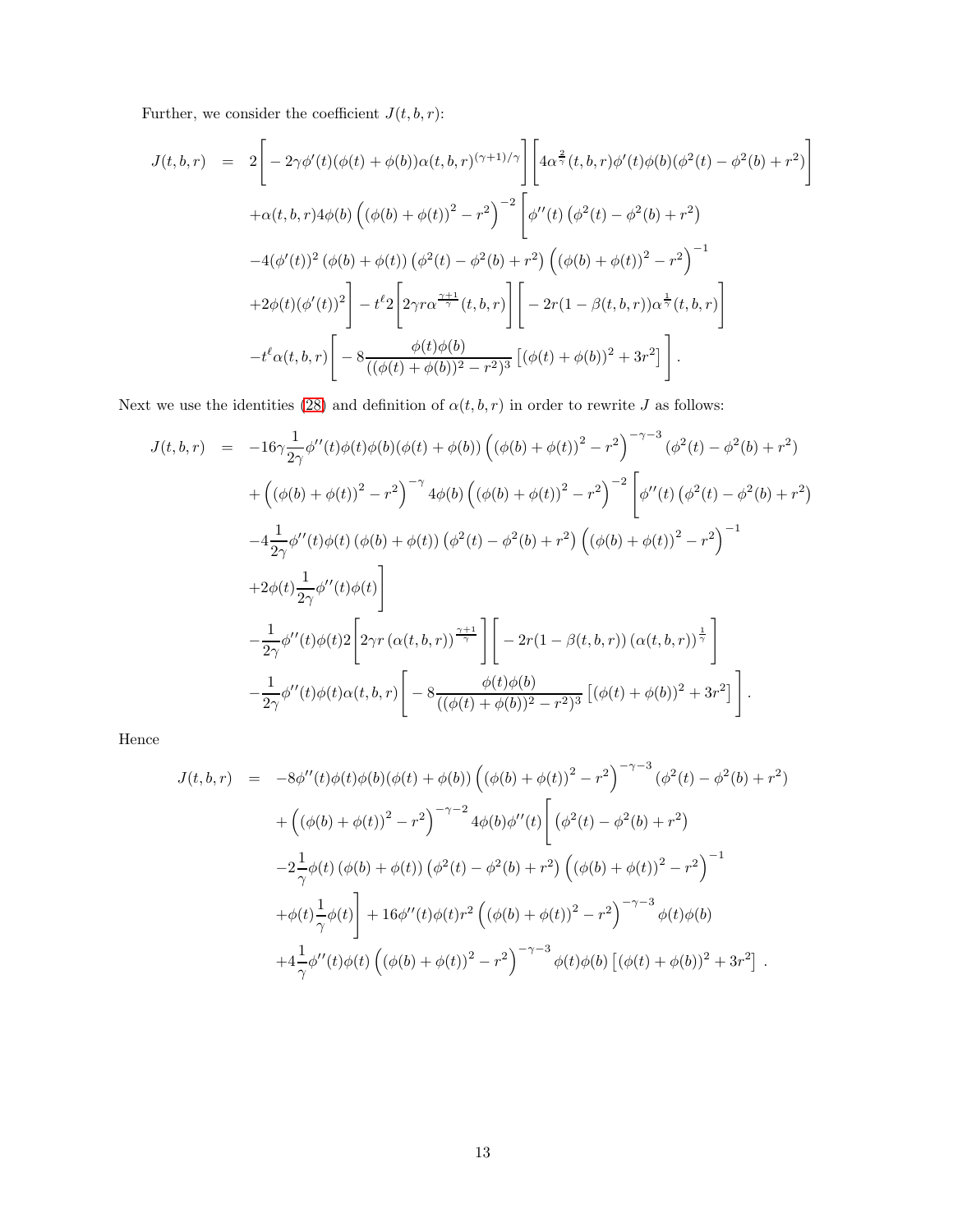Then

$$
J(t,b,r) = \phi''(t)\phi(b)\left\{-8\phi(t)(\phi(t)+\phi(b))\left((\phi(b)+\phi(t))^2 - r^2\right)^{-\gamma-3}(\phi^2(t) - \phi^2(b) + r^2) \right.\newline + \left. \left((\phi(b)+\phi(t))^2 - r^2\right)^{-\gamma-2}4\left[(\phi^2(t) - \phi^2(b) + r^2)\right.\right.\left.-2\frac{1}{\gamma}\phi(t)(\phi(b)+\phi(t))(\phi^2(t) - \phi^2(b) + r^2)\left((\phi(b)+\phi(t))^2 - r^2\right)^{-1} + \phi^2(t)\frac{1}{\gamma}\right] \newline + 16\phi(t)r^2\left((\phi(b)+\phi(t))^2 - r^2\right)^{-\gamma-3}\phi(t) \newline + 4\frac{1}{\gamma}\phi(t)\left((\phi(b)+\phi(t))^2 - r^2\right)^{-\gamma-3}\phi(t)\left[(\phi(t)+\phi(b))^2 + 3r^2\right]\right\},
$$

and, consequently,

$$
J(t,b,r) = \phi''(t)\phi(b) ((\phi(b) + \phi(t))^2 - r^2)^{-\gamma - 3} \left\{ -8\phi(t)(\phi(t) + \phi(b))(\phi^2(t) - \phi^2(b) + r^2) \right.\left. +4\left((\phi(b) + \phi(t))^2 - r^2\right)(\phi^2(t) - \phi^2(b) + r^2) \right.\left. -8\frac{1}{\gamma}\phi(t) (\phi(b) + \phi(t)) (\phi^2(t) - \phi^2(b) + r^2) + \phi^2(t)\frac{1}{\gamma}4\left((\phi(b) + \phi(t))^2 - r^2\right) \right.\left. +16\phi^2(t)r^2 + 4\frac{1}{\gamma}\phi^2(t) [(\phi(t) + \phi(b))^2 + 3r^2] \right\}.
$$

The terms containing  $\gamma$  in the denominators are

$$
-8\frac{1}{\gamma}\phi(t)\left(\phi(b) + \phi(t)\right)\left(\phi^{2}(t) - \phi^{2}(b) + r^{2}\right) + \phi^{2}(t)\frac{1}{\gamma}4\left(\left(\phi(b) + \phi(t)\right)^{2} - r^{2}\right) + 4\frac{1}{\gamma}\phi^{2}(t)\left[\left(\phi(t) + \phi(b)\right)^{2} + 3r^{2}\right] = 8\frac{1}{\gamma}\phi(t)\phi(b)\left(\phi^{2}(t) - \phi^{2}(b) + r^{2}\right).
$$

The terms without  $\gamma$  are

$$
-8\phi(t)(\phi(t) + \phi(b))(\phi^{2}(t) - \phi^{2}(b) + r^{2}) + 4((\phi(b) + \phi(t))^{2} - r^{2})(\phi^{2}(t) - \phi^{2}(b) + r^{2}) + 16\phi^{2}(t)r^{2}
$$
  
= -4((\phi(b) + \phi(t))^{2} - r^{2})(((\phi(t) - \phi(b))^{2} - r^{2}).

Thus we have

$$
J(t,b,r) = \phi''(t)\phi(b) ((\phi(b) + \phi(t))^2 - r^2)^{-\gamma - 3}
$$
  
 
$$
\times \left\{ 8\frac{1}{\gamma}\phi(t)\phi(b) (\phi^2(t) - \phi^2(b) + r^2) - 4 ((\phi(b) + \phi(t))^2 - r^2) ((\phi(t) - \phi(b))^2 - r^2) \right\}.
$$

Finally

<span id="page-13-0"></span>
$$
J(t,b,r) = -4\phi''(t)\phi(b)((\phi(t) + \phi(b))^2 - r^2)^{-\gamma - 2} \left[ -\frac{2}{\gamma}\phi(b)\phi(t) + (\phi(t) - \phi(b))^2 - r^2 \right].
$$
 (30)

Next we turn to the coefficient  $Y(t,b,r)\text{:}$ 

$$
Y(t, b, r) = \alpha(t, b, r) \left\{ (\beta_t(t, b, r))^2 - t^{\ell} (\beta_r(t, b, r))^2 \right\}.
$$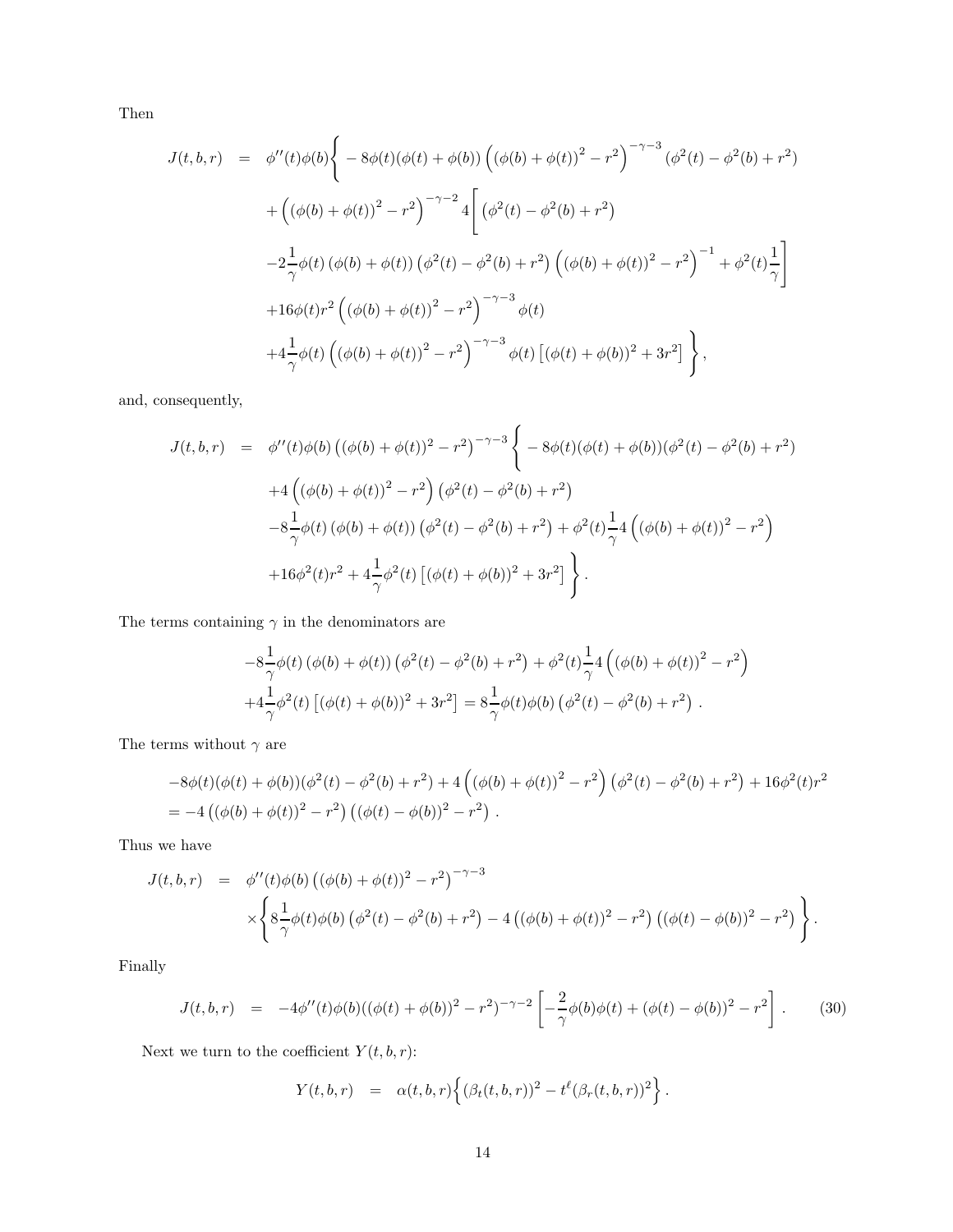First we consider the second factor of the right-hand side of the last expression and apply Lemma [2.2](#page-9-0)

$$
(\beta_t(t,b,r))^2 - t^{\ell}(\beta_r(t,b,r))^2
$$
  
=  $4\alpha^{\frac{2}{\gamma}}(t,b,r)(\phi'(t))^2 \left\{ 4\alpha^{\frac{2}{\gamma}}(t,b,r)\phi^2(b)(\phi^2(t)-\phi^2(b)+r^2)^2 - r^2(1-\beta(t,b,r))^2 \right\}.$ 

Then we use [\(26\)](#page-9-1):

$$
(\beta_t(t,b,r))^2 - t^{\ell}(\beta_r(t,b,r))^2
$$
  
=  $4\alpha^{\frac{2}{\gamma}}(t,b,r)(\phi'(t))^2 \Biggl\{ 4((\phi(t)+\phi(b))^2 - r^2)^{-2}\phi^2(b)(\phi^2(t) - \phi^2(b) + r^2)^2 - r^2 \frac{16\phi^2(t)\phi^2(b)}{((\phi(t)+\phi(b))^2 - r^2)^2} \Biggr\}$   
=  $16\alpha^{\frac{2}{\gamma}}(t,b,r)(\phi'(t))^2\phi^2(b)\left((\phi(t)+\phi(b))^2 - r^2\right)^{-1} \left((\phi(t)-\phi(b))^2 - r^2\right).$ 

Hence

$$
Y(t,b,r) = \alpha(t,b,r)16\alpha^{\frac{2}{\gamma}}(t,b,r)(\phi'(t))^2\phi^2(b)\left((\phi(t)+\phi(b))^2-r^2\right)^{-1}\left((\phi(t)-\phi(b))^2-r^2\right)
$$
  
=  $16\alpha^{\frac{\gamma+3}{\gamma}}(t,b,r)(\phi'(t))^2\phi^2(b)\left((\phi(t)-\phi(b))^2-r^2\right).$ 

Finally

<span id="page-14-1"></span>
$$
Y(t,b,r) = 16\phi^2(b)(\phi'(t))^2 ((\phi(b) - \phi(t))^2 - r^2) ((\phi(b) + \phi(t))^2 - r^2)^{-\gamma - 3}.
$$
 (31)

We denote

$$
G(t, b, r) := 2\gamma^{-1} \phi''(t) \phi(b) ((\phi(t) + \phi(b))^2 - r^2)^{-\gamma - 1}.
$$

<span id="page-14-0"></span>**Lemma 2.3** Let  $z := \beta(t, b, r)$ , then

$$
I(t,b,r) = -\gamma^2 G(t,b,r), \quad J(t,b,r) = (1 - (2\gamma + 1)z) G(t,b,r), \quad Y(t,b,r) = z(1-z)G(t,b,r).
$$
 (32)

Proof. The first equation is evident. For the second one we calculate the ratio

$$
\frac{J(t,b,r)}{G(t,b,r)} \;\; = \;\; -\frac{2\left[-2\phi(b)\phi(t)+\gamma(\phi(t)-\phi(b))^2-\gamma r^2\right]}{((\phi(t)+\phi(b))^2-r^2)}\,.
$$

On the other hand, the following identity is easily seen

$$
1 - (2\gamma + 1)z = -\frac{2}{(\phi(b) + \phi(t))^2 - r^2} \left[ -2\phi(b)\phi(t) + \gamma (\phi(t) - \phi(b))^2 + \gamma r^2 \right].
$$

Hence the second equation is proved. For the third one we consider the ratio  $Y/G$  and reduce it to the following

$$
\frac{Y(t,b,r)}{G(t,b,r)} = \frac{4\phi(b)\phi(t)\left((\phi(b)-\phi(t))^2-r^2\right)}{((\phi(t)+\phi(b))^2-r^2)^2}.
$$

On the other hand, the following identity is evident

$$
z(1-z) = \frac{(\phi(t) - \phi(b))^2 - r^2}{(\phi(t) + \phi(b))^2 - r^2} \frac{4\phi(t)\phi(b)}{(\phi(t) + \phi(b))^2 - r^2}.
$$

Lemma is proved.  $\square$ 

Completion of the proof of Theorem [2.1.](#page-8-0) We use Lemma [2.3](#page-14-0) in equation [\(27\)](#page-10-0):

$$
\partial_t^2 E_{c_\ell}(r,t;b;\gamma) - t^\ell \partial_t^2 E_{c_\ell}(r,t;b;\gamma) \n= G(t,b,r) \left( -\gamma^2 F(\gamma,\gamma;1;z) + (1 - (2\gamma + 1)z) F_z(\gamma,\gamma;1;z) + z(1-z) F_{zz}(\gamma,\gamma;1;z) \right)
$$

The second factor of the right-hand side vanishes due to the equation for the hypergeometric function  $F(\gamma, \gamma; 1; z)$ . Theorem [2.1](#page-8-0) is proved.

In the remaining sections Theorem [2.1](#page-8-0) is used for the real  $\ell$ .

.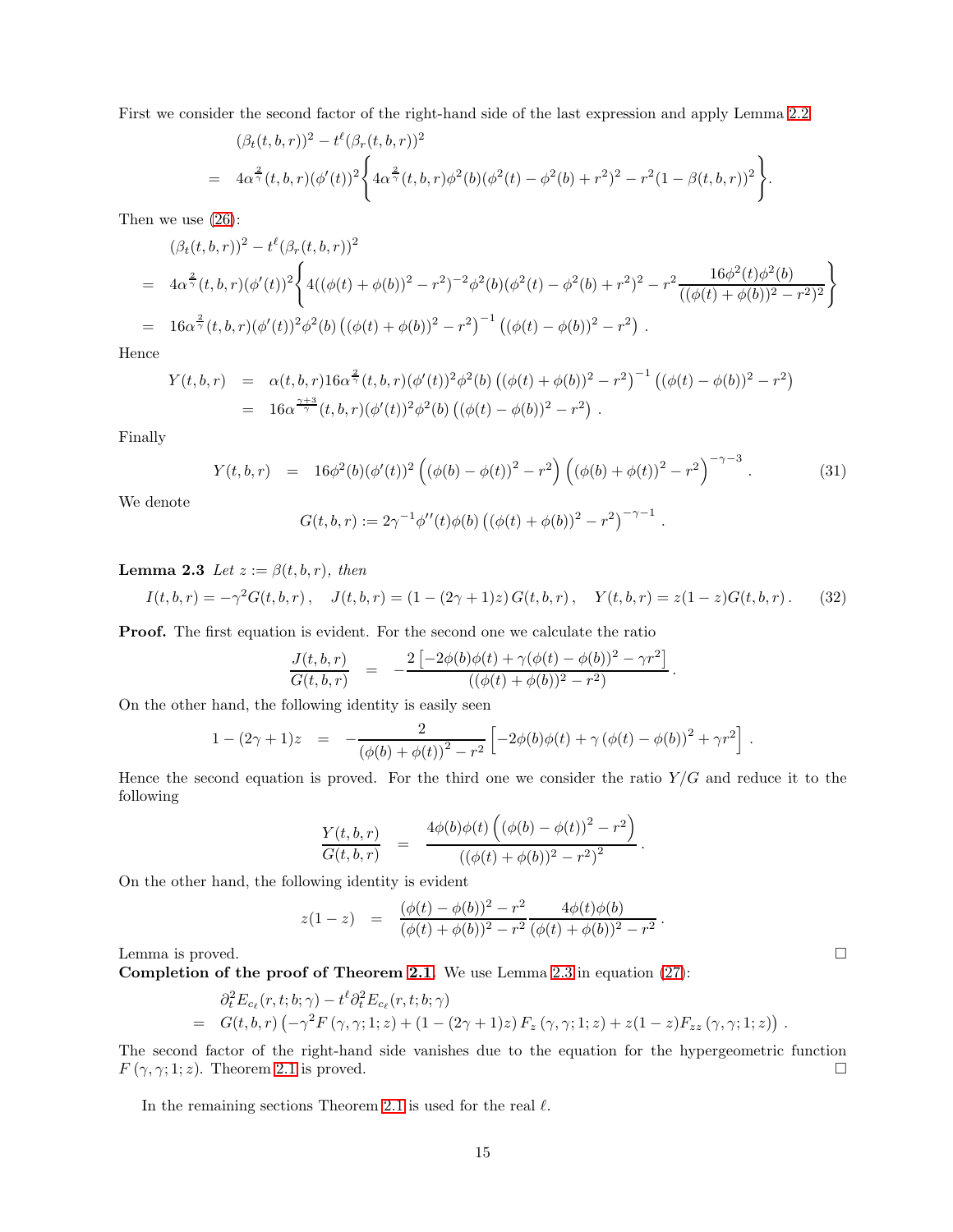## <span id="page-15-0"></span>3 The problem with vanishing initial data. Proof of Theorem [1.3](#page-3-0) and Theorem [1.5](#page-4-2)

The proof of Theorem [2.1](#page-8-0) given in the previous section is instructive in its own right. More exactly, the proofs which are used in [\[3\]](#page-37-0),[\[9\]](#page-38-20),[\[41\]](#page-39-0) are based on the transformation of equation [\(3\)](#page-0-2) with  $A(x, \partial_x) = \Delta$  and  $\ell = 1$ , due to the choice of the characteristic coordinates. For Theorem [1.3,](#page-3-0) where  $x = x_0$  is frozen, and even for Theorem [1.5,](#page-4-2) with x running over  $\mathbb{R}^n$  and with the general  $A(x, \partial_x)$ , that approach does not work, while, as it will be shown in this section, the straightforward check of the solution formula can be carried out. It is important that the proof of Theorem [1.3](#page-3-0) presented in this section contains the key calculations inherited from the proof of Theorem [2.1.](#page-8-0) The proof of Theorem [1.3](#page-3-0) also uses Lemma [2.3,](#page-14-0) which summarizes those calculations.

In this section we consider the case of the vanishing initial values of u. Assume that  $\gamma < 1$  and consider the function  $u = u(x, t)$  written in terms of the auxiliary functions  $\alpha(t, b, r)$  and  $\beta(t, b, r)$  as follows

<span id="page-15-1"></span>
$$
u(x,t) = c_{\ell} \int_0^t db \int_0^{\phi(t) - \phi(b)} \alpha(t,b,r) F(\gamma, \gamma; 1; \beta(t,b,r)) w(x,r;b) dr, \quad t > 0,
$$
\n(33)

where  $w(x, r; b)$  is defined by [\(9\)](#page-4-3) and [\(10\)](#page-4-3), and where we skip a subindex 0 of  $x_0$ . In the integral 0 <  $\beta(t, b, r) < 1.$ 

The integrand

$$
\left((\phi(t)+\phi(b))^2-r^2\right)^{-\gamma}F\left(\gamma,\gamma;1;\frac{(\phi(t)-\phi(b))^2-r^2}{(\phi(t)+\phi(b))^2-r^2}\right)w(x,r;b)\quad t>0,\,\,b\in(0,t),\,\,r\in(0,\phi(t)-\phi(b))\,,
$$

of the last iterated integral is a smooth function except possibly the endpoint  $\beta(t, b, r) = 1$ , since the hypergeometric function  $F(a, b; c; z)$  may have singularity at  $z = 1$  depending on the parameters  $a, b, c$ . That singularity may affect convergence of the improper integral.

**Proposition 3.1** The integral of [\(33\)](#page-15-1) defines a continuous function u such that  $A(x, \partial_x)u$  is also continuous and

$$
A(x,\partial_x)u(x,t) = c_{\ell} \int_0^t db \int_0^{\phi(t)-\phi(b)} \alpha(t,b,r) F(\gamma,\gamma;1;\beta(t,b,r)) A(x,\partial_x)w(x,r;b)dr, \quad t>0,
$$

Moreover, for every compact set  $C$  we have

$$
\max_{x \in C} |u(x,t)| \leq ct^2 \quad \text{for small} \quad t > 0.
$$

**Proof.** From now on we use  $A \leq B$  to denote the statement that  $A \leq CB$  for some absolute constant  $C > 0$ . According to Lemma [5.1,](#page-33-0) for  $\gamma < 1$  the integrand can be estimated as follows

$$
\left| \left( (\phi(t) + \phi(b))^2 - r^2 \right)^{-\gamma} F \left( \gamma, \gamma; 1; \frac{(\phi(t) - \phi(b))^2 - r^2}{(\phi(t) + \phi(b))^2 - r^2} \right) w(x, r; b) \right|
$$
  
\n
$$
\lesssim 1 + \left( (\phi(t) + \phi(b))^2 - r^2 \right)^{-\gamma - 1} \phi(t) \phi(b) + \left( (\phi(t) + \phi(b))^2 - r^2 \right)^{\gamma - 1} \phi(t)^{1 - 2\gamma} \phi(b)^{1 - 2\gamma}.
$$

On the other hand

$$
\begin{split}\n&\left|\int_{0}^{t} db \int_{0}^{\phi(t)-\phi(b)} \alpha(t,b,r) F(\gamma,\gamma;1;\beta(t,b,r)) w(x,r;b) dr \right| \\
&\lesssim \int_{0}^{t} db \int_{0}^{\phi(t)-\phi(b)} \left( (\phi(t)+\phi(b))^2 - r^2 \right)^{-\gamma} dr + \phi(t) \int_{0}^{t} db \phi(b) \int_{0}^{\phi(t)-\phi(b)} \left( (\phi(t)+\phi(b))^2 - r^2 \right)^{-\gamma-1} dr \\
&+ \phi(t)^{1-2\gamma} \int_{0}^{t} db \phi(b)^{1-2\gamma} \int_{0}^{\phi(t)-\phi(b)} \left( (\phi(t)+\phi(b))^2 - r^2 \right)^{\gamma-1} dr.\n\end{split}
$$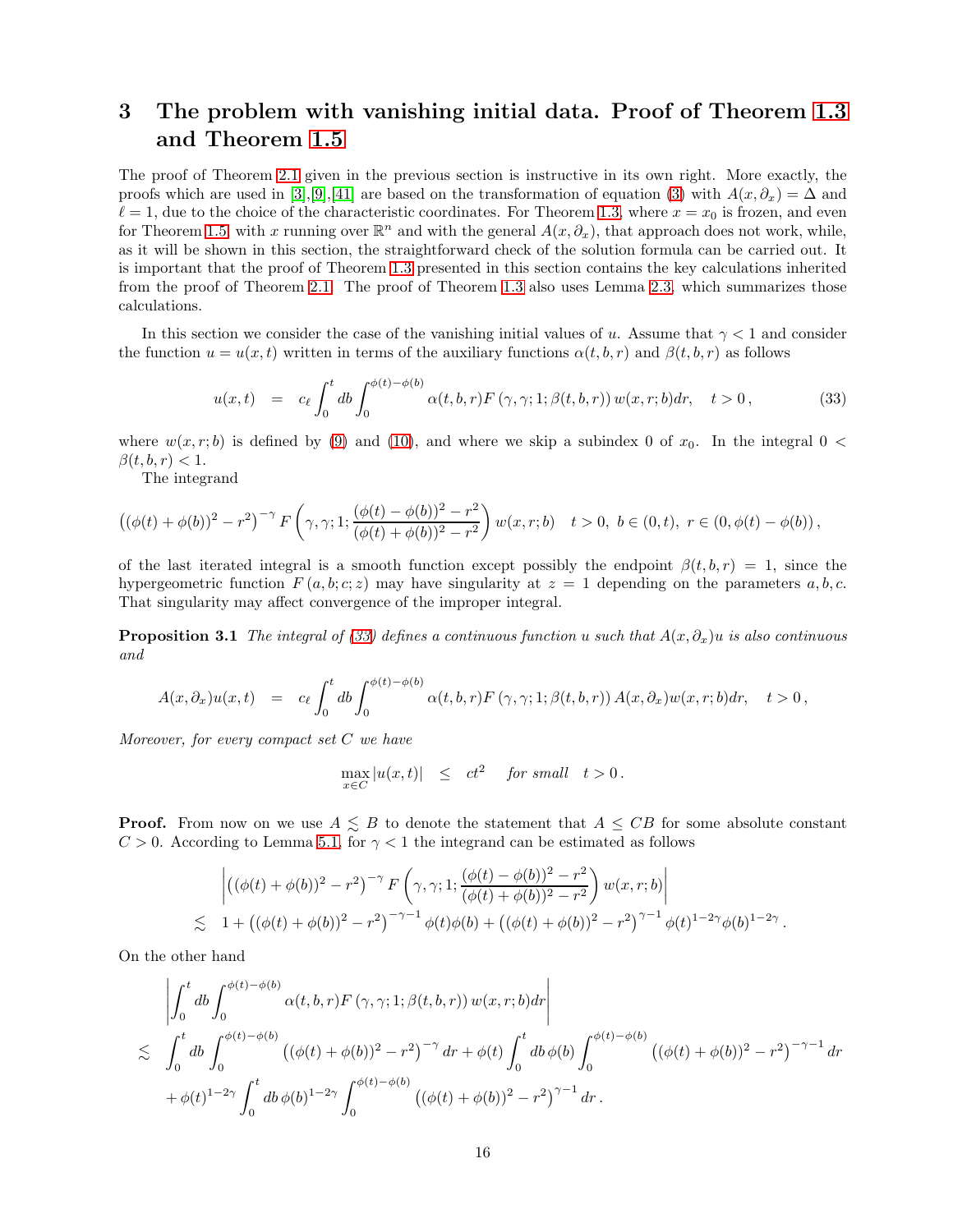Then we apply Lemma [5.2](#page-33-1) and obtain

$$
\begin{split}\n&\left|\int_{0}^{t} db \int_{0}^{\phi(t)-\phi(b)} \alpha(t,b,r) F(\gamma,\gamma;1;\beta(t,b,r)) w(x,r;b) dr \right| \\
&\lesssim \int_{0}^{t} (\phi(t)-\phi(b)) (\phi(t)+\phi(b))^{-2\gamma} F\left(\frac{1}{2},\gamma;\frac{3}{2}; \frac{(\phi(t)-\phi(b))^2}{(\phi(t)+\phi(b))^2}\right) db \\
&+ \phi(t) \int_{0}^{t} \phi(b) (\phi(t)+\phi(b))^{-2\gamma-2} (\phi(t)-\phi(b)) F\left(\frac{1}{2},\gamma+1;\frac{3}{2}; \frac{(\phi(t)-\phi(b))^2}{(\phi(t)+\phi(b))^2}\right) db \\
&+ \phi(t)^{1-2\gamma} \int_{0}^{t} db \phi(b)^{1-2\gamma} (\phi(t)-\phi(b)) (\phi(t)+\phi(b))^{2\gamma-2} F\left(\frac{1}{2},1-\gamma;\frac{3}{2}; \frac{(\phi(t)-\phi(b))^2}{(\phi(t)+\phi(b))^2}\right).\n\end{split}
$$

Due to Lemmas [5.3,](#page-33-2)[5.4,](#page-34-0)[5.5,](#page-35-0) the last inequality implies

$$
\begin{split}\n&\left|\int_{0}^{t}db \int_{0}^{\phi(t)-\phi(b)} \alpha(t,b,r)F(\gamma,\gamma;1;\beta(t,b,r))w(x,r;b)dr\right| \\
&\lesssim \int_{0}^{t} (\phi(t)-\phi(b))(\phi(t)+\phi(b))^{-2\gamma} \\
&\left\{\left[1+\left(\frac{\phi(t)\phi(b)}{(\phi(t)+\phi(b))^2}\right)\right]+\left(\frac{\phi(t)\phi(b)}{(\phi(t)+\phi(b))^2}\right)^{1-\gamma}\left[1+\left(\frac{\phi(t)\phi(b)}{(\phi(t)+\phi(b))^2}\right)\right]\right\}db \\
&+\phi(t)\int_{0}^{t} \phi(b) (\phi(t)+\phi(b))^{-2\gamma-2} (\phi(t)-\phi(b)) \\
&\times\left\{\left[1+\left(\frac{\phi(t)\phi(b)}{(\phi(t)+\phi(b))^2}\right)\right]+\left(\frac{\phi(t)\phi(b)}{(\phi(t)+\phi(b))^2}\right)^{-\gamma}\left[1+\left(\frac{\phi(t)\phi(b)}{(\phi(t)+\phi(b))^2}\right)\right]\right\}db \\
&+\phi(t)^{1-2\gamma}\int_{0}^{t} \phi(b)^{1-2\gamma} (\phi(t)-\phi(b)) (\phi(t)+\phi(b))^{2\gamma-2} \\
&\times\left\{\left[1+\left(\frac{\phi(t)\phi(b)}{(\phi(t)+\phi(b))^2}\right)\right]+\left(\frac{\phi(t)\phi(b)}{(\phi(t)+\phi(b))^2}\right)^{\gamma}\left[1+\left(\frac{\phi(t)\phi(b)}{(\phi(t)+\phi(b))^2}\right)\right]\right\}db.\n\end{split}
$$

This estimate proves that the integral is a proper integral since  $\ell > -2$ . Similarly we verify convergence of the integral with  $A(x, \partial_x)$  in the integrand. Proposition is proved. the integral with  $A(x, \partial_x)$  in the integrand. Proposition is proved.

Proposition 3.2 The integral of the right hand side of  $(11)$ ,

$$
(\phi'(t))^2 \int_0^t (\phi(t) + \phi(b))^{-2\gamma} F\left(\gamma, \gamma; 1; \frac{(\phi(t) - \phi(b))^2}{(\phi(t) + \phi(b))^2}\right) w_r(x, 0; b) db,
$$

defines a continuous function.

**Proof.** The proof is similar to the proof of the previous proposition, therefore we skip it.  $\Box$ 

For  $\varepsilon > 0$  consider the regularization of [\(33\)](#page-15-1), that is the function

$$
u^{(\varepsilon)}(x,t) = c_{\ell} \int_{\varepsilon}^{t} db \int_{0}^{\phi(t) - \phi(b)} \alpha(t, b, r) F(\gamma, \gamma; 1; \beta(t, b, r)) w(x, r; b) dr, \quad t > \varepsilon.
$$
 (34)

We set  $u^{(\varepsilon)}(x,t) = 0$  if  $t \in [0,\varepsilon]$ . It is evident that  $u^{(\varepsilon)}$  is continuous and moreover,  $u^{(\varepsilon)} \to u$  in  $\mathcal{D}'$  as  $\varepsilon \to 0$ . It will be shown that  $u^{(\varepsilon)}$  satisfies equation

$$
u_{tt}^{(\varepsilon)} - t^{\ell} A(x, \partial_x) u^{(\varepsilon)} = f(x, t)
$$
  
+
$$
c_{\ell} (\phi'(t))^2 \int_{\varepsilon}^t (\phi(t) + \phi(b))^{-2\gamma} F\left(\gamma, \gamma; 1; \frac{(\phi(t) - \phi(b))^2}{(\phi(t) + \phi(b))^2}\right) w_r(x, 0; b) db, \quad t > \varepsilon.
$$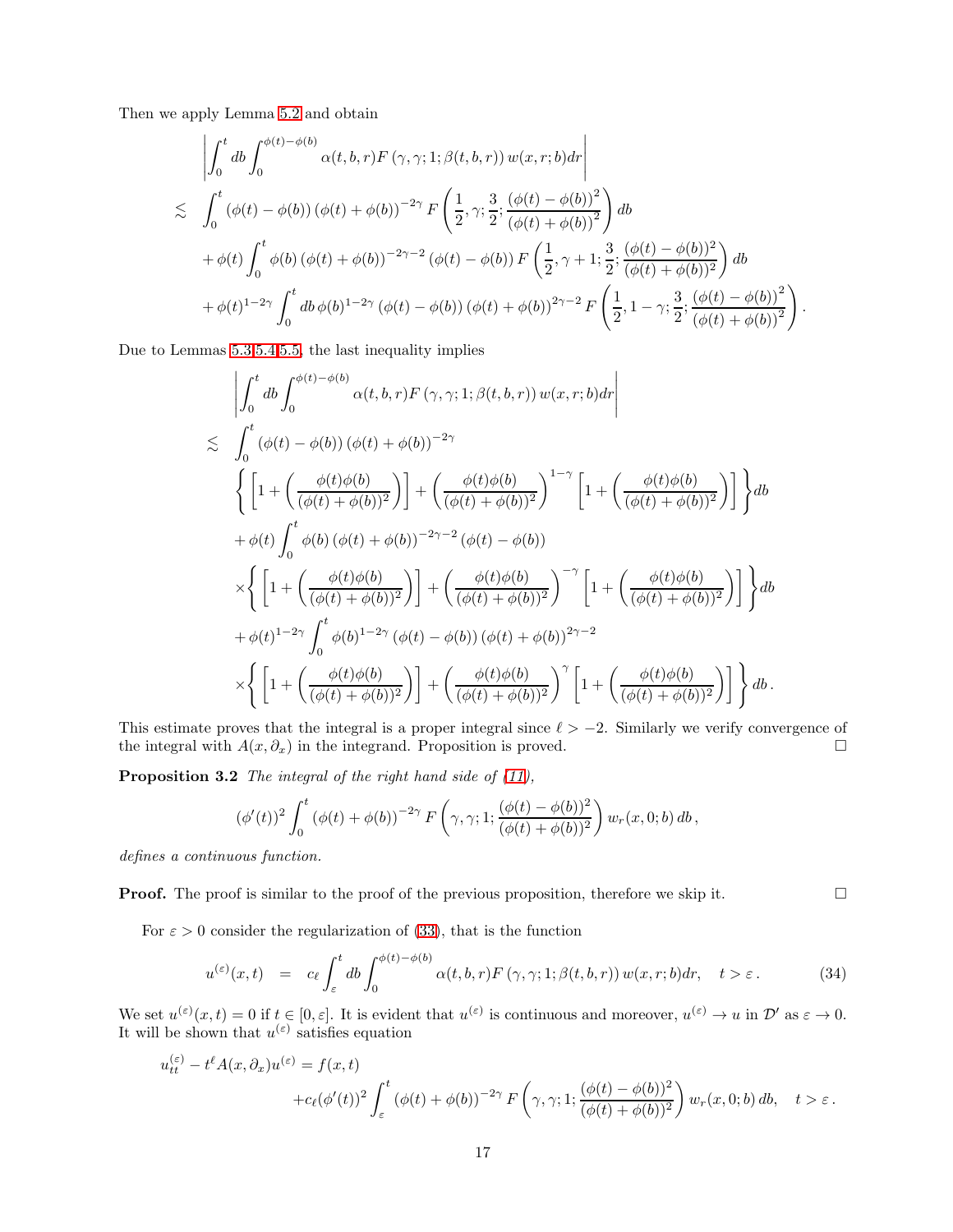The right hand side of the last equation converges to the right hand side of  $(11)$ ; consequently u solves  $(11)$ .

Calculations for  $(\partial_t^2 - t^{\ell} A(x, \partial_x))u$  and for  $(\partial_t^2 - t^{\ell} A(x, \partial_x))u^{(\varepsilon)}$  are almost identical; the distinction may be only in the terms, containing single integration in b. For the  $(\partial_t^2 - t^{\ell} A(x, \partial_x))u$  the differentiation is formal because of the singularity may caused by negative powers of b at  $b = 0$ . For  $(\partial_t^2 - t^{\ell} A(x, \partial_x))u^{(\epsilon)}$ those calculations are just differentiation of the integrals smoothly depending on parameters, where  $b > \varepsilon$ . Since calculations are identical, we give here only formal calculations for  $(\partial_t^2 - t^{\ell}A(x, \partial_x))u$ . In fact, later on, it will be clear that the total contribution of all possibly divergent integrals is zero.

Then, for the derivative of the function  $u = u(x, t)$  we obtain

$$
\partial_t u(x,t) = c_{\ell} \int_0^t \phi'(t) (4\phi(t)\phi(b))^{-\gamma} w(x,\phi(t) - \phi(b);b) db \n+ c_{\ell} \int_0^t db \int_0^{\phi(t) - \phi(b)} 2\phi'(t) (-\gamma)(\phi(t) + \phi(b)) ((\phi(t) + \phi(b))^2 - r^2)^{-\gamma-1} \n\times F(\gamma, \gamma; 1; \beta(t, b, r)) w(x, r; b) dr \n+ c_{\ell} \int_0^t db \int_0^{\phi(t) - \phi(b)} ((\phi(t) + \phi(b))^2 - r^2)^{-\gamma} (\partial_t \beta(t, b, r)) F_z(\gamma, \gamma; 1; \beta(t, b, r)) w(x, r; b) dr.
$$

The second order derivative can be represented as follows:

$$
\partial_t^2 u(x,t) \quad = \quad A+B+C \,,
$$

where we denoted

$$
A := \partial_t \left\{ c_\ell \int_0^t \phi'(t) \left( 4\phi(t)\phi(b) \right)^{-\gamma} w(x, (\phi(t) - \phi(b)); b) db \right\},
$$
  
\n
$$
B := \partial_t \left\{ c_\ell \int_0^t db \int_0^{\phi(t) - \phi(b)} 2\phi'(t) (-\gamma) (\phi(t) + \phi(b)) \left( (\phi(t) + \phi(b))^2 - r^2 \right)^{-\gamma - 1} \times F(\gamma, \gamma; 1; \beta(t, b, r)) w(x, r; b) dr \right\},
$$
  
\n
$$
C := \partial_t \left\{ c_\ell \int_0^t db \int_0^{\phi(t) - \phi(b)} \left( (\phi(t) + \phi(b))^2 - r^2 \right)^{-\gamma} \times (\partial_t \beta(t, b, r)) F_z(\gamma, \gamma; 1; \beta(t, b, r)) w(x, r; b) dr \right\}.
$$

Then

$$
\frac{A}{c_{\ell}} = 4^{-\gamma} \phi''(t) \phi(t)^{-\gamma} \int_0^t \phi(b)^{-\gamma} w(x, (\phi(t) - \phi(b)); b) db \n+ 4^{-\gamma} (-\gamma) (\phi'(t))^2 \phi(t)^{-\gamma-1} \int_0^t \phi(b)^{-\gamma} w(x, (\phi(t) - \phi(b)); b) db \n+ 4^{-\gamma} \phi'(t) \phi(t)^{-\gamma} \phi(t)^{-\gamma} w(x, 0; t) + 4^{-\gamma} (\phi'(t))^2 \phi(t)^{-\gamma} \int_0^t \phi(b)^{-\gamma} w_r(x, (\phi(t) - \phi(b)); b) db.
$$

The choice of  $w(x, 0; t) = f(x, t)$  implies

$$
\frac{A}{c_{\ell}} = 4^{-\gamma} \phi''(t) \phi(t)^{-\gamma} \int_0^t \phi(b)^{-\gamma} w(x, \phi(t) - \phi(b); b) db \n-4^{-\gamma} \gamma (\phi'(t))^2 \phi(t)^{-\gamma-1} \int_0^t \phi(b)^{-\gamma} w(x, \phi(t) - \phi(b); b) db \n+ \frac{1}{c_{\ell}} f(x, t) + 4^{-\gamma} (\phi'(t))^2 \phi(t)^{-\gamma} \int_0^t \phi(b)^{-\gamma} w_r(x, \phi(t) - \phi(b); b) db,
$$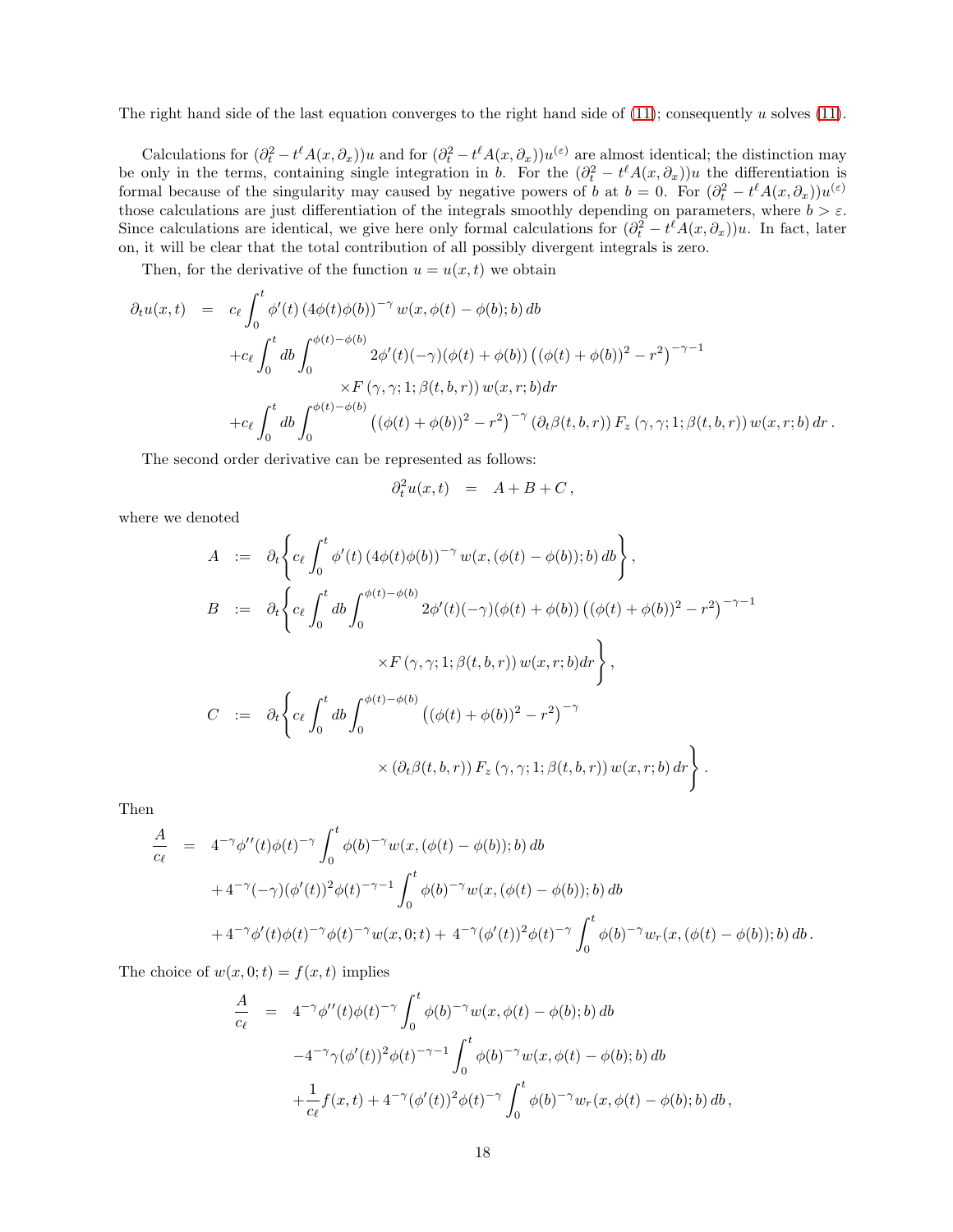since

$$
4^{-\gamma} c_{\ell} \phi'(t) \phi(t)^{-2\gamma} = 1.
$$
\n
$$
(35)
$$

Further,

$$
\frac{B}{c_{\ell}} = 2(-\gamma)\phi''(t)\int_{0}^{t}db\int_{0}^{\phi(t)-\phi(b)}(\phi(t)+\phi(b))((\phi(t)+\phi(b))^2 - r^2)^{-\gamma-1} \times F(\gamma,\gamma;1;\beta(t,b,r)) w(x,r;b)dr \n+2(-\gamma)(\phi'(t))^2 \int_{0}^{t} (\phi(t)+\phi(b))(4\phi(t)\phi(b))^{-\gamma-1} w(x,\phi(t)-\phi(b);b) db \n+2(-\gamma)(\phi'(t))^2 \int_{0}^{t}db\int_{0}^{\phi(t)-\phi(b)}((\phi(t)+\phi(b))^2 - r^2)^{-\gamma-1} \times F(\gamma,\gamma;1;\beta(t,b,r)) w(x,r;b) dr \n+2(-\gamma)(-\gamma-1)(\phi'(t))^2 \int_{0}^{t}db\int_{0}^{\phi(t)-\phi(b)} 2(\phi(t)+\phi(b))^2 ((\phi(t)+\phi(b))^2 - r^2)^{-\gamma-2} \times F(\gamma,\gamma;1;\beta(t,b,r)) w(x,r;b) dr \n+2(-\gamma)\phi'(t)\int_{0}^{t}db\int_{0}^{\phi(t)-\phi(b)}(\phi(t)+\phi(b)) ((\phi(t)+\phi(b))^2 - r^2)^{-\gamma-1} \times (\partial_t\beta(t,b,r)) F_z(\gamma,\gamma;1;\beta(t,b,r)) w(x,r;b) dr.
$$

Application of Lemma [2.2](#page-9-0) yields

$$
\frac{B}{c_{\ell}} = -2\gamma\phi''(t)\int_{0}^{t} db \int_{0}^{\phi(t)-\phi(b)} (\phi(t)+\phi(b)) ((\phi(t)+\phi(b))^2 - r^2)^{-\gamma-1} \times F(\gamma,\gamma;1;\beta(t,b,r)) w(x,r;b) dr \n-2\gamma(\phi'(t))^2 \int_{0}^{t} (\phi(t)+\phi(b)) (4\phi(t)\phi(b))^{-\gamma-1} w(x,\phi(t)-\phi(b);b) db \n-2\gamma(\phi'(t))^2 \int_{0}^{t} db \int_{0}^{\phi(t)-\phi(b)} ((\phi(t)+\phi(b))^2 - r^2)^{-\gamma-1} F(\gamma,\gamma;1;\beta(t,b,r)) w(x,r;b) dr \n+2\gamma(\gamma+1)(\phi'(t))^2 \int_{0}^{t} db \int_{0}^{\phi(t)-\phi(b)} 2(\phi(t)+\phi(b))^2 ((\phi(t)+\phi(b))^2 - r^2)^{-\gamma-2} \times F(\gamma,\gamma;1;\beta(t,b,r)) w(x,r;b) dr \n-2\gamma\phi'(t) \int_{0}^{t} db \int_{0}^{\phi(t)-\phi(b)} (\phi(t)+\phi(b)) ((\phi(t)+\phi(b))^2 - r^2)^{-\gamma-1} \times \left(4\phi'(t)\phi(b)\frac{\phi^2(t)-\phi^2(b)+r^2}{((\phi(t)+\phi(b))^2 - r^2)^2}\right) F_z(\gamma,\gamma;1;\beta(t,b,r)) w(x,r;b) dr.
$$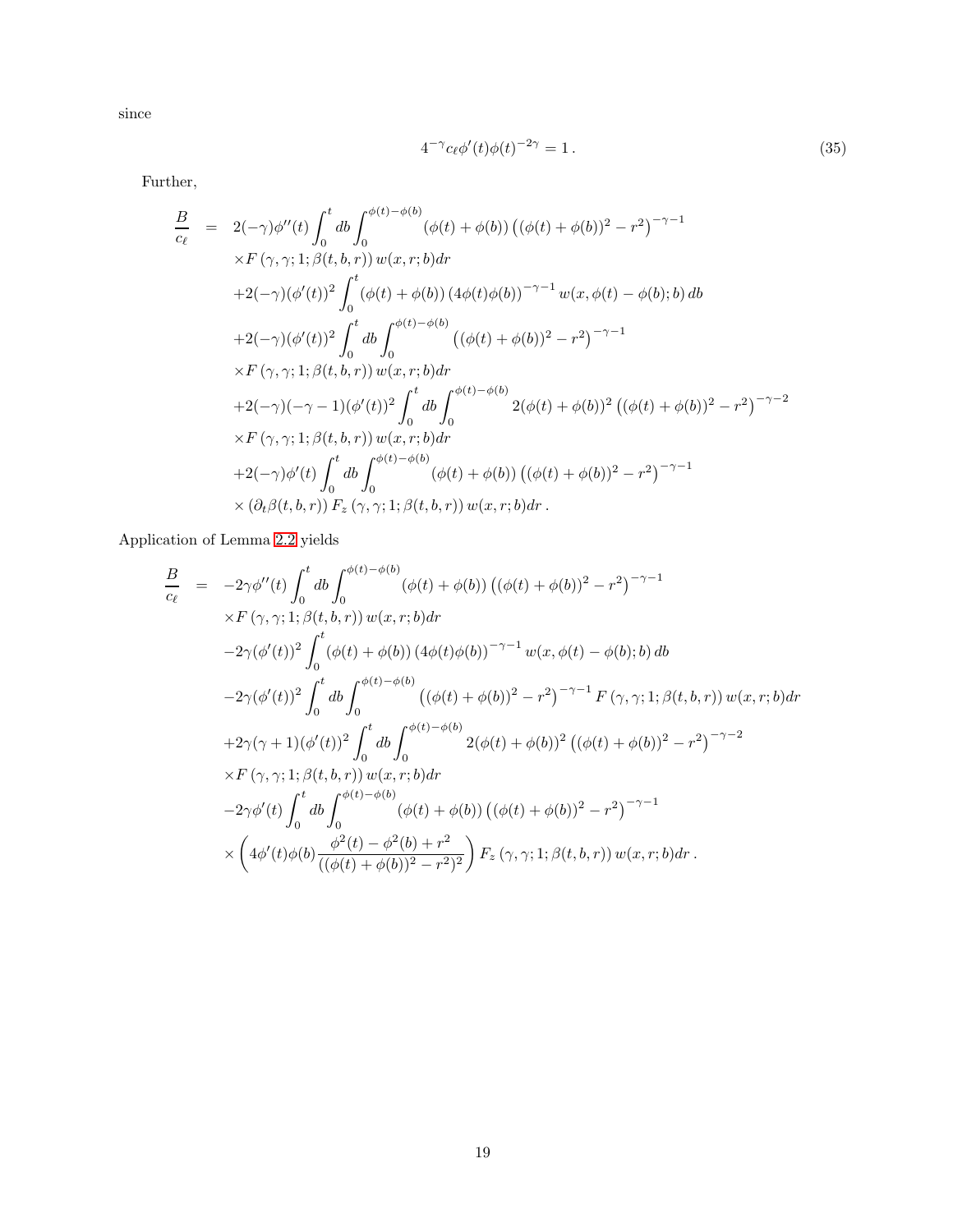Consequently,

$$
\frac{B}{c_{\ell}} = -2\gamma\phi''(t)\int_{0}^{t} db \int_{0}^{\phi(t)-\phi(b)} (\phi(t)+\phi(b)) ((\phi(t)+\phi(b))^{2}-r^{2})^{-\gamma-1} \times F(\gamma,\gamma;1;\beta(t,b,r)) w(x,r;b)dr\n-2\gamma(\phi'(t))^{2} \int_{0}^{t} (\phi(t)+\phi(b)) (4\phi(t)\phi(b))^{-\gamma-1} w(x,\phi(t)-\phi(b);b) db\n-2\gamma(\phi'(t))^{2} \int_{0}^{t} db \int_{0}^{\phi(t)-\phi(b)} ((\phi(t)+\phi(b))^{2}-r^{2})^{-\gamma-1} F(\gamma,\gamma;1;\beta(t,b,r)) w(x,r;b) dr\n+2\gamma(\gamma+1)(\phi'(t))^{2} \int_{0}^{t} db \int_{0}^{\phi(t)-\phi(b)} 2(\phi(t)+\phi(b))^{2} ((\phi(t)+\phi(b))^{2}-r^{2})^{-\gamma-2} \times F(\gamma,\gamma;1;\beta(t,b,r)) w(x,r;b) dr\n-8\gamma(\phi'(t))^{2} \int_{0}^{t} db \int_{0}^{\phi(t)-\phi(b)} (\phi(t)+\phi(b)) ((\phi(t)+\phi(b))^{2}-r^{2})^{-\gamma-3} \times \phi(b)(\phi^{2}(t)-\phi^{2}(b)+r^{2})F_{z}(\gamma,\gamma;1;\beta(t,b,r)) w(x,r;b) dr.
$$

Finally, we derive

$$
\frac{B}{c_{\ell}} = -2\gamma\phi''(t)\int_{0}^{t} db \int_{0}^{\phi(t)-\phi(b)} (\phi(t)+\phi(b)) ((\phi(t)+\phi(b))^{2} - r^{2})^{-\gamma-1} \times F(\gamma,\gamma;1;\beta(t,b,r)) w(x,r;b) dr \n-2\gamma(\phi'(t))^{2} \int_{0}^{t} (\phi(t)+\phi(b)) (4\phi(t)\phi(b))^{-\gamma-1} w(x,\phi(t)-\phi(b);b) db \n-2\gamma(\phi'(t))^{2} \int_{0}^{t} db \int_{0}^{\phi(t)-\phi(b)} ((\phi(t)+\phi(b))^{2} - r^{2})^{-\gamma-1} F(\gamma,\gamma;1;\beta(t,b,r)) w(x,r;b) dr \n+2\gamma(\gamma+1)(\phi'(t))^{2} \int_{0}^{t} db \int_{0}^{\phi(t)-\phi(b)} 2(\phi(t)+\phi(b))^{2} ((\phi(t)+\phi(b))^{2} - r^{2})^{-\gamma-2} \times F(\gamma,\gamma;1;\beta(t,b,r)) w(x,r;b) dr \n-8\gamma(\phi'(t))^{2} \int_{0}^{t} db \int_{0}^{\phi(t)-\phi(b)} (\phi(t)+\phi(b)) ((\phi(t)+\phi(b))^{2} - r^{2})^{-\gamma-3} \times \phi(b)(\phi^{2}(t)-\phi^{2}(b)+r^{2})F_{z}(\gamma,\gamma;1;\beta(t,b,r)) w(x,r;b) dr.
$$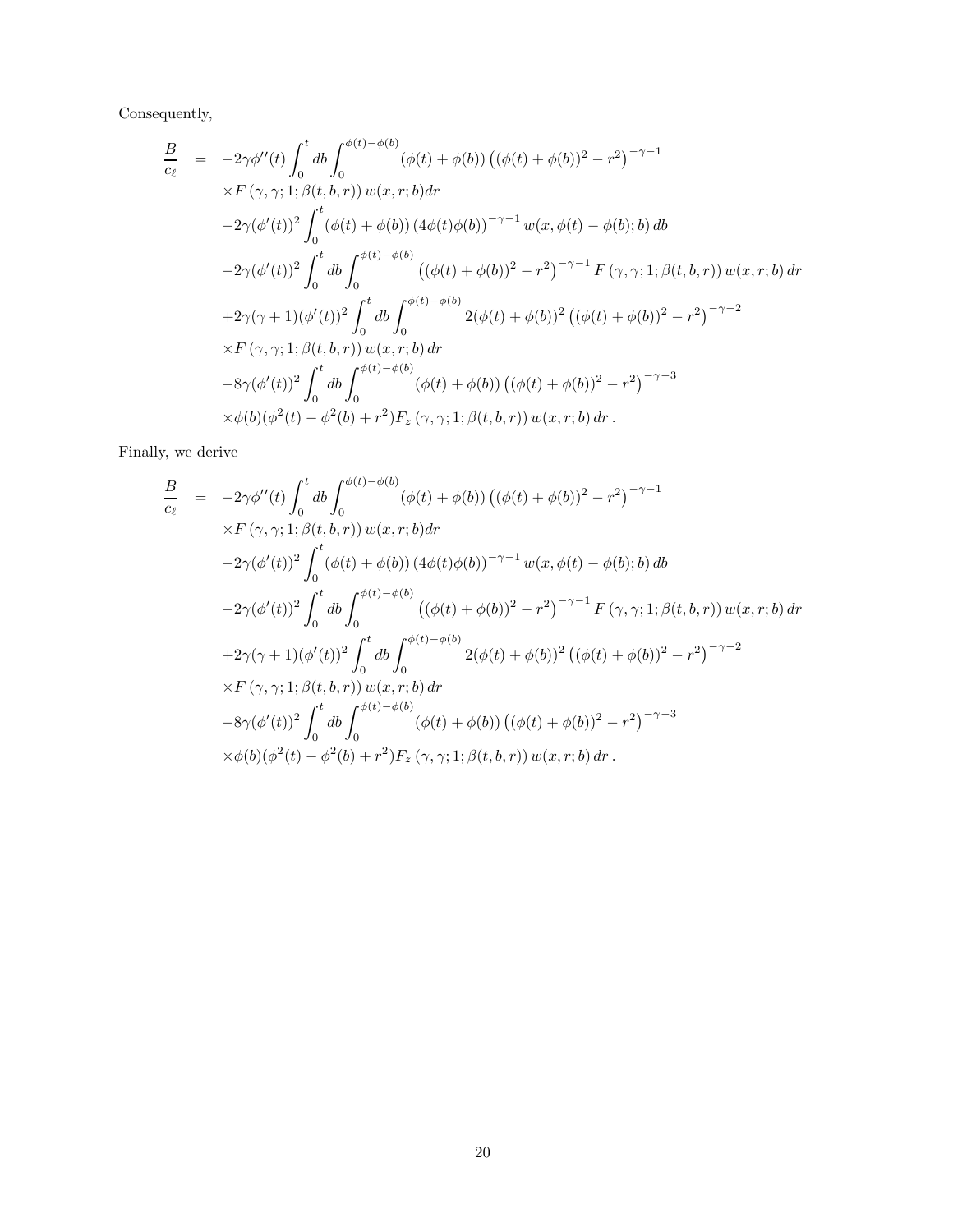Next we consider  $C/c_\ell$  and by means of Lemma [2.2](#page-9-0) we obtain

$$
\frac{C}{c_{\ell}} = \phi'(t) \int_0^t db (4\phi(t)\phi(b))^{-\gamma} \times \left(4\phi'(t)\phi(b)\frac{2\phi^2(t) - 2\phi(t)\phi(b)}{(4\phi(t)\phi(b))^2}\right) F_z (\gamma, \gamma; 1; 0) w(x, r; b) dr \n+ (-\gamma)\phi'(t) \int_0^t db \int_0^{\phi(t) - \phi(b)} 2(\phi(t) + \phi(b)) ((\phi(t) + \phi(b))^2 - r^2)^{-\gamma - 1} \times \left(4\phi'(t)\phi(b)\frac{\phi^2(t) - \phi^2(b) + r^2}{((\phi(t) + \phi(b))^2 - r^2)^2}\right) F_z (\gamma, \gamma; 1; \beta(t, b, r)) w(x, r; b) dr \n+ \int_0^t db \int_0^{\phi(t) - \phi(b)} ((\phi(t) + \phi(b))^2 - r^2)^{-\gamma} \times \left[\partial_t \left(4\phi'(t)\phi(b)\frac{\phi^2(t) - \phi^2(b) + r^2}{((\phi(t) + \phi(b))^2 - r^2)^2}\right)\right] F_z (\gamma, \gamma; 1; \beta(t, b, r)) w(x, r; b) dr \n+ \int_0^t db \int_0^{\phi(t) - \phi(b)} ((\phi(t) + \phi(b))^2 - r^2)^{-\gamma} \times \left(4\phi'(t)\phi(b)\frac{\phi^2(t) - \phi^2(b) + r^2}{((\phi(t) + \phi(b))^2 - r^2)^2}\right)^2 F_{zz} (\gamma, \gamma; 1; \beta(t, b, r)) w(x, r; b) dr.
$$

If we take into account the following easily verified identity

$$
\partial_t \left( 4\phi'(t)\phi(b) \frac{\phi^2(t) - \phi^2(b) + r^2}{((\phi(t) + \phi(b))^2 - r^2)^2} \right)
$$
\n
$$
= 4\phi''(t)\phi(b) \frac{\phi^2(t) - \phi^2(b) + r^2}{((\phi(t) + \phi(b))^2 - r^2)^2}
$$
\n
$$
+ 8(\phi'(t))^2 \phi(b) \frac{-\phi^3(t) + 3\phi(t)\phi(b)^2 + 2\phi^3(b) - 3\phi(t)r^2 - 2\phi(b)r^2}{((\phi(t) + \phi(b))^2 - r^2)^3},
$$

then we can write

$$
\frac{C}{c_{\ell}} = \phi'(t) \int_0^t db (4\phi(t)\phi(b))^{-\gamma} \left( \phi'(t) \frac{\phi(t) - \phi(b)}{2\phi(t)\phi(b)} \right) F_z (\gamma, \gamma; 1; 0) w(x, (\phi(t) - \phi(b)); b)
$$
  
\n
$$
-\gamma \phi'(t) \int_0^t db \int_0^{\phi(t) - \phi(b)} 2(\phi(t) + \phi(b)) ((\phi(t) + \phi(b))^2 - r^2)^{-\gamma - 1}
$$
  
\n
$$
\times \left( 4\phi'(t)\phi(b) \frac{\phi^2(t) - \phi^2(b) + r^2}{((\phi(t) + \phi(b))^2 - r^2)^2} \right) F_z (\gamma, \gamma; 1; \beta(t, b, r)) w(x, r; b) dr
$$
  
\n
$$
+ \int_0^t db \int_0^{\phi(t) - \phi(b)} ((\phi(t) + \phi(b))^2 - r^2)^{-\gamma} \left[ 4\phi''(t)\phi(b) \frac{\phi^2(t) - \phi^2(b) + r^2}{((\phi(t) + \phi(b))^2 - r^2)^2} \right]
$$
  
\n
$$
+ 8(\phi'(t))^2 \phi(b) \frac{-\phi^3(t) + 3\phi(t)\phi(b)^2 + 2\phi^3(b) - 3\phi(t)r^2 - 2\phi(b)r^2}{((\phi(t) + \phi(b))^2 - r^2)^3} \right]
$$
  
\n
$$
\times F_z (\gamma, \gamma; 1; \beta(t, b, r)) w(x, r; b) dr
$$
  
\n
$$
+ \int_0^t db \int_0^{\phi(t) - \phi(b)} ((\phi(t) + \phi(b))^2 - r^2)^{-\gamma}
$$
  
\n
$$
\times \left( 4\phi'(t)\phi(b) \frac{\phi^2(t) - \phi^2(b) + r^2}{((\phi(t) + \phi(b))^2 - r^2)^2} \right)^2 F_{zz} (\gamma, \gamma; 1; \beta(t, b, r)) w(x, r; b) dr.
$$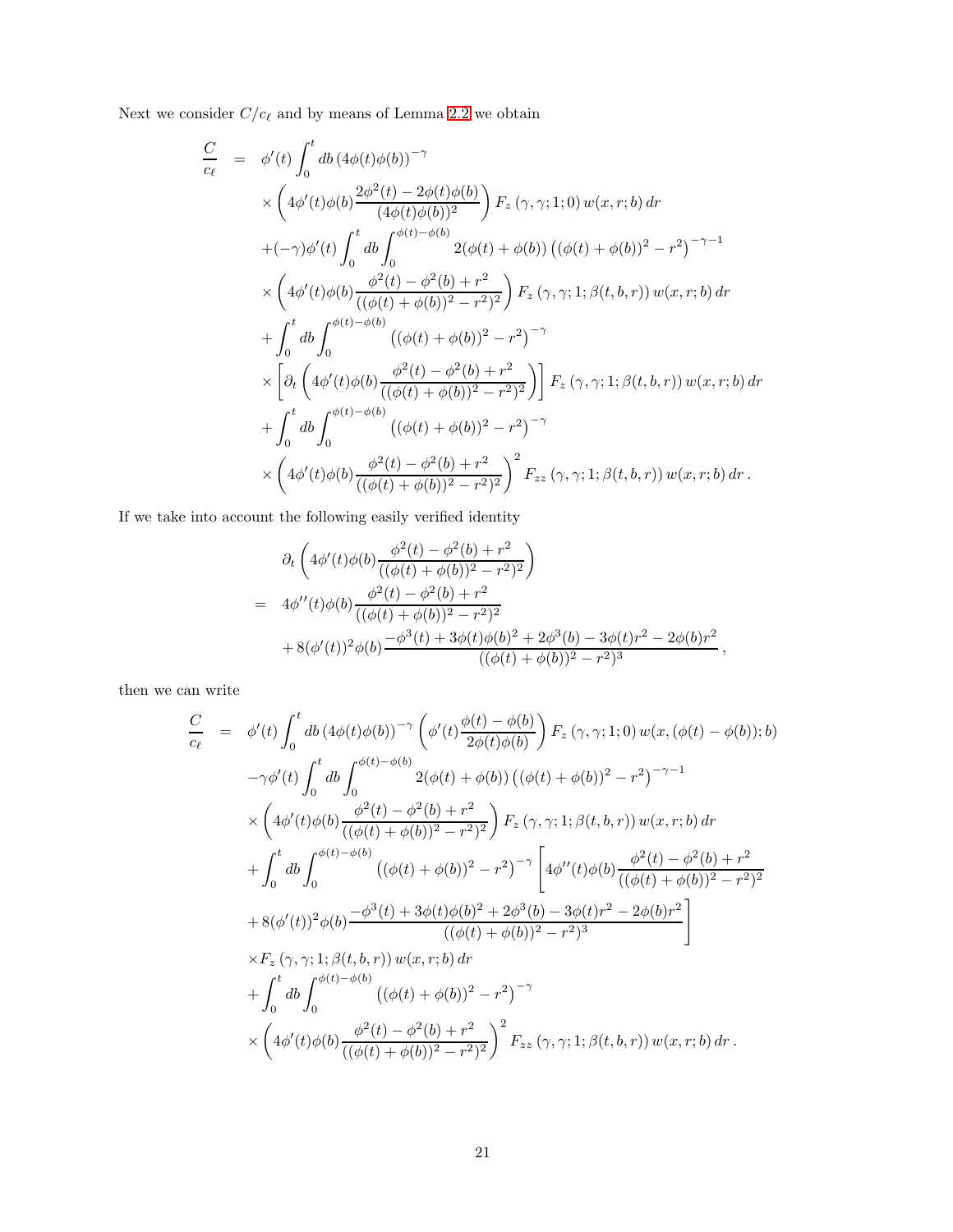Next we consider

$$
\frac{1}{c_{\ell}}A(x,\partial_x)u = \int_0^t db \int_0^{\phi(t)-\phi(b)} ((\phi(t)+\phi(b))^2 - r^2)^{-\gamma} F(\gamma,\gamma;1;\beta(t,b,r)) A(x,\partial_x)w(x,r;b) dr \n= \int_0^t db \int_0^{\phi(t)-\phi(b)} ((\phi(t)+\phi(b))^2 - r^2)^{-\gamma} F(\gamma,\gamma;1;\beta(t,b,r)) w_{rr}(x,r;b) dr,
$$

where we have used the relation [\(9\)](#page-4-3). Integrating by parts we obtain

$$
\frac{1}{c_{\ell}}A(x,\partial_x)u = \int_0^t (4\phi(t)\phi(b))^{-\gamma} w_r(x,\phi(t) - \phi(b);b) db \n- \int_0^t ((\phi(t) + \phi(b))^2)^{-\gamma} F(\gamma,\gamma;1;\beta(t,b,r)) w_r(x,0;b) db \n- \int_0^t db \int_0^{\phi(t)-\phi(b)} \left[ \partial_r ((\phi(t) + \phi(b))^2 - r^2)^{-\gamma} F(\gamma,\gamma;1;\beta(t,b,r)) \right] w_r(x,r;b) dr.
$$

The first term of the last equation will be canceled with the similar term of  $C/c_{\ell}$ . We consider now the last term and transform it as follows

$$
II := -\int_0^t db \int_0^{\phi(t) - \phi(b)} \left[ \partial_r \left( (\phi(t) + \phi(b))^2 - r^2 \right)^{-\gamma} F(\gamma, \gamma; 1; \beta(t, b, r)) \right] w_r(x, r; b) dr = -\int_0^t db \int_0^{\phi(t) - \phi(b)} (2r\gamma) \left( (\phi(t) + \phi(b))^2 - r^2 \right)^{-\gamma - 1} F(\gamma, \gamma; 1; \beta(t, b, r)) w_r(x, r; b) dr - \int_0^t db \int_0^{\phi(t) - \phi(b)} \left( (\phi(t) + \phi(b))^2 - r^2 \right)^{-\gamma} \left[ \partial_r \beta(t, b, r) \right] F_z(\gamma, \gamma; 1; \beta(t, b, r)) w_r(x, r; b) dr.
$$

Then we use Lemma [2.2](#page-9-0) and the integration by parts and obtain

$$
II = -2\gamma \int_0^t db \int_0^{\phi(t) - \phi(b)} r \left( (\phi(t) + \phi(b))^2 - r^2 \right)^{-\gamma - 1} F(\gamma, \gamma; 1; \beta(t, b, r)) w_r(x, r; b) dr + 8\phi(t) \int_0^t db \phi(b) \int_0^{\phi(t) - \phi(b)} \left( (\phi(t) + \phi(b))^2 - r^2 \right)^{-\gamma - 2} r F_z(\gamma, \gamma; 1; \beta(t, b, r)) w_r(x, r; b) dr.
$$

One more integration by parts gives

$$
II = -2\gamma \int_0^t (\phi(t) - \phi(b)) (4\phi(t)\phi(b))^{-\gamma-1} w(x, (\phi(t) - \phi(b)); b) db
$$
  
+2\gamma \int\_0^t db \int\_0^{\phi(t) - \phi(b)} (\partial\_r r ((\phi(t) + \phi(b))^2 - r^2)^{-\gamma-1} F(\gamma, \gamma; 1; \beta(t, b, r))) w(x, r; b) dr  
+8\phi(t) \int\_0^t \phi(b) (4\phi(t)\phi(b))^{-\gamma-2} (\phi(t) - \phi(b))F\_z(\gamma, \gamma; 1; 0) w(x, \phi(t) - \phi(b); b) db  
-8\phi(t) \int\_0^t db \phi(b) \int\_0^{\phi(t) - \phi(b)} (\partial\_r ((\phi(t) + \phi(b))^2 - r^2)^{-\gamma-2} rF\_z(\gamma, \gamma; 1; \beta(t, b, r))) w(x, r; b) dr.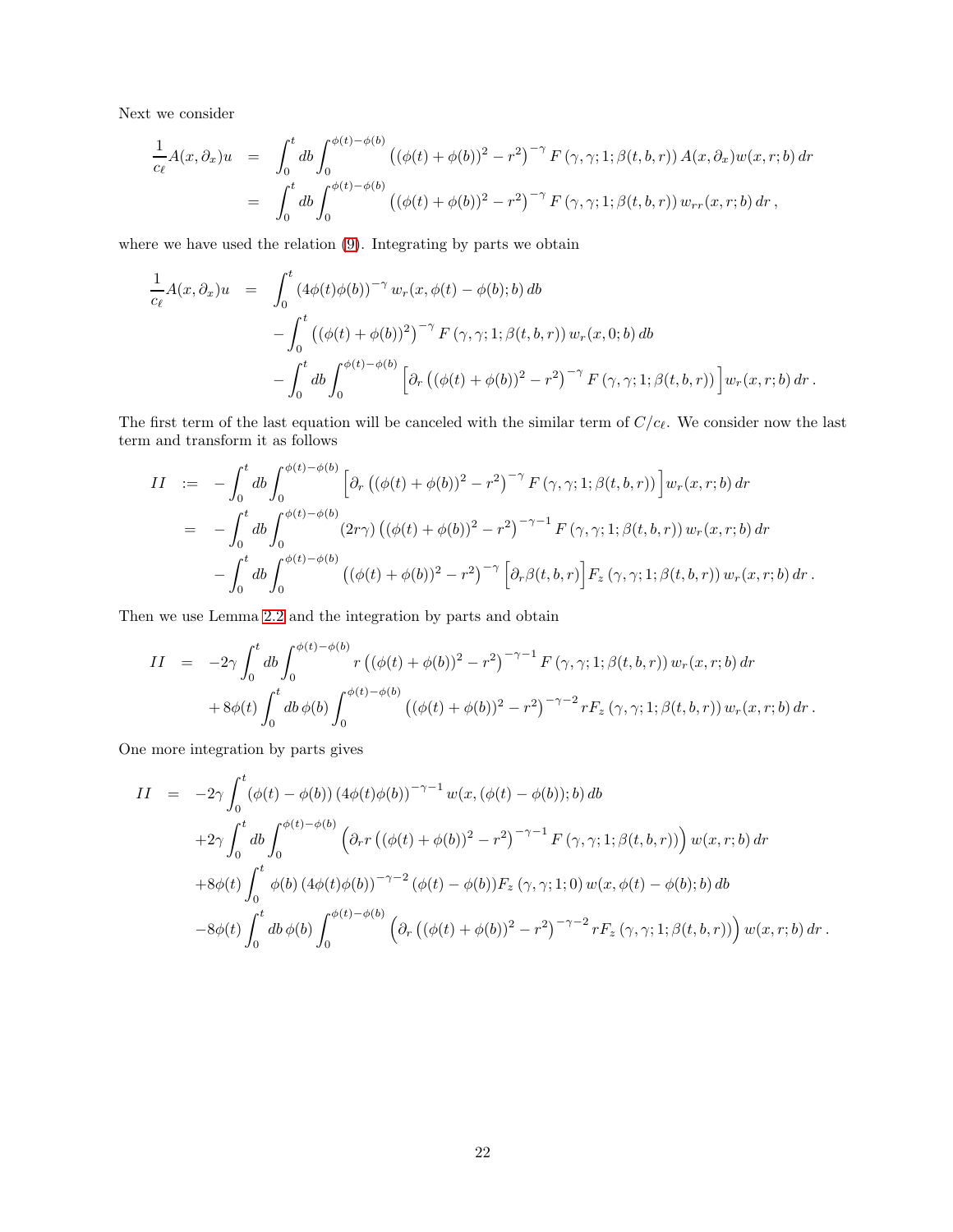It is easily seen that

$$
II = -2\gamma \int_0^t (\phi(t) - \phi(b)) (4\phi(t)\phi(b))^2)^{-\gamma-1} w(x, (\phi(t) - \phi(b)); b) db
$$
  
+2 $\gamma \int_0^t db \int_0^{\phi(t) - \phi(b)} ((\phi(t) + \phi(b))^2 - r^2)^{-\gamma-1} F(\gamma, \gamma; 1; \beta(t, b, r)) w(x, r; b) dr$   
+4 $\gamma(\gamma + 1) \int_0^t db \int_0^{\phi(t) - \phi(b)} r^2 ((\phi(t) + \phi(b))^2 - r^2)^{-\gamma-2} F(\gamma, \gamma; 1; \beta(t, b, r)) w(x, r; b) dr$   
+2 $\gamma \int_0^t db \int_0^{\phi(t) - \phi(b)} r ((\phi(t) + \phi(b))^2 - r^2)^{-\gamma-1} \left( -8r \frac{\phi(t)\phi(b)}{((\phi(t) + \phi(b))^2 - r^2)^2} \right)$   
+8 $\phi(t) \int_0^t \phi(b) (4\phi(t)\phi(b))^{-\gamma-2} (\phi(t) - \phi(b)) F_z(\gamma, \gamma; 1; 0) w(x, \phi(t) - \phi(b); b) db$   
-8 $\phi(t) \int_0^t db \phi(b) \int_0^{\phi(t) - \phi(b)} ((\phi(t) + \phi(b))^2 - r^2)^{-\gamma-2} F_z(\gamma, \gamma; 1; \beta(t, b, r)) w(x, r; b) dr$   
-8 $\phi(t) \int_0^t db \phi(b) \int_0^{\phi(t) - \phi(b)} 2(\gamma + 2) ((\phi(t) + \phi(b))^2 - r^2)^{-\gamma-3} r^2$   
+8 $F_z(\gamma, \gamma; 1; \beta(t, b, r)) w(x, r; b) dr$   
-8 $\phi(t) \int_0^t db \phi(b) \int_0^{\phi(t) - \phi(b)} ((\phi(t) + \phi(b))^2 - r^2)^{-\gamma-2} r \left( -8r \frac{\phi(t)\phi(b)}{((\phi(t) + \phi(b))^2 - r^2)^2} \right)$   
+ $F_z(z(\gamma, \gamma; 1; \beta(t, b, r)) w(x, r; b) dr$ .

Then we take into account the properties  $F(\gamma, \gamma; 1; 0) = 1$ ,  $F_z(\gamma, \gamma; 1; 0) = \gamma^2$  of the hypergeometric function and obtain

$$
II = \int_0^t (\phi(t) - \phi(b)) (4\phi(t)\phi(b))^{-\gamma-1} \left\{ -2\gamma + 2\gamma^2 \right\} w(x, \phi(t) - \phi(b); b) db + \int_0^t db \int_0^{\phi(t) - \phi(b)} ((\phi(t) + \phi(b))^2 - r^2)^{-\gamma-2} \left\{ 2\gamma ((\phi(t) + \phi(b))^2 - r^2) + 4\gamma(\gamma + 1)r^2 \right\} \times F(\gamma, \gamma; 1; \beta(t, b, r)) w(x, r; b) dr + \int_0^t db \int_0^{\phi(t) - \phi(b)} ((\phi(t) + \phi(b))^2 - r^2)^{-\gamma-1} \left\{ -16\gamma r^2 \frac{\phi(t)\phi(b)}{((\phi(t) + \phi(b))^2 - r^2)^2} \right. - 8\phi(t)\phi(b) ((\phi(t) + \phi(b))^2 - r^2)^{-1} - 8\phi(t)\phi(b)2(\gamma + 2) ((\phi(t) + \phi(b))^2 - r^2)^{-2} r^2 \right\} + \int_0^t db \int_0^{\phi(t) - \phi(b)} ((\phi(t) + \phi(b))^2 - r^2)^{-\gamma-2} \frac{64(\phi(t))^2(\phi(b))^2r^2}{((\phi(t) + \phi(b))^2 - r^2)^2} + F_{zz}(\gamma, \gamma; 1; \beta(t, b, r)) w(x, r; b) dr.
$$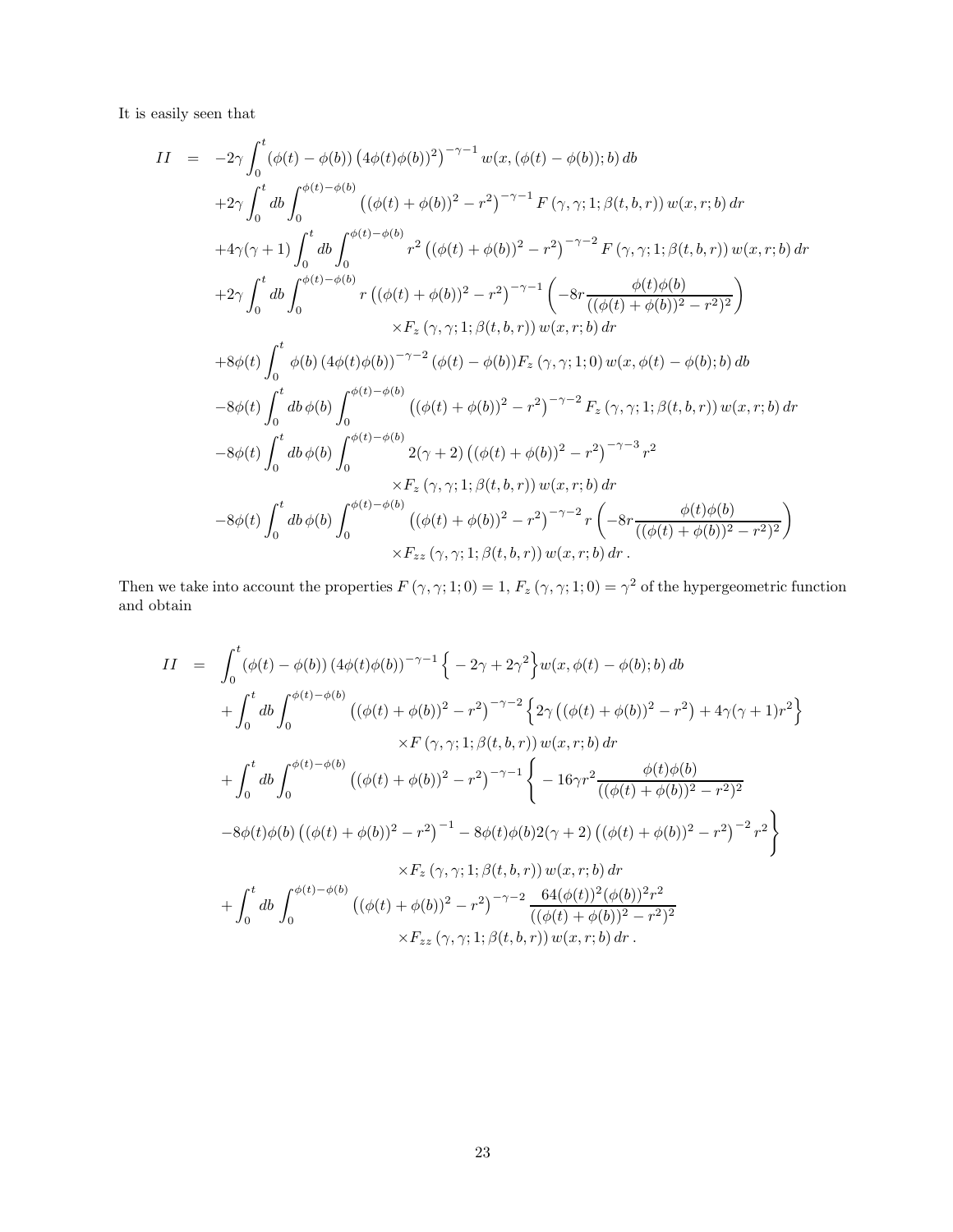Consequently, for  $-\frac{1}{c}$  $\frac{1}{c_{\ell}}t^{\ell}A(x,\partial_x)u$  we have

$$
-\frac{1}{c_{\ell}}t^{\ell}A(x,\partial_{x})u
$$
\n
$$
= -(\phi'(t))^{2} \int_{0}^{t} (4\phi(t)\phi(b))^{-\gamma} w_{r}(x,\phi(t) - \phi(b);b) db
$$
\n
$$
+ (\phi'(t))^{2} \int_{0}^{t} (\phi(t) + \phi(b))^{-2\gamma} F(\gamma, \gamma; 1; \frac{(\phi(t) - \phi(b))^{2}}{(\phi(t) + \phi(b))^{2}}) w_{r}(x, 0; b) db
$$
\n
$$
+ (\phi'(t))^{2} \int_{0}^{t} (\phi(t) - \phi(b)) (4\phi(t)\phi(b))^{-\gamma-1} 2\gamma(\gamma - 1)w(x, \phi(t) - \phi(b);b) db
$$
\n
$$
- \int_{0}^{t} db \int_{0}^{\phi(t) - \phi(b)} ((\phi(t) + \phi(b))^{2} - r^{2})^{-\gamma-2} (\phi'(t))^{2} \left\{ 2\gamma \left( (\phi(t) + \phi(b))^{2} - r^{2} \right) + 4\gamma(\gamma + 1)r^{2} \right\}
$$
\n
$$
\times F(\gamma, \gamma; 1; \beta(t, b, r)) w(x, r; b) dr
$$
\n
$$
- \int_{0}^{t} db \int_{0}^{\phi(t) - \phi(b)} ((\phi(t) + \phi(b))^{2} - r^{2})^{-\gamma-1} (\phi'(t))^{2} \left\{ -16\gamma r^{2} \frac{\phi(t)\phi(b)}{((\phi(t) + \phi(b))^{2} - r^{2})^{2}} -8\phi(t)\phi(b) ((\phi(t) + \phi(b))^{2} - r^{2})^{-1} -16\phi(t)\phi(b)(\gamma + 2) ((\phi(t) + \phi(b))^{2} - r^{2})^{-2} r^{2} \right\}
$$
\n
$$
\times F_{z}(\gamma, \gamma; 1; \beta(t, b, r)) w(x, r; b) dr
$$
\n
$$
- \int_{0}^{t} db \int_{0}^{\phi(t) - \phi(b)} ((\phi(t) + \phi(b))^{2} - r^{2})^{-\gamma-2} (\phi'(t))^{2} \frac{64(\phi(t))^{2}(\phi(b))^{2}r^{2}}{((\phi(t) + \phi(b))^{2} - r^{2})^{2}} \times F_{zz}(\gamma, \gamma; 1; \beta(t, b,
$$

In the double integrals the terms with  $F(\gamma, \gamma; 1; \beta(t, b, r))$  in the expression of  $u_{tt} - t^{\ell} A(x, \partial_x) u$  are:

$$
\int_0^t db \int_0^{\phi(t) - \phi(b)} \left[ \left( (\phi(t) + \phi(b))^2 - r^2 \right)^{-\gamma - 1} 2(-\gamma) \phi''(t) (\phi(t) + \phi(b)) - \left( (\phi(t) + \phi(b))^2 - r^2 \right)^{-\gamma - 1} 2\gamma (\phi'(t))^2 + \left( (\phi(t) + \phi(b))^2 - r^2 \right)^{-\gamma - 2} 4\gamma (\gamma + 1) (\phi'(t))^2 (\phi(t) + \phi(b))^2 - \left( (\phi(t) + \phi(b))^2 - r^2 \right)^{-\gamma - 2} (\phi'(t))^2 \left\{ 2\gamma \left( (\phi(t) + \phi(b))^2 - r^2 \right) + 4\gamma (\gamma + 1) r^2 \right\} \right] \times F(\gamma, \gamma; 1; \beta(t, b, r)) w(x, r; b) dr.
$$

In the double integrals the terms with  $F_z(\gamma, \gamma; 1; \beta(t, b, r))$  in the expression of  $u_{tt} - t^{\ell} A(x, \partial_x) u$  are:

$$
\int_{0}^{t} db \int_{0}^{\phi(t)-\phi(b)} \left[ \left( (\phi(t)+\phi(b))^{2} - r^{2} \right)^{-\gamma-3} (\phi(t)+\phi(b)) 16(-\gamma) (\phi'(t))^{2} \phi(b) (\phi^{2}(t) - \phi^{2}(b) + r^{2}) \right. \\ \left. + \left( (\phi(t)+\phi(b))^{2} - r^{2} \right)^{-\gamma} \times \left[ 4\phi''(t)\phi(b) \frac{\phi^{2}(t)-\phi^{2}(b)+r^{2}}{((\phi(t)+\phi(b))^{2} - r^{2})^{2}} + 8(\phi'(t))^{2} \phi(b) \frac{-\phi^{3}(t)+3\phi(t)\phi(b)^{2} + 2\phi^{3}(b) - 3\phi(t)r^{2} - 2\phi(b)r^{2}}{((\phi(t)+\phi(b))^{2} - r^{2})^{3}} \right] \\ - \left( (\phi(t)+\phi(b))^{2} - r^{2} \right)^{-\gamma-1} (\phi'(t))^{2} 8\left\{ -2\gamma r^{2} \frac{\phi(t)\phi(b)}{((\phi(t)+\phi(b))^{2} - r^{2})^{2}} - \phi(t)\phi(b) \left( (\phi(t)+\phi(b))^{2} - r^{2} \right)^{-1} \\ - 2\phi(t)\phi(b)(\gamma+2) \left( (\phi(t)+\phi(b))^{2} - r^{2} \right)^{-2} r^{2} \right\} \Bigg] F_{z}(\gamma,\gamma;1;\beta(t,b,r)) w(x,r;b) dr.
$$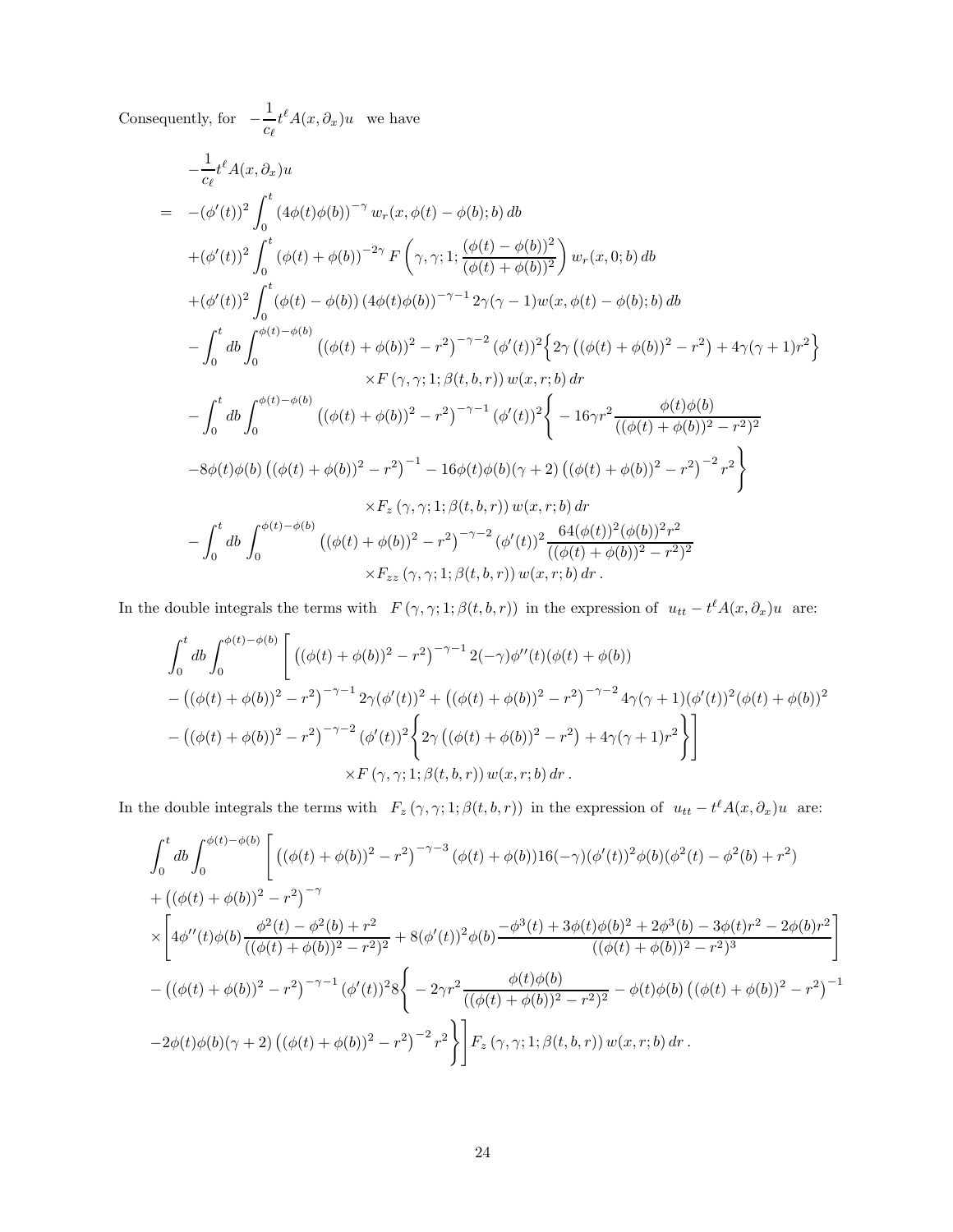In the double integrals the terms with  $F_{zz}(\gamma, \gamma; 1; \beta(t, b, r))$  in the expression of  $u_{tt} - t^{\ell} A(x, \partial_x) u$  are:

$$
\int_{0}^{t} db \int_{0}^{\phi(t)-\phi(b)} \left( (\phi(t)+\phi(b))^{2}-r^{2} \right)^{-\gamma} \left( 4\phi'(t)\phi(b) \frac{\phi^{2}(t)-\phi^{2}(b)+r^{2}}{((\phi(t)+\phi(b))^{2}-r^{2})^{2}} \right)^{2} \times F_{zz}(\gamma, \gamma; 1; \beta(t, b, r)) w(x, r; b) dr \n- \int_{0}^{t} db \int_{0}^{\phi(t)-\phi(b)} \left( (\phi(t)+\phi(b))^{2}-r^{2} \right)^{-\gamma-2} (\phi'(t))^{2} \frac{64(\phi(t))^{2}(\phi(b))^{2}r^{2}}{((\phi(t)+\phi(b))^{2}-r^{2})^{2}} \times F_{zz}(\gamma, \gamma; 1; \beta(t, b, r)) w(x, r; b) dr \n= \int_{0}^{t} db \int_{0}^{\phi(t)-\phi(b)} \left( (\phi(t)+\phi(b))^{2}-r^{2} \right)^{-\gamma-4} \times 16(\phi'(t))^{2} (\phi(b))^{2} \left\{ (\phi^{2}(t)-\phi^{2}(b)+r^{2})^{2} - 4(\phi(t))^{2}r^{2} \right\} F_{zz}(\gamma, \gamma; 1; \beta(t, b, r)) w(x, r; b) dr.
$$

Now we denote by  $I, J, Y$  the coefficients in the integrands in the corresponding to  $F, F_z, F_{zz}$  terms. Then

$$
I := ((\phi(t) + \phi(b))^2 - r^2)^{-\gamma - 1} 2(-\gamma) \phi''(t) (\phi(t) + \phi(b))
$$
  
+  $((\phi(t) + \phi(b))^2 - r^2)^{-\gamma - 1} 2(-\gamma) (\phi'(t))^2$   
+  $((\phi(t) + \phi(b))^2 - r^2)^{-\gamma - 2} 4\gamma(\gamma + 1) (\phi'(t))^2 (\phi(t) + \phi(b))^2$   
-  $((\phi(t) + \phi(b))^2 - r^2)^{-\gamma - 2} (\phi'(t))^2 \Big\{ 2\gamma ((\phi(t) + \phi(b))^2 - r^2) + 4\gamma(\gamma + 1)r^2 \Big\}$   
=  $-2\gamma \phi''(t) \phi(b) ((\phi(t) + \phi(b))^2 - r^2)^{-\gamma - 1},$ 

which coincides with [\(29\)](#page-11-1). Further, after simple calculations we obtain

$$
J := ((\phi(t) + \phi(b))^2 - r^2)^{-\gamma - 3} (\phi(t) + \phi(b))16(-\gamma)(\phi'(t))^2 \phi(b)(\phi^2(t) - \phi^2(b) + r^2)
$$
  
+ 
$$
((\phi(t) + \phi(b))^2 - r^2)^{-\gamma} \left[ 4\phi''(t)\phi(b)\frac{\phi^2(t) - \phi^2(b) + r^2}{((\phi(t) + \phi(b))^2 - r^2)^2} \right]
$$
  
+ 
$$
8(\phi'(t))^2 \phi(b)\frac{-\phi^3(t) + 3\phi(t)\phi(b)^2 + 2\phi^3(b) - 3\phi(t)r^2 - 2\phi(b)r^2}{((\phi(t) + \phi(b))^2 - r^2)^3} \right]
$$
  
- 
$$
((\phi(t) + \phi(b))^2 - r^2)^{-\gamma - 1} (\phi'(t))^2 8\left\{ -2\gamma r^2 \frac{\phi(t)\phi(b)}{((\phi(t) + \phi(b))^2 - r^2)^2} \right\}
$$
  
- 
$$
\phi(t)\phi(b) ((\phi(t) + \phi(b))^2 - r^2)^{-1} - 2\phi(t)\phi(b)(\gamma + 2) ((\phi(t) + \phi(b))^2 - r^2)^{-2} r^2 \right\}
$$
  
= 
$$
-4\phi''(t)\phi(b) ((\phi(t) + \phi(b))^2 - r^2)^{-\gamma - 2} \left[ \frac{-2\phi(b)\phi(t)}{\gamma} + (\phi(t) - \phi(b))^2 - r^2 \right],
$$

which coincides with [\(30\)](#page-13-0). Similarly, we derive

$$
Y := 16 ((\phi(t) + \phi(b))^2 - r^2)^{-\gamma - 4} (\phi'(t))^2 (\phi(b))^2 \left\{ (\phi^2(t) - \phi^2(b) + r^2)^2 - 4(\phi(t))^2 r^2 \right\}
$$
  
=  $16\phi^2(b)(\phi'(t))^2 ((\phi(t) + \phi(b))^2 - r^2)^{-\gamma - 3} ((\phi(t) - \phi(b))^2 - r^2)$ 

that coincides with [\(31\)](#page-14-1). Lemma [2.3](#page-14-0) implies

$$
Y(t,b,r;z)F_{zz} + J(t,b,r;z)F_z + I(t,b,r;z)F
$$
  
=  $G(t,b,r;\gamma)\left\{z(1-z)F_{zz}(\gamma,\gamma;1;z) + [1-(2\gamma+1)z]F_z(\gamma,\gamma;1;z) - \gamma^2 F(\gamma,\gamma;1;z)\right\} = 0,$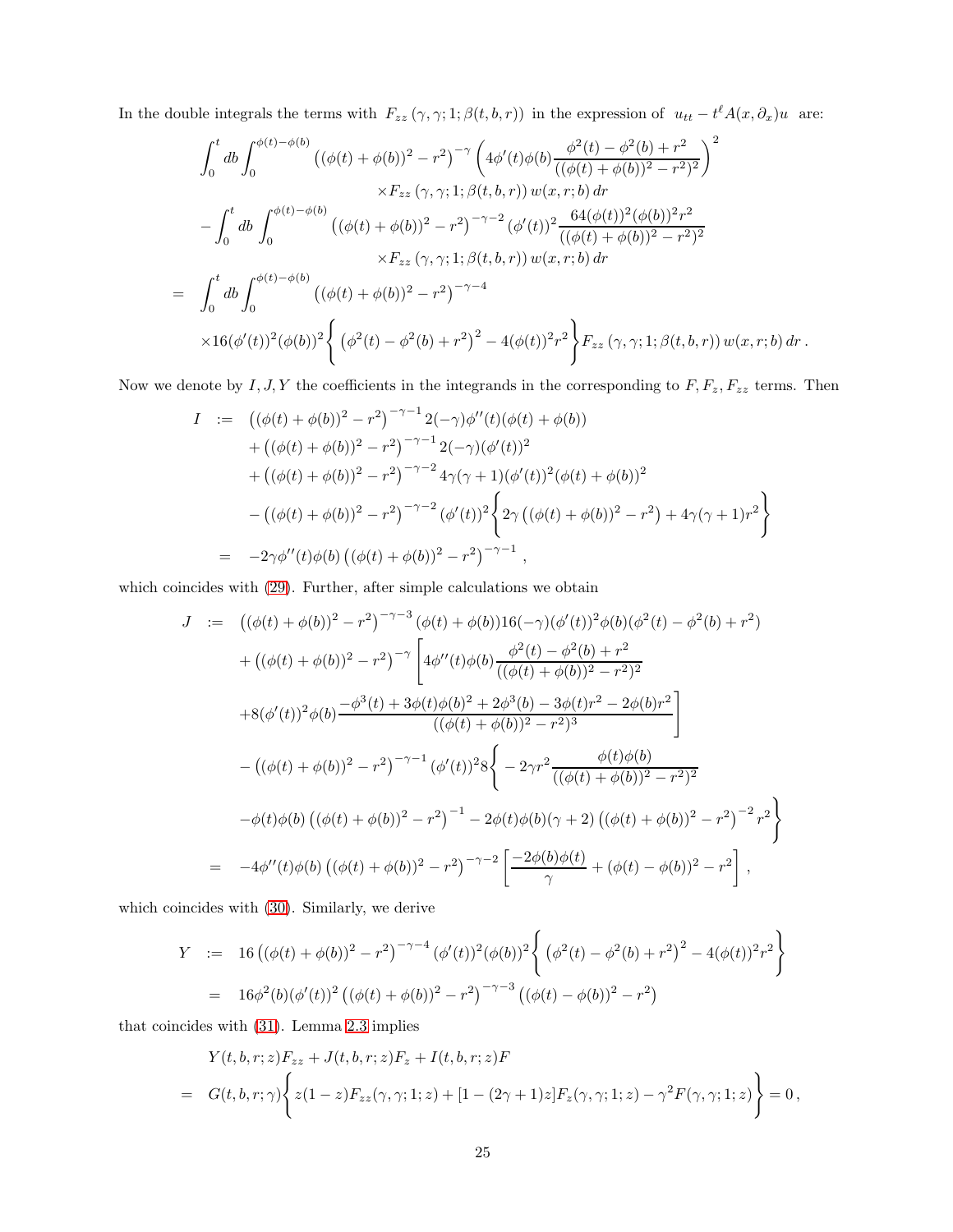where  $z := \beta(t, b, r)$ .

In the expression of  $u_{tt}-t^{\ell} A(x, \partial_x)u$ , we split into two parts the terms which contain only single integral (without factor  $c_{\ell}$ ):

$$
\frac{1}{c_{\ell}}f(x,t) + (\phi'(t))^2 \int_0^t (\phi(t) + \phi(b))^{-2\gamma} F\left(\gamma, \gamma; 1; \frac{(\phi(t) - \phi(b))^2}{(\phi(t) + \phi(b))^2}\right) w_r(x,0;b) db
$$

and

$$
4^{-\gamma} \phi''(t) \phi(t)^{-\gamma} \int_0^t \phi(b)^{-\gamma} w(x, \phi(t) - \phi(b); b) db
$$
  
\n
$$
-4^{-\gamma} \gamma (\phi'(t))^2 \phi(t)^{-\gamma-1} \int_0^t \phi(b)^{-\gamma} w(x, \phi(t) - \phi(b); b) db
$$
  
\n
$$
-2\gamma (\phi'(t))^2 \int_0^t (\phi(t) + \phi(b)) (4\phi(t)\phi(b))^{-\gamma-1} w(x, \phi(t) - \phi(b); b) db
$$
  
\n
$$
+ \phi'(t) \int_0^t db (4\phi(t)\phi(b))^{-\gamma} \left(\phi'(t) \frac{\phi(t) + \phi(b)}{2\phi(t)\phi(b)}\right) \gamma^2 w(x, (\phi(t) - \phi(b)); b)
$$
  
\n
$$
+ t^{\ell} \left[2\gamma \int_0^t (\phi(t) - \phi(b)) (4\phi(t)\phi(b))^{-\gamma-1} w(x, (\phi(t) - \phi(b)); b) db
$$
  
\n
$$
-8\gamma^2 \phi(t) \int_0^t \phi(b) (4\phi(t)\phi(b))^{-\gamma-2} (\phi(t) - \phi(b))w(x, \phi(t) - \phi(b); b) db\right].
$$

In fact, it is easily seen that the sum of the second group vanishes:

$$
4^{-\gamma} \phi''(t) \phi(t)^{-\gamma} \phi(b)^{-\gamma} - 4^{-\gamma} \gamma (\phi'(t))^2 \phi(t)^{-\gamma-1} \phi(b)^{-\gamma}
$$
  
\n
$$
-2\gamma (\phi'(t))^2 (\phi(t) + \phi(b)) (4\phi(t)\phi(b))^{-\gamma-1} + \phi'(t) (4\phi(t)\phi(b))^{-\gamma} \left(\phi'(t)\frac{\phi(t) - \phi(b)}{2\phi(t)\phi(b)}\right) \gamma^2
$$
  
\n
$$
+ t^{\ell} \left[2\gamma(\phi(t) - \phi(b)) (4\phi(t)\phi(b))^{-\gamma-1} - 8\gamma^2 \phi(t) \phi(b) (4\phi(t)\phi(b))^{-\gamma-2} (\phi(t) - \phi(b))\right]
$$
  
\n= 0.

Thus, it is proved that the function  $u$  solves equation. Ii is easy to check that  $u$  takes the vanishing initial data.

Now we consider the case of  $\ell \in (-2, 4)$ . We have only to prove that  $u_t$  is continuous up to  $t = 0$  and then check the second initial value, that is  $u_t(x, 0)$ , of the solution u. We differentiate integral depending on the parameter t and obtain

$$
\partial_t u(x,t) = c_{\ell} \int_0^t \phi'(t) (4\phi(t)\phi(b))^{-\gamma} w(x,\phi(t) - \phi(b);b) db \n+ c_{\ell} \int_0^t db \int_0^{\phi(t) - \phi(b)} 2\phi'(t)(-\gamma)(\phi(t) + \phi(b)) ((\phi(t) + \phi(b))^2 - r^2)^{-\gamma - 1} \n\times F(\gamma, \gamma; 1; \beta(t, b, r)) w(x, r; b) dr \n+ c_{\ell} \int_0^t db \int_0^{\phi(t) - \phi(b)} ((\phi(t) + \phi(b))^2 - r^2)^{-\gamma} (\partial_t \beta(t, b, r)) F_z(\gamma, \gamma; 1; \beta(t, b, r)) w(x, r; b) dr.
$$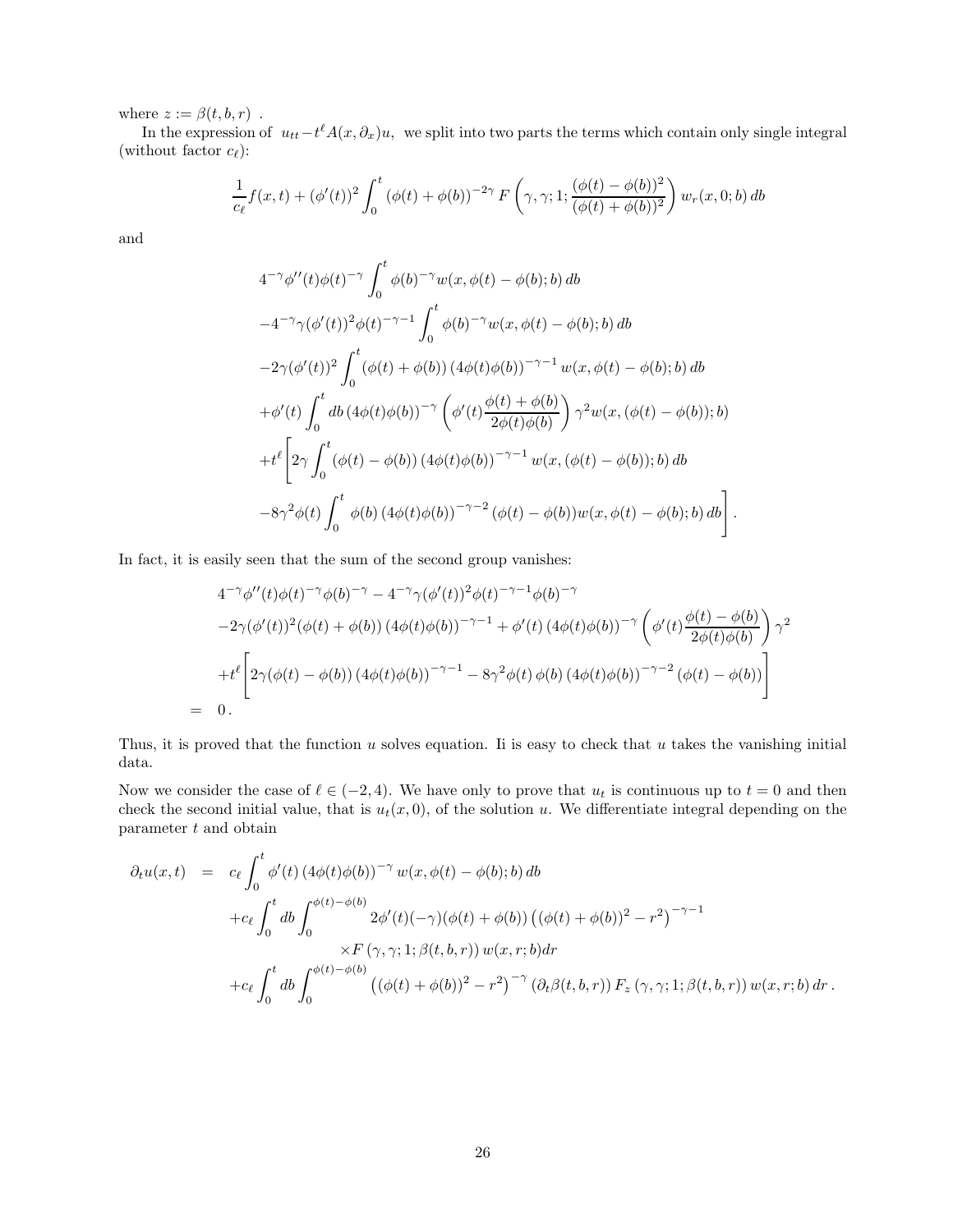Next we write it as follows:

$$
\partial_t u(x,t) = c_1 \phi'(t) \phi(t)^{-\gamma} \int_0^t \phi(b)^{-\gamma} w(x, \phi(t) - \phi(b); b) db \n+ c_2 \phi'(t) \int_0^t db \int_0^{\phi(t) - \phi(b)} (\phi(t) + \phi(b)) ((\phi(t) + \phi(b))^2 - r^2)^{-\gamma - 1} \n\times F(\gamma, \gamma; 1; \beta(t, b, r)) w(x, r; b) dr \n+ c_3 \phi'(t) \int_0^t db \int_0^{\phi(t) - \phi(b)} ((\phi(t) + \phi(b))^2 - r^2)^{-\gamma} \n\times (((\phi(t) + \phi(b))^2 - r^2)^{-2} \phi(b) (\phi^2(t) - \phi^2(b) + r^2)) F_z(\gamma, \gamma; 1; \beta(t, b, r)) w(x, r; b) dr \n= c_1 \phi'(t) \phi(t)^{-\gamma} \int_0^t \phi(b)^{-\gamma} w(x, \phi(t) - \phi(b); b) db \n+ c_2 \phi'(t) \int_0^t db \int_0^{\phi(t) - \phi(b)} (\phi(t) + \phi(b)) ((\phi(t) + \phi(b))^2 - r^2)^{-\gamma - 1} \n\times F(\gamma, \gamma; 1; \beta(t, b, r)) w(x, r; b) dr \n+ c_3 \phi'(t) \int_0^t db \int_0^{\phi(t) - \phi(b)} ((\phi(t) + \phi(b))^2 - r^2)^{-2-\gamma} \n\times \phi(b) ((\phi^2(t) - \phi^2(b) + r^2)) F_z(\gamma, \gamma; 1; \beta(t, b, r)) w(x, r; b) dr.
$$

If we denote  $k=\ell/2,$  then

$$
\partial_t u(x,t) = c_1 t^{\frac{k}{2}} \int_0^t b^{-\frac{k}{2}} w(x,\phi(t) - \phi(b);b) db \quad \text{(the first term)}
$$
  
+
$$
+ c_2 t^k \int_0^t db (\phi(t) + \phi(b)) \int_0^{\phi(t) - \phi(b)} ((\phi(t) + \phi(b))^2 - r^2)^{-\gamma-1}
$$
  

$$
\times F(\gamma, \gamma; 1; \beta(t, b, r)) w(x, r; b) dr \quad \text{(the second term)}
$$
  
+
$$
+ c_3 t^k \int_0^t db b^{k+1} \int_0^{\phi(t) - \phi(b)} ((\phi(t) + \phi(b))^2 - r^2)^{-2-\gamma}
$$
  

$$
\times (\phi^2(t) - \phi^2(b) + r^2) F_z(\gamma, \gamma; 1; \beta(t, b, r)) w(x, r; b) dr \quad \text{(the third term)}.
$$

We have to prove the convergence of all last integrals uniformly on compact (in  $x$ ) sets. The first term is convergent if  $\ell < 4$  and

$$
\left|t^{\frac{k}{2}}\int_0^t b^{-\frac{k}{2}}w(x,\phi(t)-\phi(b);b)\,db\right|\lesssim t\,.
$$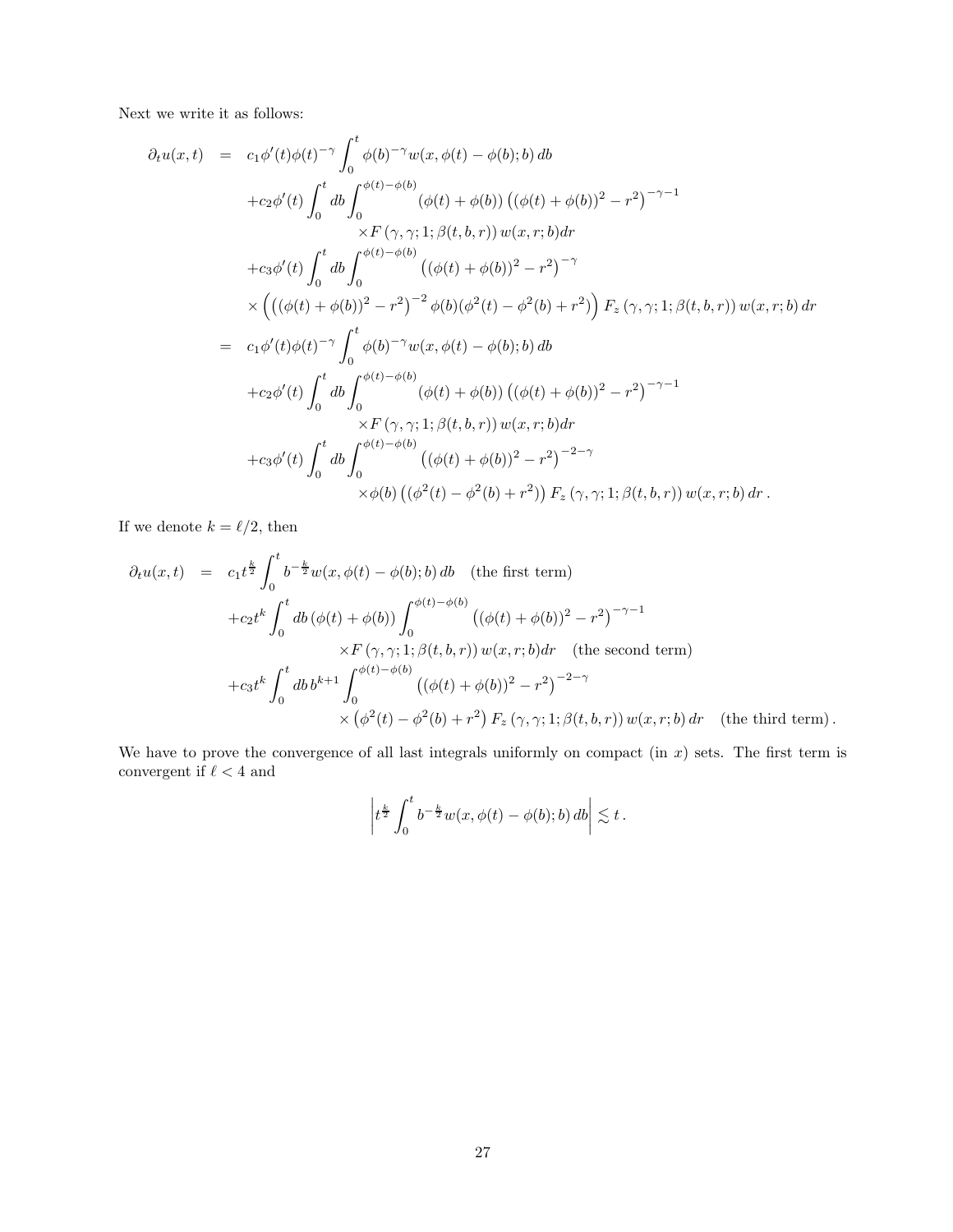Consider the second term. According to Lemma [5.1,](#page-33-0) it can be estimated as follows:

$$
\left|t^{k}\int_{0}^{t}db\left(\phi(t)+\phi(b)\right)\int_{0}^{\phi(t)-\phi(b)}\left((\phi(t)+\phi(b))^{2}-r^{2}\right)^{-\gamma-1} \times F\left(\gamma,\gamma;1;\beta(t,b,r)\right)w(x,r;b)dr\right|
$$
  
\n
$$
\leq t^{k}\int_{0}^{t}db\left(\phi(t)+\phi(b)\right)\int_{0}^{\phi(t)-\phi(b)}\left((\phi(t)+\phi(b))^{2}-r^{2}\right)^{-\gamma-1} \times \left[1+\left((\phi(t)+\phi(b))^{2}-r^{2}\right)^{-1}\phi(t)\phi(b)+\left((\phi(t)+\phi(b))^{2}-r^{2}\right)^{2\gamma-1}\phi(t)^{1-2\gamma}\phi(b)^{1-2\gamma}\right]dr
$$
  
\n
$$
\leq t^{k}\int_{0}^{t}db(\phi(t)+\phi(b))\int_{0}^{\phi(t)-\phi(b)}\left((\phi(t)+\phi(b))^{2}-r^{2}\right)^{-\gamma-1}dr
$$
  
\n
$$
+t^{k}\phi(t)\int_{0}^{t}db\phi(b)(\phi(t)+\phi(b))\int_{0}^{\phi(t)-\phi(b)}\left((\phi(t)+\phi(b))^{2}-r^{2}\right)^{-\gamma-2}dr
$$
  
\n
$$
+t^{k}\phi(t)^{1-2\gamma}\int_{0}^{t}db\phi(b)^{1-2\gamma}(\phi(t)+\phi(b))\int_{0}^{\phi(t)-\phi(b)}\left((\phi(t)+\phi(b))^{2}-r^{2}\right)^{\gamma-2}dr.
$$

Next we apply Lemma [5.2](#page-33-1) and estimate the last terms as follows

$$
\leq t^{k} \int_{0}^{t} db(\phi(t) + \phi(b))(\phi(t) - \phi(b))(\phi(t) + \phi(b))^{-2\gamma-2} F\left(\frac{1}{2}, \gamma + 1; \frac{3}{2}; \frac{(\phi(t) - \phi(b))^2}{(\phi(t) + \phi(b))^2}\right) \n+ t^{k}\phi(t) \int_{0}^{t} db \phi(b)(\phi(t) + \phi(b)) (\phi(t) - \phi(b)) (\phi(t) + \phi(b))^{-2\gamma-4} F\left(\frac{1}{2}, 2 + \gamma; \frac{3}{2}; \frac{(\phi(t) - \phi(b))^2}{(\phi(t) + \phi(b))^2}\right) \n+ t^{k}\phi(t)^{1-2\gamma} \int_{0}^{t} db \phi(b)^{1-2\gamma} (\phi(t) + \phi(b)) (\phi(t) - \phi(b)) (\phi(t) + \phi(b))^{2\gamma-4} F\left(\frac{1}{2}, 2 - \gamma; \frac{3}{2}; \frac{(\phi(t) - \phi(b))^2}{(\phi(t) + \phi(b))^2}\right) \n\leq t^{k} \int_{0}^{t} db(\phi(t) - \phi(b)) (\phi(t) + \phi(b))^{-2\gamma-1} F\left(\frac{1}{2}, \gamma + 1; \frac{3}{2}; \frac{(\phi(t) - \phi(b))^2}{(\phi(t) + \phi(b))^2}\right) \n+ t^{k}\phi(t) \int_{0}^{t} db \phi(b) (\phi(t) - \phi(b)) (\phi(t) + \phi(b))^{-2\gamma-3} F\left(\frac{1}{2}, 2 + \gamma; \frac{3}{2}; \frac{(\phi(t) - \phi(b))^2}{(\phi(t) + \phi(b))^2}\right) \n+ t^{k}\phi(t)^{1-2\gamma} \int_{0}^{t} db \phi(b)^{1-2\gamma} (\phi(t) - \phi(b)) (\phi(t) + \phi(b))^{2\gamma-3} F\left(\frac{1}{2}, 2 - \gamma; \frac{3}{2}; \frac{(\phi(t) - \phi(b))^2}{(\phi(t) + \phi(b))^2}\right) \n=: A + B + C.
$$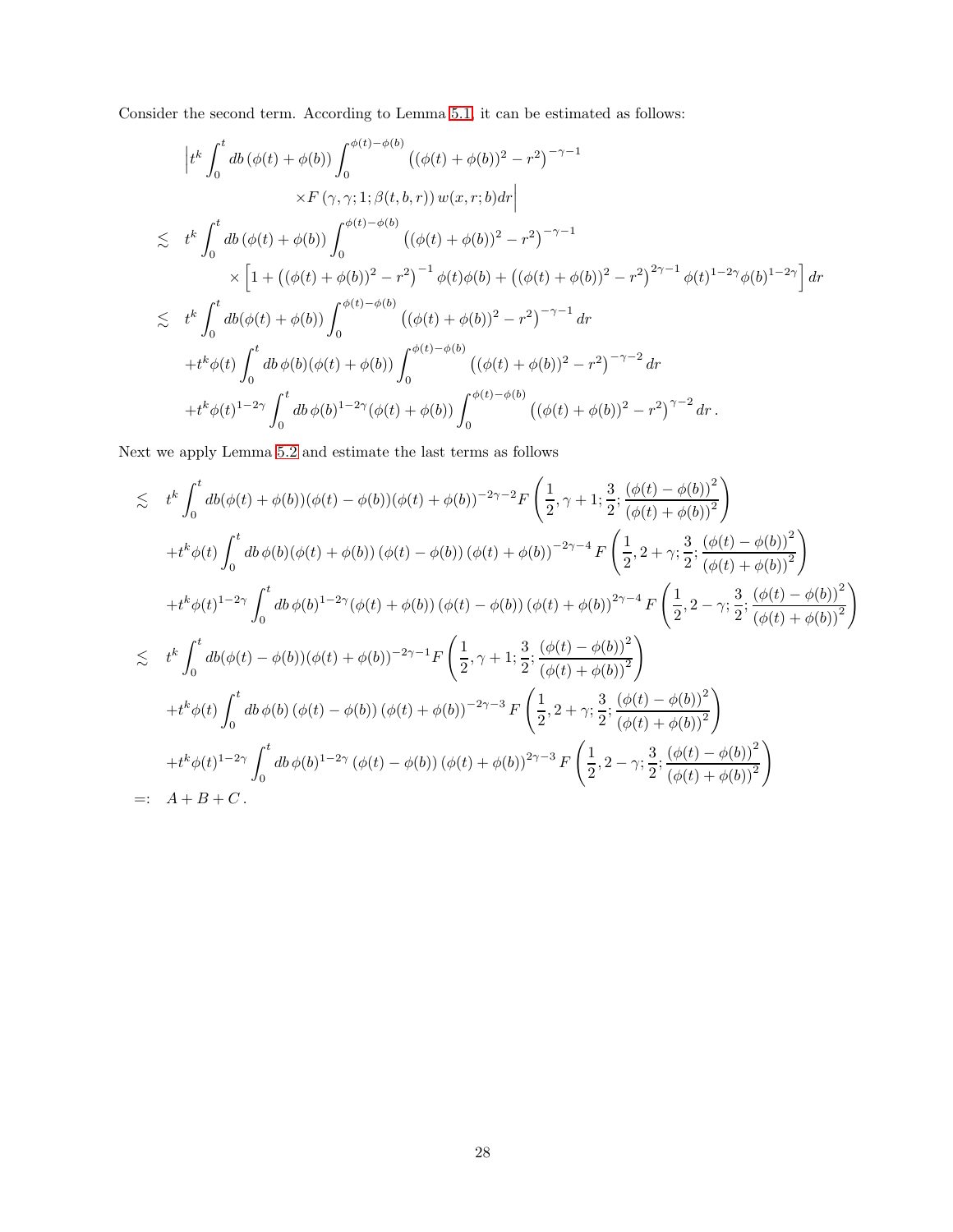Then we apply Lemma  $5.4$  to estimate  $A$  as follows:

$$
A = t^{k} \int_{0}^{t} db(\phi(t) - \phi(b))(\phi(t) + \phi(b))^{-2\gamma - 1} F\left(\frac{1}{2}, \gamma + 1; \frac{3}{2}; \frac{(\phi(t) - \phi(b))^{2}}{(\phi(t) + \phi(b))^{2}}\right)
$$
  
\n
$$
\leq t^{k} \int_{0}^{t} db(\phi(t) - \phi(b))(\phi(t) + \phi(b))^{-2\gamma - 1}
$$
  
\n
$$
\times \left[1 + \left(\frac{4\phi(t)\phi(b)}{(\phi(t) + \phi(b))^{2}}\right) + \left(\frac{4\phi(t)\phi(b)}{(\phi(t) + \phi(b))^{2}}\right)^{-\gamma} \left[1 + \left(\frac{4\phi(t)\phi(b)}{(\phi(t) + \phi(b))^{2}}\right)\right]\right]
$$
  
\n
$$
\leq t + t^{k} \int_{0}^{t} (\phi(t) - \phi(b))(\phi(t) + \phi(b))^{-2\gamma - 3} (\phi(t)\phi(b)) db
$$
  
\n
$$
+ t^{k} \int_{0}^{t} (\phi(t) - \phi(b))(\phi(t) + \phi(b))^{-1} (\phi(t)\phi(b))^{-\gamma} db
$$
  
\n
$$
+ t^{k} \int_{0}^{t} (\phi(t) - \phi(b))(\phi(t) + \phi(b))^{-3} (\phi(t)\phi(b))^{1-\gamma} db
$$
  
\n
$$
\leq t.
$$

Further, we use condition  $\ell < 4$  and Lemma [5.7](#page-36-0) to estimate  $B$  as follows:

$$
B \leq t^{k} \phi(t) \int_{0}^{t} db \phi(b) (\phi(t) - \phi(b)) (\phi(t) + \phi(b))^{-2\gamma - 3} F \left(\frac{1}{2}, 2 + \gamma; \frac{3}{2}; \frac{(\phi(t) - \phi(b))^{2}}{(\phi(t) + \phi(b))^{2}}\right)
$$
  
\n
$$
\leq t^{k} \phi(t) \int_{0}^{t} db \phi(b) (\phi(t) - \phi(b)) (\phi(t) + \phi(b))^{-2\gamma - 3}
$$
  
\n
$$
\times \left[ \left( \frac{4\phi(t)\phi(b)}{(\phi(t) + \phi(b))^{2}} \right)^{-1} + \left( \frac{4\phi(t)\phi(b)}{(\phi(t) + \phi(b))^{2}} \right)^{-\gamma - 1} \left[ 1 + \left( \frac{4\phi(t)\phi(b)}{(\phi(t) + \phi(b))^{2}} \right) \right] \right]
$$
  
\n
$$
\leq t^{k} \int_{0}^{t} (\phi(t) - \phi(b)) (\phi(t) + \phi(b))^{-2\gamma - 1} db
$$
  
\n
$$
+ t^{k} (\phi(t))^{-\gamma} \int_{0}^{t} (\phi(t) - \phi(b)) (\phi(t) + \phi(b))^{-1} (\phi(b))^{-\gamma} db
$$
  
\n
$$
+ t^{k} \phi(t)^{1 - \gamma} \int_{0}^{t} \phi(b)^{1 - \gamma} (\phi(t) - \phi(b)) (\phi(t) + \phi(b))^{-3} db
$$
  
\n
$$
\leq t.
$$

Then we apply Lemma  $5.7$  to estimate  $C$ 

$$
C = t^{k} \phi(t)^{1-2\gamma} \int_{0}^{t} db \phi(b)^{1-2\gamma} (\phi(t) - \phi(b)) (\phi(t) + \phi(b))^{2\gamma-3} F\left(\frac{1}{2}, 2 - \gamma; \frac{3}{2}; \frac{(\phi(t) - \phi(b))^2}{(\phi(t) + \phi(b))^2}\right)
$$
  

$$
\lesssim t + t^{k} \phi(t)^{1-2\gamma} \int_{0}^{t} db \phi(b)^{1-2\gamma} (\phi(t) - \phi(b)) (\phi(t) + \phi(b))^{-1} (\phi(t)\phi(b))^{\gamma-1}
$$
  

$$
+ t^{k} \phi(t)^{1-2\gamma} \int_{0}^{t} db \phi(b)^{1-2\gamma} (\phi(t) - \phi(b)) (\phi(t) + \phi(b))^{2\gamma-3} \left(\frac{4\phi(t)\phi(b)}{(\phi(t) + \phi(b))^2}\right)^{\gamma}
$$
  

$$
\lesssim t.
$$

Hence, if  $\ell \in (-2, 4)$ , then the second term is estimated as follows

$$
t^k \int_0^t db \int_0^{\phi(t) - \phi(b)} (\phi(t) + \phi(b)) ((\phi(t) + \phi(b))^2 - r^2)^{-\gamma - 1} \lesssim t.
$$

Then we consider the third term and apply Lemma [5.6.](#page-35-1) Theorem [1.3](#page-3-0) is proved.  $\square$ 

Theorem [1.5](#page-4-2) follows directly from Theorem [1.3.](#page-3-0)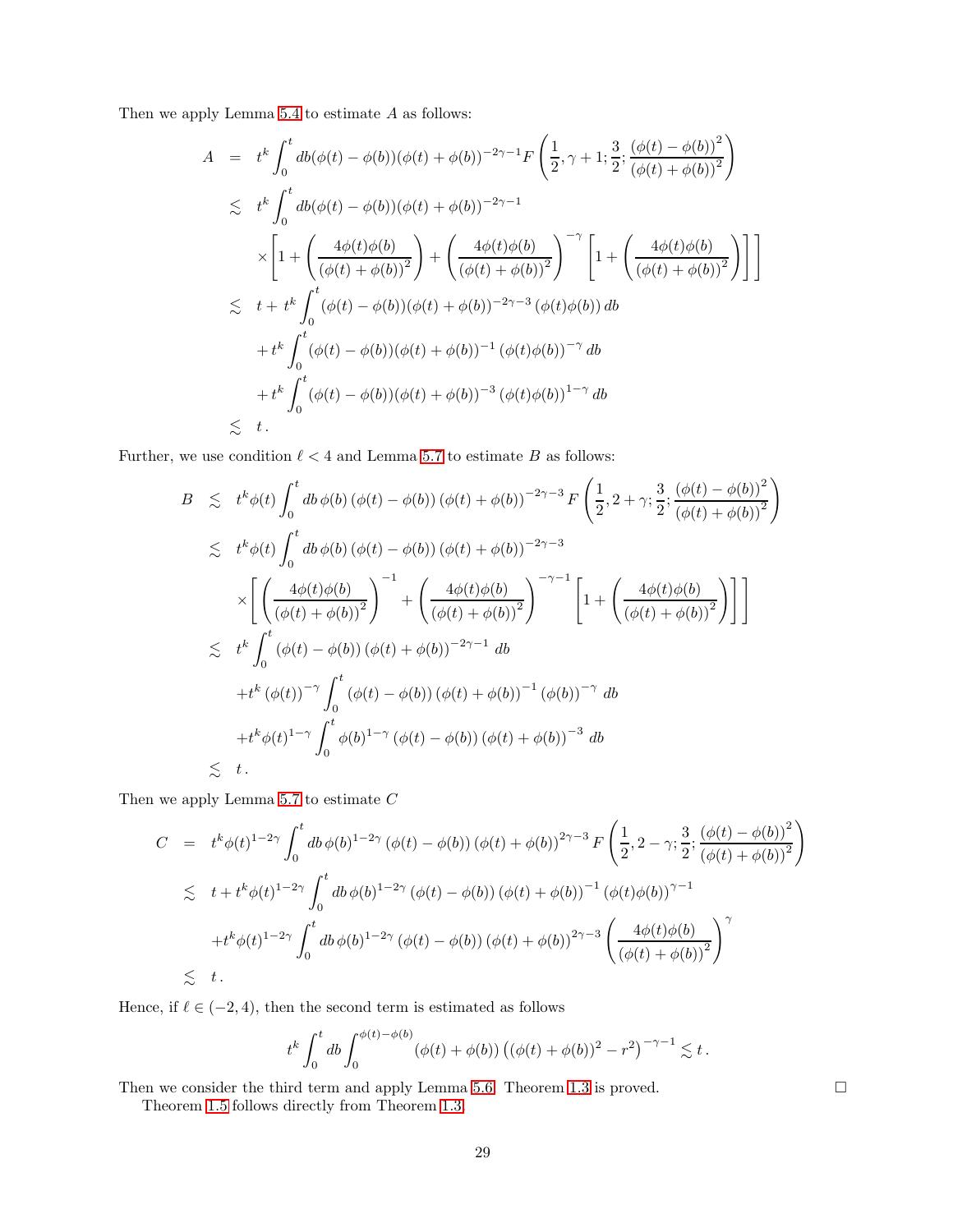## <span id="page-29-0"></span>4 Operators  $K_0$ ,  $K_1$ . Problem without source term. Proof of Theorem [1.6](#page-7-1)

First we check the initial values of the images of smooth functions. In the following lemma we consider operator  $K_0$ , which is defined for all  $\ell \in (-\infty, -2) \cup (0, \infty)$ .

**Lemma 4.1** Assume that  $\gamma > 0$  and  $\phi(0) = \phi'(0) = 0$ . Let  $\Omega$  be a backward time connected domain. Then for every function  $v = v(x,t) \in C^{0,1}_{x,t}(\overline{\Omega})$  we have

$$
(K_0v)(x,0) = v(x,0), \quad (K_0v)_t(x,0) = 0 \text{ for all } x \in \Omega.
$$

Proof. It is evident that

$$
(K_0 v)(x,0) = 2^{2-2\gamma} \frac{\Gamma(2\gamma)}{\Gamma^2(\gamma)} \int_0^1 v(x,0)(1-s^2)^{\gamma-1} ds = v(x,0),
$$

and

<span id="page-29-1"></span>
$$
\partial_t K_0 v(x,t) = \phi'(t) 2^{2-2\gamma} \frac{\Gamma(2\gamma)}{\Gamma^2(\gamma)} \int_0^1 \partial_r v(x,r)|_{r=\phi(t)s} s(1-s^2)^{\gamma-1} ds. \tag{36}
$$

Lemma is proved.

Remind that the operator  $K_1$  is defined for all  $\ell \in (-\infty, -4) \cup (-2, \infty)$ .

**Lemma 4.2** Assume that  $\gamma < 1$  and  $\phi(0) = 0$ ,  $\lim_{t\to 0} t\phi'(t) = 0$ . Let  $\Omega$  be a backward time connected *domain. For every function*  $v = v(x,t) \in C_{x,t}^{0,1}(\overline{\Omega})$  we have

$$
(K_1v)(x,0) = 0, \quad (K_1v)_t(x,0) = v(x,0).
$$

Proof. The first relation is evident. Next, we have

$$
\partial_t K_1 v(x,t) = 2^{2\gamma} \frac{\Gamma(2-2\gamma)}{\Gamma^2(1-\gamma)} \int_0^1 v(x,\phi(t)s)(1-s^2)^{-\gamma} ds + t\phi'(t) 2^{2\gamma} \frac{\Gamma(2-2\gamma)}{\Gamma^2(1-\gamma)} \int_0^1 \partial_r v(x,r)|_{r=\phi(t)s} s(1-s^2)^{-\gamma} ds.
$$

Hence

$$
(K_1v)_t(x,0) = 2^{2\gamma} \frac{\Gamma(2-2\gamma)}{\Gamma^2(1-\gamma)} \int_0^1 v(x,0)(1-s^2)^{-\gamma} ds = v(x,0)
$$

since  $\phi(0) = 0$  and  $\lim_{t \to 0} t\phi'(t) = 0$ . Lemma is proved.

Now we turn to the equation.

**Proposition 4.3** Assume that  $\gamma > 0$  and the domain  $\Omega$  is backward time connected. For  $v \in C_{x,t}^{m,2}(\overline{\Omega_{\phi}})$ , such that

$$
\left(\partial_t^2 - A(x,\partial_x)\right)v = 0 \quad at \ x = x_0 \quad \text{for all} \ \ t \in (0,\phi(T)],\tag{37}
$$

where  $(x_0, T) \in \Omega$ , we have

$$
\left(\partial_t^2 - t^\ell A(x,\partial_x)\right) K_0 v = 2^{1-2\gamma} \frac{\ell \Gamma(2\gamma)}{2\gamma \Gamma^2(\gamma)} t^{\frac{\ell}{2}-1} \partial_t v(x,0) \quad at \ x = x_0 \quad \text{for all} \ \ t \in (0,T]. \tag{38}
$$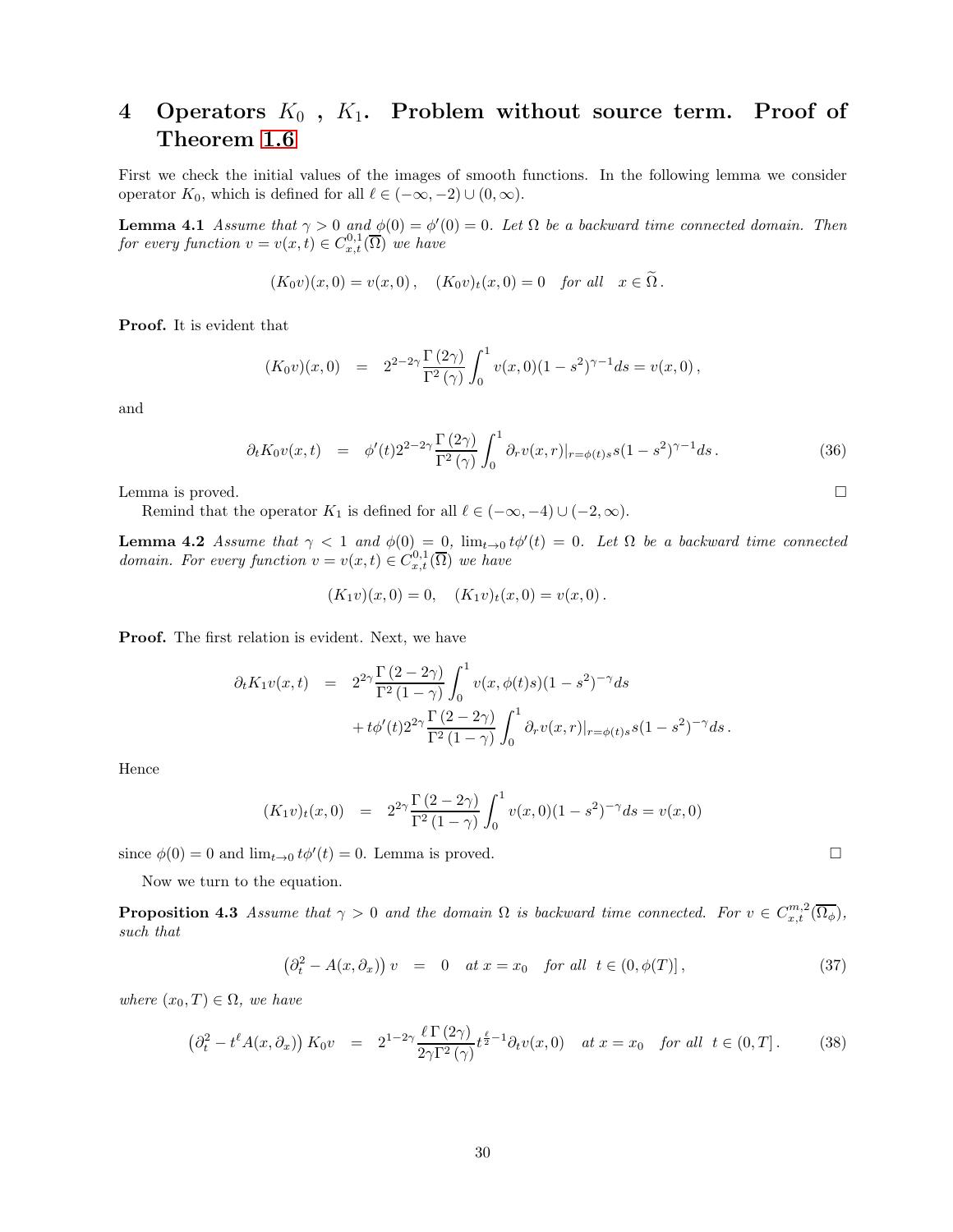Proof. Consider [\(36\)](#page-29-1), it follows:

$$
\partial_t^2 K_0 v(x,t) = \phi''(t) 2^{2-2\gamma} \frac{\Gamma(2\gamma)}{\Gamma^2(\gamma)} \int_0^1 \partial_r v(x,r)|_{r=\phi(t)s} s(1-s^2)^{\gamma-1} ds + (\phi'(t))^2 2^{2-2\gamma} \frac{\Gamma(2\gamma)}{\Gamma^2(\gamma)} \int_0^1 \partial_r^2 v(x,r)|_{r=\phi(t)s} s^2 (1-s^2)^{\gamma-1} ds.
$$

On the other hand,

$$
A(x,\partial_x)K_0v(x,t) = 2^{2-2\gamma}\frac{\Gamma(2\gamma)}{\Gamma^2(\gamma)}\int_0^1 A(x,\partial_x)v(x,\phi(t)s)(1-s^2)^{\gamma-1}ds
$$
  

$$
= 2^{2-2\gamma}\frac{\Gamma(2\gamma)}{\Gamma^2(\gamma)}\int_0^1 \partial_r^2v(x,r)|_{r=\phi(t)s}(1-s^2)^{\gamma-1}ds.
$$

Consequently,

$$
(\partial_t^2 - t^\ell A(x, \partial_x)) K_0 v(x, t) = \phi''(t) 2^{2-2\gamma} \frac{\Gamma(2\gamma)}{\Gamma^2(\gamma)} \int_0^1 \partial_r v(x, r)|_{r = \phi(t)s} s(1 - s^2)^{\gamma - 1} ds + (\phi'(t))^2 2^{2-2\gamma} \frac{\Gamma(2\gamma)}{\Gamma^2(\gamma)} \int_0^1 \partial_r^2 v(x, r)|_{r = \phi(t)s} s^2 (1 - s^2)^{\gamma - 1} ds -t^\ell 2^{2-2\gamma} \frac{\Gamma(2\gamma)}{\Gamma^2(\gamma)} \int_0^1 [\partial_r^2 v(x, r)|_{r = \phi(t)s}] (1 - s^2)^{\gamma - 1} ds.
$$

Integration by parts in the first term leads to

$$
(\partial_t^2 - t^\ell A(x, \partial_x)) K_0 v(x, t) = -\phi''(t) 2^{2-2\gamma} \frac{\Gamma(2\gamma)}{\Gamma^2(\gamma)} \int_0^1 \partial_r v(x, r)|_{r=\phi(t)s} \frac{1}{2\gamma} \frac{d}{ds} (1 - s^2)^\gamma ds + (\phi'(t))^2 2^{2-2\gamma} \frac{\Gamma(2\gamma)}{\Gamma^2(\gamma)} \int_0^1 \partial_r^2 v(x, r)|_{r=\phi(t)s} s^2 (1 - s^2)^{\gamma - 1} ds -t^{\ell} 2^{2-2\gamma} \frac{\Gamma(2\gamma)}{\Gamma^2(\gamma)} \int_0^1 \left[ \partial_r^2 v_{\varphi_0}(x, r)|_{r=\phi(t)s} \right] (1 - s^2)^{\gamma - 1} ds = \phi''(t) 2^{2-2\gamma} \frac{\Gamma(2\gamma)}{\Gamma^2(\gamma)} \partial_r v(x, 0) \frac{1}{2\gamma} + \phi''(t) 2^{2-2\gamma} \frac{\Gamma(2\gamma)}{\Gamma^2(\gamma)} \frac{1}{2\gamma} \int_0^1 \phi(t) \left[ \partial_r^2 v(x, r)|_{r=\phi(t)s} \right] (1 - s^2)^\gamma ds + t^{\ell} 2^{2-2\gamma} \frac{\Gamma(2\gamma)}{\Gamma^2(\gamma)} \int_0^1 \partial_r^2 v(x, r)|_{r=\phi(t)s} s^2 (1 - s^2)^{\gamma - 1} ds -t^{\ell} 2^{2-2\gamma} \frac{\Gamma(2\gamma)}{\Gamma^2(\gamma)} \int_0^1 \left[ \partial_r^2 v(x, r)|_{r=\phi(t)s} \right] (1 - s^2)^{\gamma - 1} ds.
$$

Then, [\(28\)](#page-11-0) implies

$$
(\partial_t^2 - t^\ell A(x, \partial_x)) K_0 v(x, t) = \phi''(t) 2^{2-2\gamma} \frac{\Gamma(2\gamma)}{\Gamma^2(\gamma)} \partial_r v(x, 0) \frac{1}{2\gamma}
$$
  

$$
+ \frac{1}{2\gamma} \phi''(t) \phi(t) 2^{2-2\gamma} \frac{\Gamma(2\gamma)}{\Gamma^2(\gamma)} \int_0^1 \left[ \partial_r^2 v(x, r) \vert_{r = \phi(t)s} \right] (1 - s^2)^\gamma ds
$$
  

$$
- (\phi'(t))^2 2^{2-2\gamma} \frac{\Gamma(2\gamma)}{\Gamma^2(\gamma)} \int_0^1 \left[ \partial_r^2 v(x, r) \vert_{r = \phi(t)s} \right] (1 - s^2)^\gamma ds
$$
  

$$
= \phi''(t) 2^{2-2\gamma} \frac{\Gamma(2\gamma)}{\Gamma^2(\gamma)} \partial_r v(x, 0) \frac{1}{2\gamma}.
$$

Proposition is proved.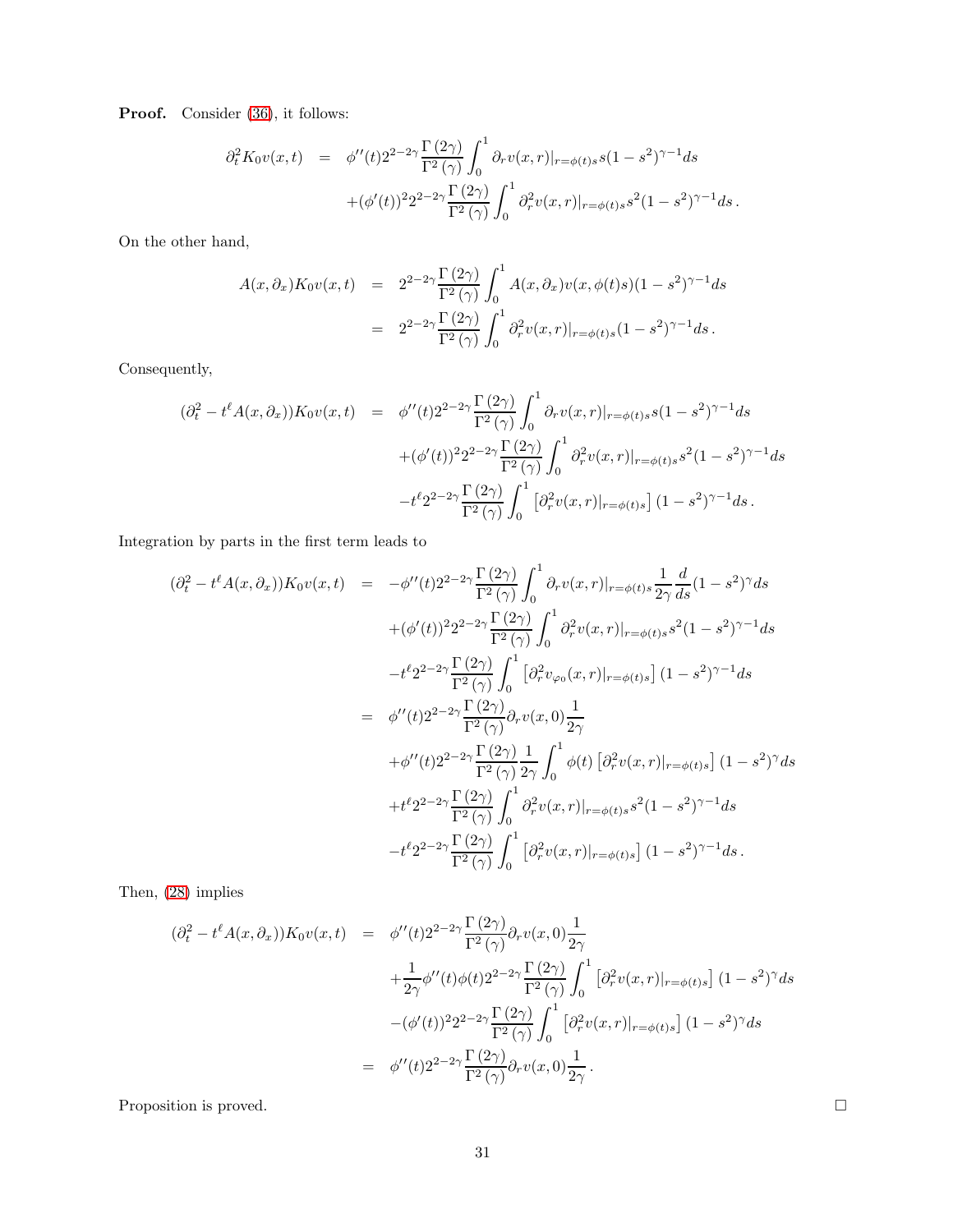**Proposition 4.4** Assume that  $\gamma < 1$  and  $\Omega$  is backward time connected. For  $v \in C_{x,t}^{m,2}(\overline{\Omega_{\phi}})$  such that

$$
\left(\partial_t^2 - A(x,\partial_x)\right)v = 0 \quad at \ x = x_0 \quad \text{for all} \ \ t \in [0,\phi(T)] \tag{39}
$$

we have

$$
\left(\partial_t^2 - t^\ell A(x, \partial_x)\right) K_1 v = (\ell + 2) 2^{2\gamma - 1} \frac{\Gamma(2 - 2\gamma)}{\Gamma^2(1 - \gamma)} t^{\frac{\ell}{2}} \partial_t v(x, 0) \quad at \ x = x_0 \quad \text{for all} \ \ t \in [0, T]. \tag{40}
$$

**Proof.** Consider the derivative  $\partial_t^2 K_1 v(x,t)$ . According to (37) we have:

$$
\partial_t^2 K_1 v(x,t) = \partial_t \left[ 2^{\gamma} \frac{\Gamma(2-2\gamma)}{\Gamma^2(1-\gamma)} \int_0^1 v(x,\phi(t)s)(1-s^2)^{-\gamma} ds + t\phi'(t)2^{2\gamma} \frac{\Gamma(2-2\gamma)}{\Gamma^2(1-\gamma)} \int_0^1 \partial_r v(x,r)|_{r=\phi(t)s} s(1-s^2)^{-\gamma} ds \right].
$$

Then

$$
\partial_t^2 K_1 v(x,t) = \phi'(t) 2^{2\gamma+1} \frac{\Gamma(2-2\gamma)}{\Gamma^2(1-\gamma)} \int_0^1 \partial_r v(x,r)|_{r=\phi(t)s} s(1-s^2)^{-\gamma} ds \n+ t\phi''(t) 2^{2\gamma} \frac{\Gamma(2-2\gamma)}{\Gamma^2(1-\gamma)} \int_0^1 \partial_r v(x,r)|_{r=\phi(t)s} s(1-s^2)^{-\gamma} ds \n+ t(\phi'(t))^2 2^{2\gamma} \frac{\Gamma(2-2\gamma)}{\Gamma^2(1-\gamma)} \int_0^1 \partial_r^2 v(x,r)|_{r=\phi(t)s} s^2(1-s^2)^{-\gamma} ds,
$$

that is

$$
\partial_t^2 K_1 v(x,t) = -\phi'(t) 2^{2\gamma} \frac{\Gamma(2-2\gamma)}{\Gamma^2(1-\gamma)} \int_0^1 \partial_r v(x,r)|_{r=\phi(t)s} \frac{1}{1-\gamma} \frac{d}{ds} (1-s^2)^{1-\gamma} ds \n- t\phi''(t) 2^{2\gamma} \frac{\Gamma(2-2\gamma)}{\Gamma^2(1-\gamma)} \int_0^1 \partial_r v(x,r)|_{r=\phi(t)s} \frac{1}{2(1-\gamma)} \frac{d}{ds} (1-s^2)^{1-\gamma} ds \n+ t(\phi'(t))^2 2^{2\gamma} \frac{\Gamma(2-2\gamma)}{\Gamma^2(1-\gamma)} \int_0^1 \partial_r^2 v(x,r)|_{r=\phi(t)s} s^2 (1-s^2)^{-\gamma} ds.
$$

Next we integrate by parts

$$
\partial_t^2 K_1 v(x,t) = \frac{1}{1-\gamma} 2^{2\gamma} \frac{\Gamma(2-2\gamma)}{\Gamma^2(1-\gamma)} \phi'(t) \partial_r v(x,0) \n+ \phi'(t) \phi(t) \frac{1}{1-\gamma} 2^{2\gamma} \frac{\Gamma(2-2\gamma)}{\Gamma^2(1-\gamma)} \int_0^1 \partial_r^2 v(x,r)|_{r=\phi(t)s} (1-s^2)^{1-\gamma} ds \n+ \frac{1}{2(1-\gamma)} t \phi''(t) 2^{2\gamma} \frac{\Gamma(2-2\gamma)}{\Gamma^2(1-\gamma)} \partial_r v(x,0) \n+ t \phi''(t) \phi(t) \frac{1}{2(1-\gamma)} 2^{2\gamma} \frac{\Gamma(2-2\gamma)}{\Gamma^2(1-\gamma)} \int_0^1 \partial_r^2 v(x,r)|_{r=\phi(t)s} (1-s^2)^{1-\gamma} ds \n+ t (\phi'(t))^2 2^{2\gamma} \frac{\Gamma(2-2\gamma)}{\Gamma^2(1-\gamma)} \int_0^1 \partial_r^2 v(x,r)|_{r=\phi(t)s} s^2 (1-s^2)^{-\gamma} ds.
$$

It is easily seen that

$$
\phi'(t)\phi(t)\frac{1}{1-\gamma}+t\phi''(t)\phi(t)\frac{1}{2(1-\gamma)}=t(\phi'(t))^2\,,
$$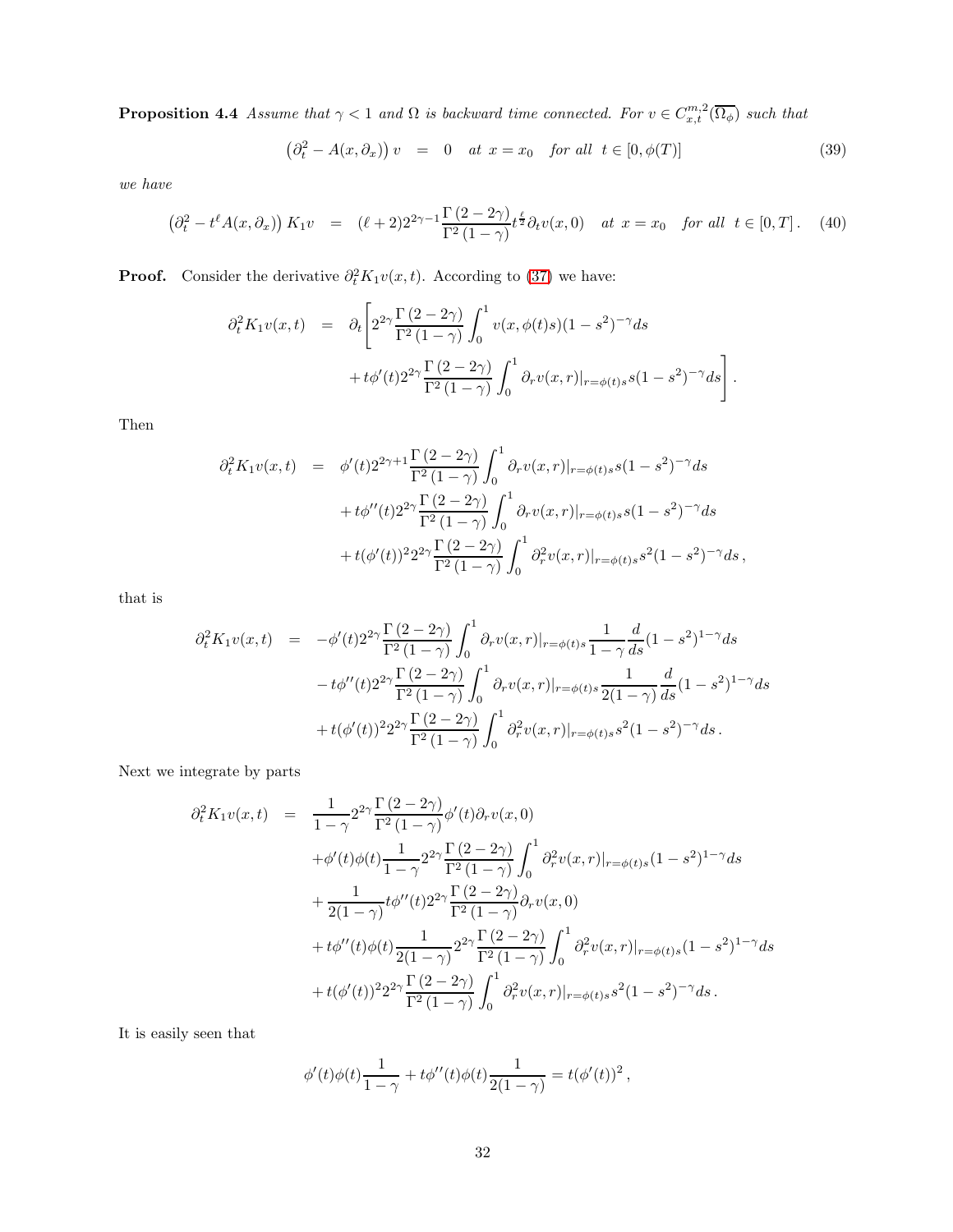and, consequently,

$$
\partial_t^2 K_1 v(x,t) = \left[ \frac{1}{1-\gamma} 2^{2\gamma} \frac{\Gamma(2-2\gamma)}{\Gamma^2(1-\gamma)} \phi'(t) + \frac{1}{2(1-\gamma)} t \phi''(t) 2^{2\gamma} \frac{\Gamma(2-2\gamma)}{\Gamma^2(1-\gamma)} \right] \partial_r v(x,0)
$$
  
+  $t(\phi'(t))^2 2^{2\gamma} \frac{\Gamma(2-2\gamma)}{\Gamma^2(1-\gamma)} \int_0^1 \partial_r^2 v(x,r)|_{r=\phi(t)s} (1-s^2)^{1-\gamma} ds$   
+  $t(\phi'(t))^2 2^{2\gamma} \frac{\Gamma(2-2\gamma)}{\Gamma^2(1-\gamma)} \int_0^1 \partial_r^2 v(x,r)|_{r=\phi(t)s} s^2 (1-s^2)^{-\gamma} ds$   
=  $2^{2\gamma} \frac{\Gamma(2-2\gamma)}{\Gamma^2(1-\gamma)} t(\phi'(t))^2 \frac{1}{\phi(t)} \partial_r v(x,0)$   
+  $t(\phi'(t))^2 2^{2\gamma} \frac{\Gamma(2-2\gamma)}{\Gamma^2(1-\gamma)} \int_0^1 \partial_r^2 v(x,r)|_{r=\phi(t)s} (1-s^2)^{1-\gamma} ds$   
+  $t(\phi'(t))^2 2^{2\gamma} \frac{\Gamma(2-2\gamma)}{\Gamma^2(1-\gamma)} \int_0^1 \partial_r^2 v(x,r)|_{r=\phi(t)s} s^2 (1-s^2)^{-\gamma} ds$ .

On the other hand

$$
t^{\ell} A(x, \partial_x) K_1 v(x, t) = t(\phi'(t))^2 2^{2\gamma} \frac{\Gamma(2 - 2\gamma)}{\Gamma^2(1 - \gamma)} \int_0^1 A(x, \partial_x) v(x, \phi(t)s)(1 - s^2)^{-\gamma} ds
$$
  
=  $t(\phi'(t))^2 2^{2\gamma} \frac{\Gamma(2 - 2\gamma)}{\Gamma^2(1 - \gamma)} \int_0^1 \partial_r^2 v(x, r)|_{r = \phi(t)s}(1 - s^2)^{-\gamma} ds.$ 

Hence

$$
\partial_t^2 K_1 v(x,t) - t^\ell A(x,\partial_x) K_1 v(x,t) = 2^{2\gamma} \frac{\Gamma(2-2\gamma)}{\Gamma^2(1-\gamma)} t(\phi'(t))^2 \frac{1}{\phi(t)} \partial_r v(x,0)
$$
  
+  $t(\phi'(t))^2 2^{2\gamma} \frac{\Gamma(2-2\gamma)}{\Gamma^2(1-\gamma)} \int_0^1 \partial_r^2 v(x,r)|_{r=\phi(t)s} (1-s^2)^{1-\gamma} ds$   
+  $t(\phi'(t))^2 2^{2\gamma} \frac{\Gamma(2-2\gamma)}{\Gamma^2(1-\gamma)} \int_0^1 \partial_r^2 v(x,r)|_{r=\phi(t)s} s^2 (1-s^2)^{-\gamma} ds$   
-  $t(\phi'(t))^2 2^{2\gamma} \frac{\Gamma(2-2\gamma)}{\Gamma^2(1-\gamma)} \int_0^1 \partial_r^2 v(x,r)|_{r=\phi(t)s} (1-s^2)^{-\gamma} ds$   
=  $2^{2\gamma} \frac{\Gamma(2-2\gamma)}{\Gamma^2(1-\gamma)} t(\phi'(t))^2 \frac{1}{\phi(t)} \partial_r v(x,0).$ 

Proposition is proved.

In particular, for  $\ell \in (0,\infty)$  both lemmas and propositions are applicable and we arrive at the following result.

**Corollary 4.5** Assume that  $\ell \in (0,\infty)$  and  $\Omega$  is backward time connected domain. For given  $\varphi = \varphi(x)$ assume that the functions  $v_{\varphi_0} \in C_{x,t}^{m,2}(\overline{\Omega_{\phi}})$  and  $v_{\varphi_1} \in C_{x,t}^{m,2}(\overline{\Omega_{\phi}})$ , solve the problem

$$
v_{tt} - A(x, \partial_x)v = 0, \quad v(x, 0) = \varphi_i(x), \quad v_t(x, 0) = 0 \quad \text{for all} \quad (x, t) \in \Omega_\phi,
$$

with  $i = 0$  and  $i = 1$ , respectively. Then the function

$$
u(x,t) = 2^{2-2\gamma} \frac{\Gamma(2\gamma)}{\Gamma^2(\gamma)} \int_0^1 v_{\varphi_0}(x,\phi(t)s)(1-s^2)^{\gamma-1} ds + t2^{2\gamma} \frac{\Gamma(2-2\gamma)}{\Gamma^2(1-\gamma)} \int_0^1 v_{\varphi_1}(x,\phi(t)s)(1-s^2)^{-\gamma} ds, \qquad (x,t) \in \Omega,
$$
\n
$$
(41)
$$

is a solution of the problem

$$
u_{tt} - t^{\ell} A(x, \partial_x) u = 0 \quad \text{for all} \quad (x, t) \in \Omega,
$$
  

$$
u(x, 0) = \varphi_0(x), \quad u_t(x, 0) = \varphi_1(x) \quad \text{for all} \quad x \in \tilde{\Omega}.
$$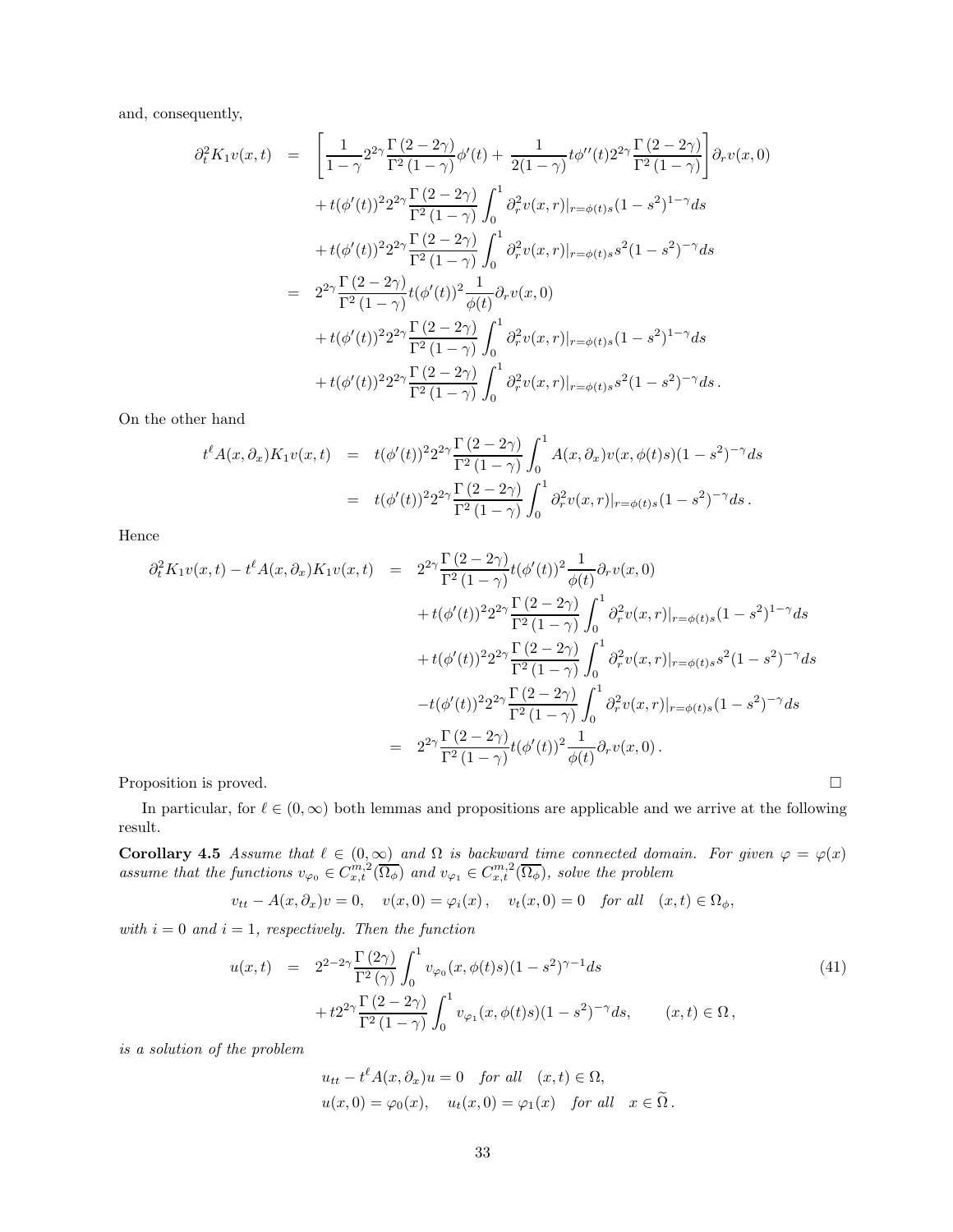Finally, we remark that Theorem [1.3,](#page-3-0) Corollary [1.4,](#page-4-4) and Theorem [1.5](#page-4-2) are applicable to the case of  $\ell \in \mathbb{C}$ , provided that  $\ell \in \mathbb{C} \setminus \overline{D_1((-3,0))} = \{z \in \mathbb{C} \mid |z+3| > 1\}.$  In order to carry out the continuation of the integral transforms in the complex plane  $\ell \in \mathbb{C}$  we need some analyticity assumption on the solution of [\(9\)](#page-4-3), [\(10\)](#page-4-3). That question is out of the scope of this paper.

#### 5 Appendix

In this section  $r \in (0, \phi(t) - \phi(b))$ , where  $b \in (0, t)$  and  $\phi(t)$  is defined in [\(7\)](#page-2-2). The formula 15.3.6 of Ch.15[\[1\]](#page-37-7) ties together points  $z = 0$  and  $z = 1$ :

<span id="page-33-3"></span>
$$
F(a, b; c; z) = \frac{\Gamma(c)\Gamma(c - a - b)}{\Gamma(c - a)\Gamma(c - b)} F(a, b; a + b - c + 1; 1 - z)
$$
\n
$$
+ (1 - z)^{c - a - b} \frac{\Gamma(c)\Gamma(a + b - c)}{\Gamma(a)\Gamma(b)} F(c - a, c - b; c - a - b + 1; 1 - z), \quad |\arg(1 - z)| < \pi.
$$
\n(42)

<span id="page-33-0"></span>Lemma 5.1 We have

$$
\begin{aligned}\n&\left|F\left(\gamma,\gamma;1;\frac{(\phi(t)-\phi(b))^2-r^2}{(\phi(t)+\phi(b))^2-r^2}\right)\right| \\
&\leq c\left[1+\left((\phi(t)+\phi(b))^2-r^2\right)^{-1}\phi(t)\phi(b)+\left((\phi(t)+\phi(b))^2-r^2\right)^{2\gamma-1}\phi(t)^{1-2\gamma}\phi(b)^{1-2\gamma}\right].\n\end{aligned}
$$

**Proof.** We have due to [\(42\)](#page-33-3) and to the condition  $\gamma < 1$  the following relation

$$
F(\gamma, \gamma; 1; z) = \frac{\Gamma(1 - 2\gamma)}{\Gamma(1 - \gamma)^2} F(\gamma, \gamma; 2\gamma; 1 - z)
$$
  
 
$$
+ (1 - z)^{1 - 2\gamma} \frac{\Gamma(2\gamma - 1)}{\Gamma(\gamma)^2} F(1 - \gamma, 1 - \gamma; 2 - 2\gamma; 1 - z), \quad |\arg(1 - z)| < \pi.
$$

Here

$$
F(\gamma, \gamma; 2\gamma; 1-z) = 1 + \frac{1}{2}\gamma(1-z) + O((1-z)^2) ,
$$
  
 
$$
F(1-\gamma, 1-\gamma; 2-2\gamma; 1-z) = 1 + \frac{1}{2}(1-\gamma)(1-z) + O((1-z)^2)
$$

imply

$$
F(\gamma, \gamma; 1; z) = \frac{\Gamma(1 - 2\gamma)}{\Gamma(1 - \gamma)^2} \left[ 1 + \frac{1}{2}\gamma(1 - z) + O((1 - z)^2) \right] + (1 - z)^{1 - 2\gamma} \frac{\Gamma(2\gamma - 1)}{\Gamma(\gamma)^2} \left[ 1 + \frac{1}{2}(1 - \gamma)(1 - z) + O((1 - z)^2) \right].
$$

<span id="page-33-1"></span>It remains to plug  $z = \frac{(\phi(t) - \phi(b))^2 - r^2}{(\phi(t) + \phi(b))^2 - r^2}$  $\frac{(\phi(t)-\phi(b))-r}{(\phi(t)+\phi(b))^2-r^2}$  in the last formula. Lemma is proved.

**Lemma 5.2** For every  $d_1, d_2 \in \mathbb{R}$  we have

$$
\int_0^{\phi(t)-\phi(b)} \left( (\phi(t)+\phi(b))^2 - r^2 \right)^{-d_1\gamma-d_2} dr
$$
\n
$$
= (\phi(t)-\phi(b))(\phi(t)+\phi(b))^{-2d_1\gamma-2d_2} F\left(\frac{1}{2}, d_2+d_1\gamma; \frac{3}{2}; \frac{(\phi(t)-\phi(b))^2}{(\phi(t)+\phi(b))^2}\right).
$$

**Proof.** Indeed for  $T > B > 0$  we have

$$
\int_0^{T-B} ((T+B)^2 - r^2)^{-d_1 \gamma - d_2} dr = (T-B)(B+T)^{-2(d_2+\gamma d_1)} F\left(\frac{1}{2}, d_2 + d_1 \gamma; \frac{3}{2}; \frac{(B-T)^2}{(B+T)^2}\right).
$$
  
Lemma is proved.

<span id="page-33-2"></span>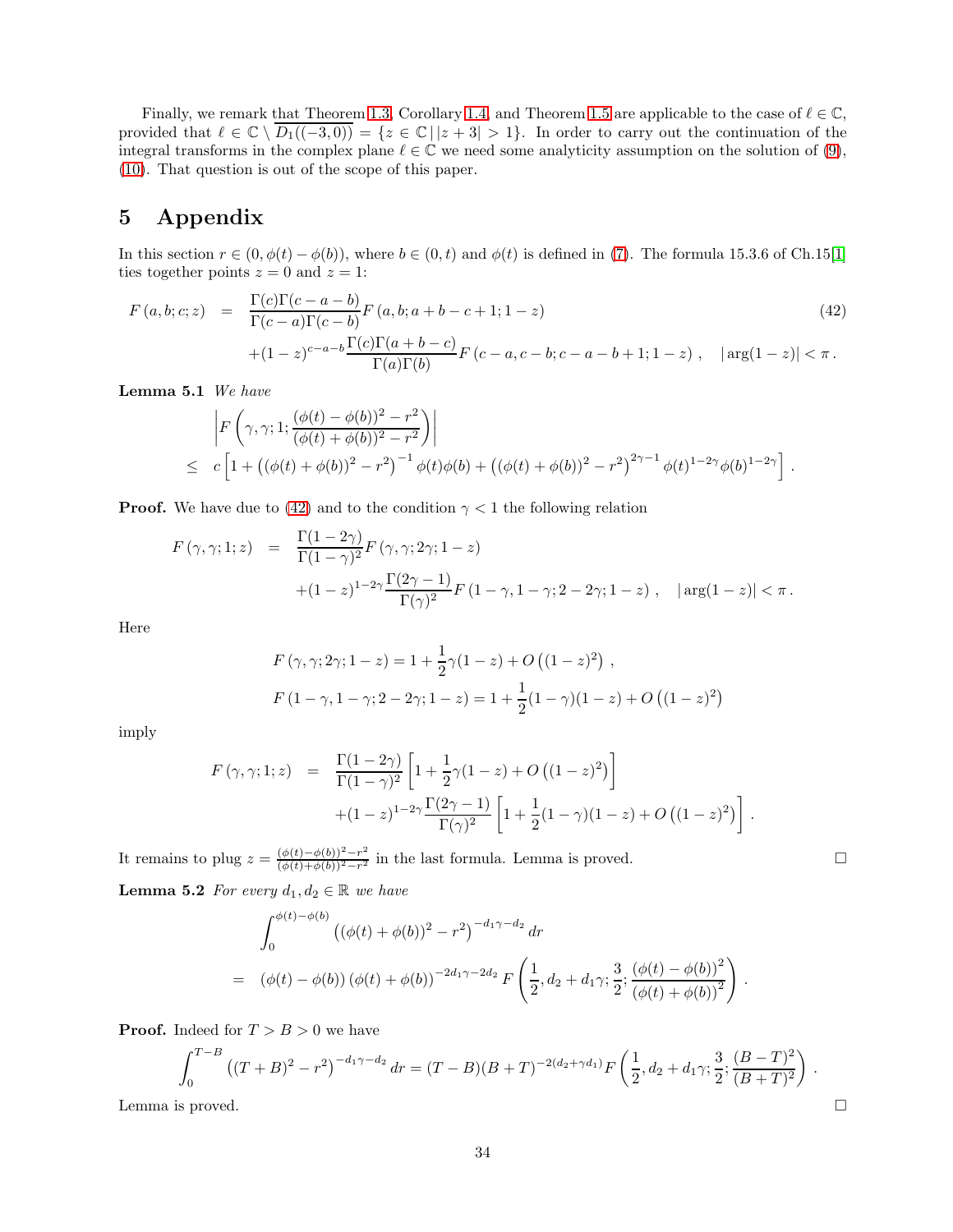Lemma 5.3 We have

$$
F\left(\frac{1}{2},\gamma;\frac{3}{2};\frac{(\phi(t)-\phi(b))^2}{(\phi(t)+\phi(b))^2}\right)
$$
  
= 
$$
\frac{\sqrt{\pi}\Gamma(1-\gamma)}{2\Gamma(\frac{3}{2}-\gamma)}\left[1+\frac{1}{2}\left(\frac{4\phi(t)\phi(b)}{(\phi(t)+\phi(b))^2}\right)+O\left(\left(\frac{4\phi(t)\phi(b)}{(\phi(t)+\phi(b))^2}\right)^2\right)\right]
$$

$$
+\left(\frac{4\phi(t)\phi(b)}{(\phi(t)+\phi(b))^2}\right)^{1-\gamma}\frac{\Gamma(\gamma-1)}{2\Gamma(\gamma)}\left[1+\frac{(\frac{3}{2}-\gamma)}{2-\gamma}\left(\frac{4\phi(t)\phi(b)}{(\phi(t)+\phi(b))^2}\right)+O\left(\left(\frac{4\phi(t)\phi(b)}{(\phi(t)+\phi(b))^2}\right)^2\right)\right].
$$

**Proof.** Due to  $(42)$  we have

$$
F\left(\frac{1}{2},\gamma;\frac{3}{2};z\right) = \frac{\sqrt{\pi}\Gamma(1-\gamma)}{2\Gamma(\frac{3}{2}-\gamma)}F\left(\frac{1}{2},\gamma;\gamma;1-z\right) + (1-z)^{1-\gamma}\frac{\Gamma(\gamma-1)}{2\Gamma(\gamma)}F\left(1,\frac{3}{2}-\gamma;2-\gamma;1-z\right).
$$

On the other hand,

$$
F\left(\frac{1}{2}, \gamma; \gamma; 1-z\right) = 1 + \frac{1}{2}(1-z) + O\left((z-1)^2\right) ,
$$
  

$$
F\left(1, \frac{3}{2} - \gamma; 2-\gamma; 1-z\right) = 1 + \frac{\left(\frac{3}{2} - \gamma\right)}{2-\gamma}(1-z) + O\left((z-1)^2\right) .
$$

Hence,

$$
F\left(\frac{1}{2},\gamma;\frac{3}{2};z\right) = \frac{\sqrt{\pi}\Gamma(1-\gamma)}{2\Gamma(\frac{3}{2}-\gamma)} \left[1+\frac{1}{2}(1-z)+O\left((z-1)^2\right)\right] + (1-z)^{1-\gamma}\frac{\Gamma(\gamma-1)}{2\Gamma(\gamma)} \left[1+\frac{\left(\frac{3}{2}-\gamma\right)}{2-\gamma}(1-z)+O\left((z-1)^2\right)\right].
$$

<span id="page-34-0"></span>It remains to plug  $z = \frac{(\phi(t) - \phi(b))^2}{(\phi(t) + \phi(b))^2}$  in the last formula. Lemma is proved. Lemma 5.4 We have

$$
F\left(\frac{1}{2},\gamma+1;\frac{3}{2};\frac{(\phi(t)-\phi(b))^2}{(\phi(t)+\phi(b))^2}\right)
$$
  
= 
$$
\frac{\sqrt{\pi}\Gamma(-\gamma)}{2\Gamma(\frac{1}{2}-\gamma)}\left[1+\frac{1}{2}\left(\frac{4\phi(t)\phi(b)}{(\phi(t)+\phi(b))^2}\right)+O\left(\left(\frac{4\phi(t)\phi(b)}{(\phi(t)+\phi(b))^2}\right)^2\right)\right]
$$

$$
+\left(\frac{4\phi(t)\phi(b)}{(\phi(t)+\phi(b))^2}\right)^{-\gamma}\frac{\Gamma(\gamma)}{2\Gamma(\gamma+1)}\left[1-\frac{(\gamma-\frac{1}{2})}{1-\gamma}\left(\frac{4\phi(t)\phi(b)}{(\phi(t)+\phi(b))^2}\right)+O\left(\left(\frac{4\phi(t)\phi(b)}{(\phi(t)+\phi(b))^2}\right)^2\right)\right].
$$

**Proof.** Due to  $(42)$  we obtain

$$
F\left(\frac{1}{2},\gamma+1;\frac{3}{2};z\right) = \frac{\sqrt{\pi}\Gamma(-\gamma)}{2\Gamma(\frac{1}{2}-\gamma)}F\left(\frac{1}{2},\gamma+1;\gamma+1;1-z\right)
$$
  
 
$$
+(1-z)^{-\gamma}\frac{\Gamma(\gamma)}{2\Gamma(\gamma+1)}F\left(1,\frac{1}{2}-\gamma;1-\gamma;1-z\right), \quad |\arg(1-z)| < \pi,
$$

where

$$
F\left(\frac{1}{2}, \gamma + 1; \gamma + 1; 1 - z\right) = 1 + \frac{1}{2}(1 - z) + O\left((z - 1)^2\right),
$$
  

$$
F\left(1, \frac{1}{2} - \gamma; 1 - \gamma; 1 - z\right) = 1 - \frac{\left(\gamma - \frac{1}{2}\right)}{1 - \gamma}(1 - z) + O\left((z - 1)^2\right).
$$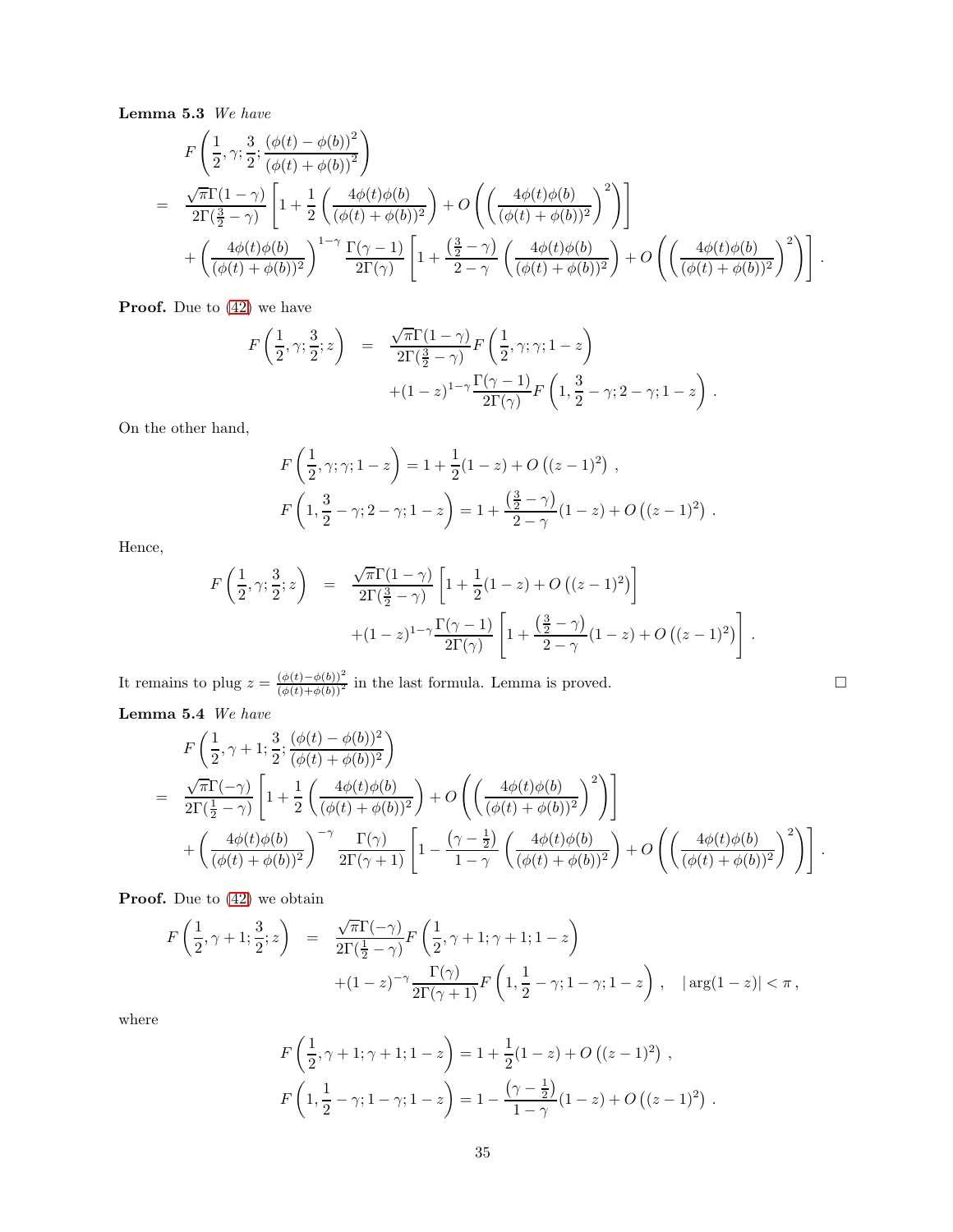It follows

$$
F\left(\frac{1}{2},\gamma+1;\frac{3}{2};z\right) = \frac{\sqrt{\pi}\Gamma(-\gamma)}{2\Gamma(\frac{1}{2}-\gamma)} \left[1+\frac{1}{2}(1-z)+O\left((z-1)^2\right)\right] + (1-z)^{-\gamma} \frac{\Gamma(\gamma)}{2\Gamma(\gamma+1)} \left[1-\frac{\left(\gamma-\frac{1}{2}\right)}{1-\gamma}(1-z)+O\left((z-1)^2\right)\right].
$$

<span id="page-35-0"></span>It remains to plug  $z = \frac{(\phi(t) - \phi(b))^2}{(\phi(t) + \phi(b))^2}$  in the last formula. Lemma is proved.

Lemma 5.5  ${\it We}$   ${\it have}$ 

$$
F\left(\frac{1}{2},1-\gamma;\frac{3}{2};\frac{(\phi(t)-\phi(b))^2}{(\phi(t)+\phi(b))^2}\right)
$$
  
= 
$$
\frac{\sqrt{\pi}\Gamma(\gamma)}{2\Gamma(\frac{1}{2}+\gamma)}\left[1+\frac{1}{2}\left(\frac{4\phi(t)\phi(b)}{(\phi(t)+\phi(b))^2}\right)+O\left(\left(\frac{4\phi(t)\phi(b)}{(\phi(t)+\phi(b))^2}\right)^2\right)\right]
$$

$$
+\left(\frac{4\phi(t)\phi(b)}{(\phi(t)+\phi(b))^2}\right)^{\gamma}\frac{\Gamma(-\gamma)}{2\Gamma(1-\gamma)}\left[1+\left(\frac{1}{2\gamma}+1\right)\left(\frac{4\phi(t)\phi(b)}{(\phi(t)+\phi(b))^2}\right)+O\left(\left(\frac{4\phi(t)\phi(b)}{(\phi(t)+\phi(b))^2}\right)^2\right)\right].
$$

**Proof.** Due to  $(42)$  we obtain

$$
F\left(\frac{1}{2},1-\gamma;\frac{3}{2};z\right) = \frac{\sqrt{\pi}\Gamma(\gamma)}{2\Gamma(\frac{1}{2}+\gamma)}F\left(\frac{1}{2},1-\gamma;1-\gamma;1-z\right) + (1-z)^{\gamma}\frac{\Gamma(-\gamma)}{2\Gamma(1-\gamma)}F\left(1,\frac{1}{2}+\gamma;\gamma;1-z\right),\,
$$

where

$$
F\left(\frac{1}{2}, 1-\gamma; 1-\gamma; 1-z\right) = 1 + \frac{1-z}{2} + O\left((z-1)^2\right),
$$
  

$$
F\left(1, \frac{1}{2}+\gamma; \gamma; 1-z\right) = 1 + \left(\frac{1}{2\gamma} + 1\right)(1-z) + O\left((z-1)^2\right).
$$

It follows

$$
F\left(\frac{1}{2},1-\gamma;\frac{3}{2};\frac{(\phi(t)-\phi(b))^2}{(\phi(t)+\phi(b))^2}\right) = \frac{\sqrt{\pi}\Gamma(\gamma)}{2\Gamma(\frac{1}{2}+\gamma)}\left[1+\frac{1}{2}(1-z)+O((z-1)^2)\right] + (1-z)^{\gamma}\frac{\Gamma(-\gamma)}{2\Gamma(1-\gamma)}\left[1+\left(\frac{1}{2\gamma}+1\right)(1-z)+O((z-1)^2)\right].
$$

<span id="page-35-1"></span>It remains to plug  $z = \frac{(\phi(t) - \phi(b))^2}{(\phi(t) + \phi(b))^2}$  in the last formula. Lemma is proved.

Lemma 5.6 We have

$$
\left| F\left(\gamma+1,\gamma+1;2;\frac{(\phi(t)-\phi(b))^2-r^2}{(\phi(t)+\phi(b))^2-r^2}\right) \right|
$$
  
\$\leq \sum\_{i=0,1,2}\$ \left( \frac{\phi(t)\phi(b)}{(\phi(t)+\phi(b))^2-r^2} \right)^i + \left( \frac{\phi(t)\phi(b)}{(\phi(t)+\phi(b))^2-r^2} \right)^{-2\gamma} \sum\_{i=0,1,2} \left( \frac{\phi(t)\phi(b)}{(\phi(t)+\phi(b))^2-r^2} \right)^i.

**Proof.** Due to  $(42)$  we have

$$
F(\gamma + 1, \gamma + 1; 2; z) = \frac{2\Gamma(-2\gamma)}{\Gamma(1 - \gamma)^2} F(\gamma + 1, \gamma + 1; 2\gamma + 1; 1 - z) + (1 - z)^{-2\gamma} \frac{2\Gamma(2\gamma)}{\Gamma((\gamma + 1))^2} F(1 - \gamma, 1 - \gamma; 1 - 2\gamma; 1 - z) .
$$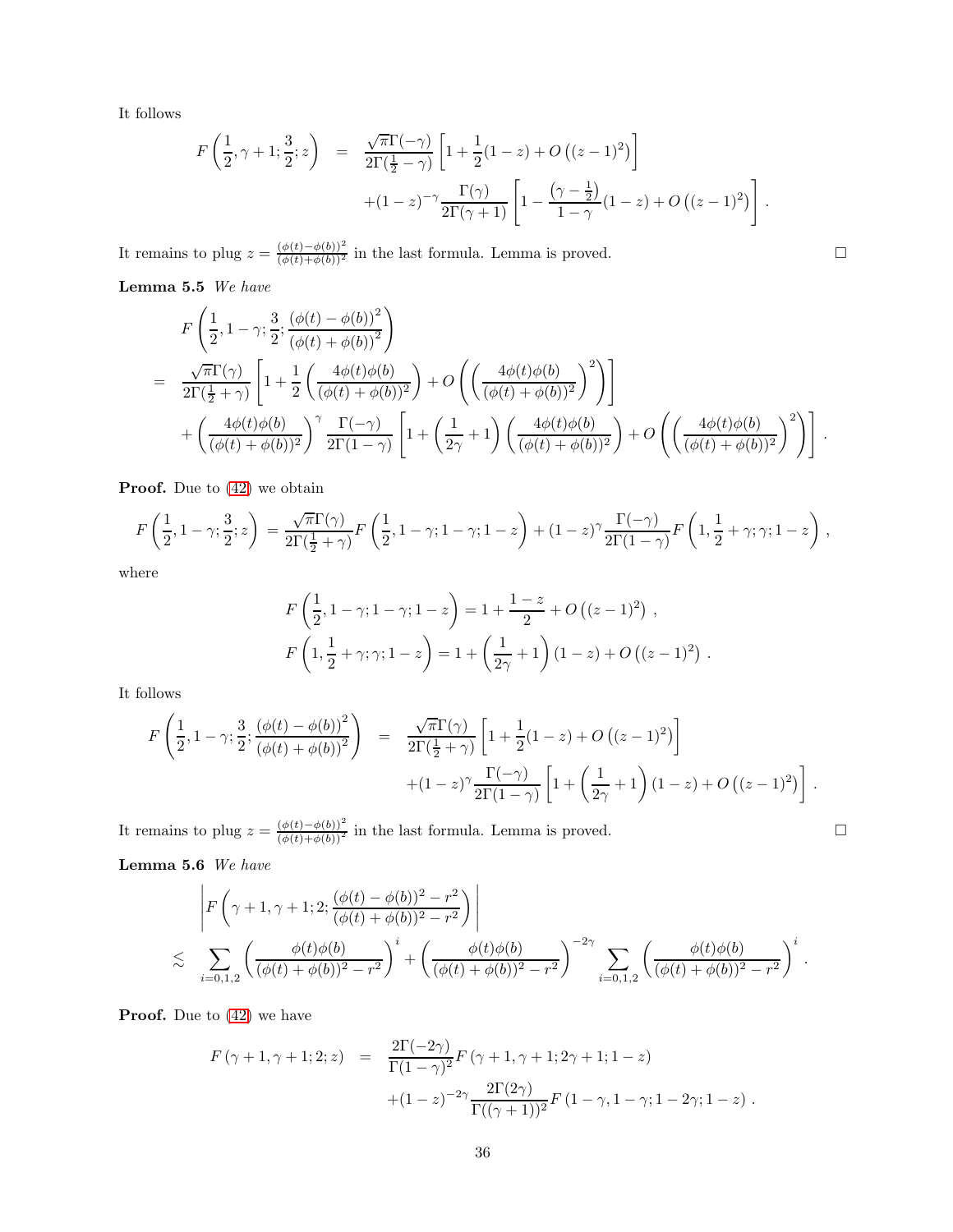Hence

$$
F(\gamma + 1, \gamma + 1; 2\gamma + 1; 1 - z) = 1 + \frac{(\gamma + 1)^2}{2\gamma + 1} (1 - z) + O((z - 1)^2) ,
$$
  

$$
F(1 - \gamma, 1 - \gamma; 1 - 2\gamma; 1 - z) = 1 - \frac{(\gamma - 1)^2}{2\gamma - 1} (1 - z) + O((z - 1)^2) .
$$

Thus

$$
F(\gamma + 1, \gamma + 1; 2; z) = \frac{2\Gamma(-2\gamma)}{\Gamma(1 - \gamma)^2} \left[ 1 + \frac{(\gamma + 1)^2}{2\gamma + 1} (1 - z) + O((z - 1)^2) \right] + (1 - z)^{-2\gamma} \frac{2\Gamma(2\gamma)}{\Gamma((\gamma + 1))^2} \left[ 1 - \frac{(\gamma - 1)^2}{2\gamma - 1} (1 - z) + O((z - 1)^2) \right].
$$

It remains to plug  $z = \frac{(\phi(t) - \phi(b))^2 - r^2}{(\phi(t) + \phi(b))^2 - r^2}$  $\frac{(\varphi(t)-\varphi(0)) - r}{(\varphi(t)+\varphi(b))^2-r^2}$  in the last formula

$$
F\left(\gamma+1,\gamma+1;2;\frac{(\phi(t)-\phi(b))^2-r^2}{(\phi(t)+\phi(b))^2-r^2}\right)
$$
  
= 
$$
\frac{2\Gamma(-2\gamma)}{\Gamma(1-\gamma)^2}\left[1+\frac{(\gamma+1)^2}{2\gamma+1}\left(\frac{4\phi(t)\phi(b)}{(\phi(t)+\phi(b))^2-r^2}\right)+O\left(\left(\frac{4\phi(t)\phi(b)}{(\phi(t)+\phi(b))^2-r^2}\right)^2\right)\right]
$$
  
+ 
$$
\left(\frac{4\phi(t)\phi(b)}{(\phi(t)+\phi(b))^2-r^2}\right)^{-2\gamma}\frac{2\Gamma(2\gamma)}{\Gamma(\gamma+1)^2}
$$
  

$$
\times\left[1-\frac{(\gamma-1)^2}{2\gamma-1}\left(\frac{4\phi(t)\phi(b)}{(\phi(t)+\phi(b))^2-r^2}\right)+O\left(\left(\frac{4\phi(t)\phi(b)}{(\phi(t)+\phi(b))^2-r^2}\right)^2\right)\right].
$$
  
Lemma is proved.

<span id="page-36-0"></span>

**Lemma 5.7** For all  $z \in (0,1)$  we have

$$
\left| F\left(\frac{1}{2}, 2+\gamma; \frac{3}{2}; z\right) \right| \leq 1 + (1-z)^{-1} + (1-z)^{-\gamma} + (1-z)^{-\gamma-1},
$$
  

$$
\left| F\left(\frac{1}{2}, 2-\gamma; \frac{3}{2}; z\right) \right| \leq 1 + (1-z)^{\gamma-1} + (1-z)^{\gamma}.
$$

We left the proof of the last lemma to the reader.

Lemma 5.8 If  $\ell \in (-2, 4)$ , then

<span id="page-36-1"></span>
$$
\left| t^k \int_0^t db \, b^{k+1} \int_0^{\phi(t) - \phi(b)} \left( (\phi(t) + \phi(b))^2 - r^2 \right)^{-2-\gamma} \right. \times \left. (\phi^2(t) - \phi^2(b) + r^2) \, F_z \left( \gamma, \gamma; 1; \beta(t, b, r) \right) w(x, r; b) \, dr \right| \lesssim t \quad \text{for all} \quad t > 0 \, .
$$
\n(43)

Proof. Indeed, according to the previous lemma we have

$$
\int_0^{\phi(t)-\phi(b)} \left( (\phi(t)+\phi(b))^2 - r^2 \right)^{-2-\gamma} (\phi^2(t) - \phi^2(b) + r^2) \times \left[ \sum_{i=0}^2 \left( \frac{\phi(t)\phi(b)}{(\phi(t)+\phi(b))^2 - r^2} \right)^i + \sum_{i=0}^2 \left( \frac{\phi(t)\phi(b)}{(\phi(t)+\phi(b))^2 - r^2} \right)^{i-2\gamma} \right] dr \n\lesssim \phi(t)(\phi(t) - \phi(b)) \sum_{i=0}^2 \phi(t)^i \phi(b)^i \times \int_0^{\phi(t)-\phi(b)} \left[ ((\phi(t)+\phi(b))^2 - r^2)^{-i-2-\gamma} + (\phi(t)+\phi(b))^{-2\gamma} ((\phi(t)+\phi(b))^2 - r^2)^{-i-2+\gamma} \right] dr.
$$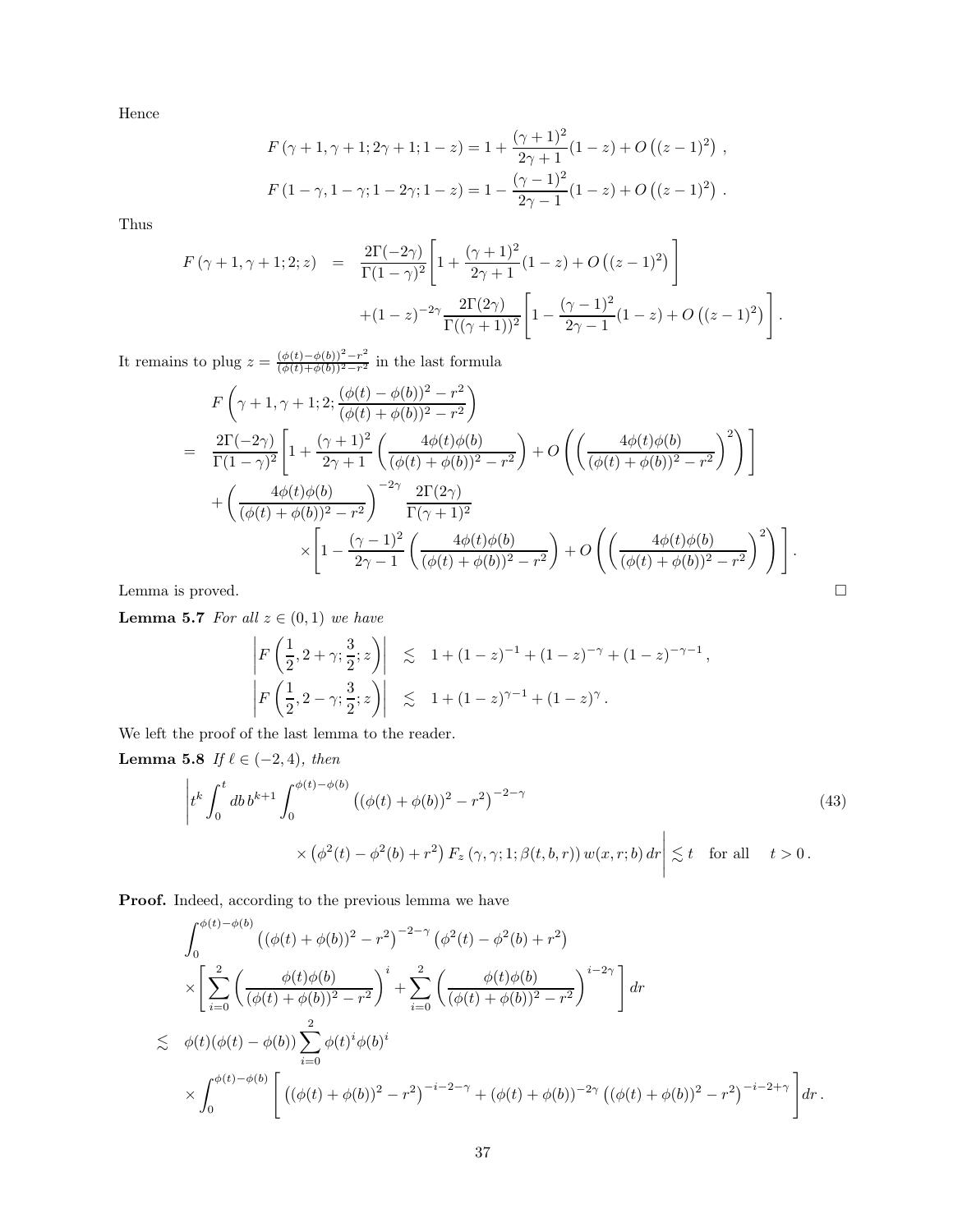Then we apply Lemma [5.2](#page-33-1)

$$
\leq \phi(t)(\phi(t) - \phi(b))^2 \sum_{i=0}^2 \phi(t)^i \phi(b)^i
$$
  

$$
\times \left[ (\phi(t) + \phi(b))^{-2\gamma - 2i - 4} F\left(\frac{1}{2}, i + 2 + \gamma; \frac{3}{2}; \frac{(\phi(t) - \phi(b))^2}{(\phi(t) + \phi(b))^2}\right) + (\phi(t) + \phi(b))^{-2\gamma} (\phi(t) + \phi(b))^{2\gamma - 2i - 4} F\left(\frac{1}{2}, i + 2 - \gamma; \frac{3}{2}; \frac{(\phi(t) - \phi(b))^2}{(\phi(t) + \phi(b))^2}\right) \right].
$$

For  $z = \frac{(\phi(t) - \phi(b))^2}{(\phi(t) + \phi(b))^2} \in (0, 1)$  taking into account condition  $\ell < 4$  we continue as follows

$$
\lesssim \phi(t)(\phi(t) - \phi(b))^2 \Biggl\{ (\phi(t) + \phi(b))^{-2\gamma - 4} \left[ 1 + (1 - z)^{-1 - \gamma} \right] \n+ \phi(t)\phi(b) (\phi(t) + \phi(b))^{-2\gamma - 6} \left[ 1 + (1 - z)^{-2 - \gamma} \right] \n+ \phi(t)^2 \phi(b)^2 (\phi(t) + \phi(b))^{-2\gamma - 8} \left[ 1 + (1 - z)^{-3 - \gamma} \right] \n+ \phi(t)^{-2\gamma} \phi(b)^{-2\gamma} (\phi(t) + \phi(b))^{2\gamma - 4} \left[ 1 + (1 - z)^{-1 + \gamma} \right] \n+ \phi(t)^{1 - 2\gamma} \phi(b)^{1 - 2\gamma} (\phi(t) + \phi(b))^{2\gamma - 6} \left[ 1 + (1 - z)^{-2 + \gamma} \right] \n+ \phi(t)^{2 - 2\gamma} \phi(b)^{2 - 2\gamma} (\phi(t) + \phi(b))^{2\gamma - 8} \left[ 1 + (1 - z)^{-3 + \gamma} \right] \Biggr\}.
$$

Hence, the integral [\(43\)](#page-36-1) can be estimated from above by  $\phi^{1-2\gamma}(t) \lesssim t$ . Lemma is proved.

# <span id="page-37-7"></span>References

- [1] M. Abramowitz, I.A. Stegun, Handbook of mathematical functions with formulas, graphs, and mathematical tables, National Bureau of Standards Applied Mathematics Series, 55, Washington, DC, 1964.
- <span id="page-37-5"></span>[2] J.-F. Anker, V. Pierfelice, M. Vallarino, The wave equation on hyperbolic spaces. J. Differential Equations 252 (2012), no. 10, 5613–5661.
- <span id="page-37-0"></span>[3] J. Barros-Neto, I. M. Gelfand, Fundamental solutions for the Tricomi operator, Duke Math. J. 98 (1999) no. 3, 465–483; Fundamental solutions for the Tricomi operator. II. Duke Math. J. 111 (2002), no. 3, 561–584; Fundamental solutions of the Tricomi operator. III. Duke Math. J. 128 (2005), no. 1, 119–140.
- <span id="page-37-1"></span>[4] L. Bers, Mathematical aspects of subsonic and transonic gas dynamics, Surveys in Applied Mathematics, Vol. 3 John Wiley & Sons, Inc., New York; Chapman & Hall, Ltd., London, 1958.
- <span id="page-37-6"></span>[5] D. Catania, V. Georgiev, Blow-up for the semilinear wave equation in the Schwarzschild metric, Differential Integral Equations, 19 (2006), 799–830.
- <span id="page-37-3"></span>[6] Y. Choquet-Bruhat, Global wave maps on curved space times. Mathematical and quantum aspects of relativity and cosmology (Pythagoreon, 1998), 1–29, Lecture Notes in Phys., 537, Springer, Berlin, 2000.
- <span id="page-37-4"></span>[7] Y. Choquet-Bruhat, Global wave maps on Robertson-Walker spacetimes. Modern group analysis. Nonlinear Dynam. 22 (2000), no. 1, 39–47.
- <span id="page-37-2"></span>[8] J. D. Cole, L. P. Cook, Transonic aerodynamics, Publish info Amsterdam; New York: North-Holland; New York, N.Y., U.S.A.: Elsevier Science Pub. Co., 1986.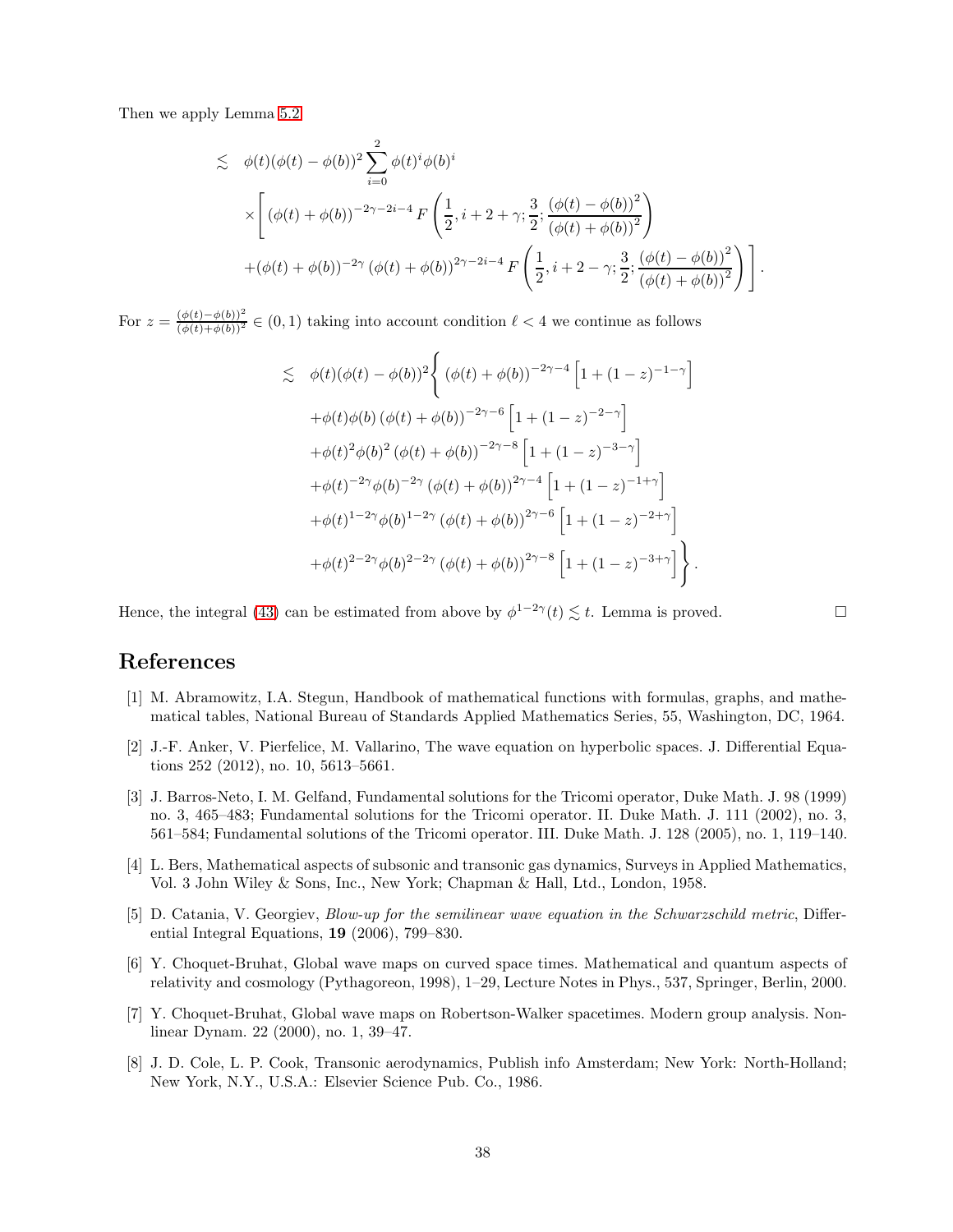- <span id="page-38-20"></span>[9] G. Darboux, Lecons sur les systèmes orthogonaux et les coordonnées curvilignes. Principes de géométrie analytique. Les Grands Classiques Gauthier-Villars. Cours de Géométrie de la Faculté des Sciences. Editions Jacques Gabay, Sceaux, 1993. ´
- <span id="page-38-14"></span>[10] Ellis, G., van Elst, H.: Cargese lectures 1998: cosmological models. NATO Adv. Study Inst. Ser. C. Math. Phys. Sci. 541 (1999) 1–116
- <span id="page-38-17"></span><span id="page-38-5"></span>[11] F. Frankl, On the problems of Chaplygin for mixed sub- and supersonic flows, Bull. Acad. Sci. USSR. Ser. Math. 9 (1945) 121-143.
- [12] O. Ivanovici, G. Lebeau, F. Planchon, Dispersion for the wave equation inside strictly convex domains I: the Friedlander model case. Ann. of Math. (2) 180 (2014), no. 1, 323–380
- <span id="page-38-0"></span>[13] A. Galstian, T. Kinoshita, K. Yagdjian, A note on wave equation in Einstein and de Sitter space-time, J. Math. Phys. 51 (2010) no. 5, 052501.
- <span id="page-38-6"></span><span id="page-38-1"></span>[14] A. Galstian, T. Kinoshita, Representation of Solutions for 2nd Order One-dimensional Model Hyperbolic Equations, Journal d'Analyse Mathematique, in press.
- [15] P. Germain, The Tricomi equation, its solutions and their applications in fluid dynamics. Tricomi's ideas and contemporary applied mathematics (Rome/Turin, 1997), 7-26, Atti Convegni Lincei, 147, Accad. Naz. Lincei, Rome, 1998.
- <span id="page-38-15"></span><span id="page-38-7"></span>[16] P. Germain, R. Bader, Sur le probl`eme de Tricomi. Rend. Circ. Mat. Palermo (2) 2 (1953) 53–70.
- <span id="page-38-16"></span>[17] O. Gron, S. Hervik, Einstein's general theory of relativity: with modern applications in cosmology, Springer, New York, 2007
- <span id="page-38-2"></span>[18] S. W. Hawking, G. F. R. Ellis, The large scale structure of space-time, Cambridge Monographs on Mathematical Physics, No. 1. Cambridge University Press, London-New York, 1973.
- [19] S. Helgason, Radon transforms and wave equations. Integral geometry, Radon transforms and complex analysis (Venice, 1996), 9–121, Lecture Notes in Math., 1684, Springer, Berlin, 1998.
- <span id="page-38-8"></span>[20] J. U. Kim, An  $L^p$  a priori estimate for the Tricomi equation in the upper half space, Trans. Amer. Math. Soc. 351(11) (1999) 4611-4628.
- <span id="page-38-9"></span><span id="page-38-4"></span>[21] A. Kluwick, Transonic nozzle flow in dense gases, J. Fluid Mech., 247 (1993) 661-688.
- [22] S. R. Lau, R. H. Price, Multidomain spectral method for the helically reduced wave equation. J. Comput. Phys. 227 (2007) no. 2, 1126–1161.
- <span id="page-38-3"></span>[23] P. D. Lax, R. S. Phillips, Translation representations for the solution of the non-Euclidean wave equation, Comm. Pure Appl. Math. 32 (1979) no. 5, 617–667.
- <span id="page-38-10"></span>[24] D. Lupo, K. R. Payne, On the maximum principle for generalized solutions to the Tricomi problem. Commun. Contemp. Math. 2 (2000) no. 4, 535–557.
- <span id="page-38-11"></span>[25] D. Lupo, K. R. Payne, Spectral bounds for Tricomi problems and application to semilinear existence and existence with uniqueness results, J. Differential Equations 184(1) (2002) 139-162.
- <span id="page-38-12"></span>[26] D. Lupo, K. R. Payne, Critical exponents for semilinear equations of mixed elliptic-hyperbolic and degenerate types, Comm. Pure Appl. Math. 56(3)(2003) 403-424.
- <span id="page-38-19"></span><span id="page-38-18"></span>[27] J. Metcalfe, M.E. Taylor, Nonlinear waves on 3D hyperbolic space, Trans. Amer. Math. Soc. 363 (2011) 3489–3529.
- <span id="page-38-13"></span>[28] J. Metcalfe, D. Tataru, M. Tohaneanu, Price's Law on Nonstationary Spacetimes [arXiv:1104.5437v](http://arxiv.org/abs/1104.5437)2
- [29] C. Morawetz, The mathematical approach to the sonic barrier, Bull. Amer. Math. Soc. (N.S.) 6(2) (1982) 127-145.